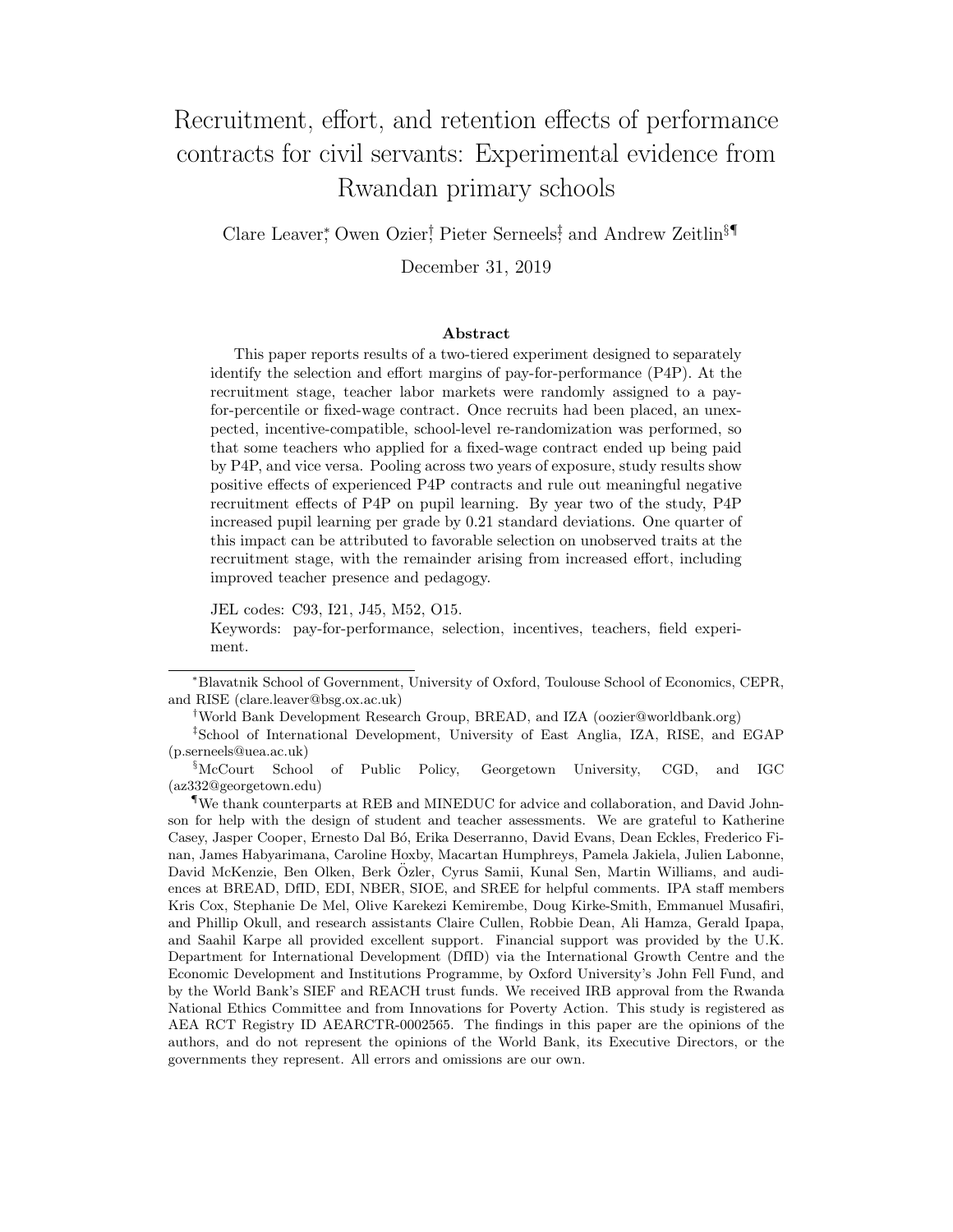# 1 Introduction

The ability to recruit, elicit effort from, and retain civil servants is a central issue for any government. This is particularly true in a sector such as education where people—that is, human rather than physical resources—play a key role. Effective teachers generate private returns for students through learning gains, educational attainment, and higher earnings (Chetty et al., 2014a,b), as well as social returns through improved labor-market skills that drive economic growth (Hanushek and Woessmann, 2012). And yet in varying contexts around the world, governments struggle to maintain a skilled and motivated teacher workforce (Bold et al., 2017).

One policy option in this context is pay-for-performance. These compensation schemes typically reward teacher inputs such as presence and conduct in the classroom, teacher value-added based on student learning, or both (see, e.g., Muralidharan and Sundararaman, 2011b). In principle, they can address the difficulty of screening for teacher quality ex ante (Staiger and Rockoff, 2010), as well as the limited oversight of teachers on the job (Chaudhury et al., 2006).

Yet pay-for-performance divides opinion. Critics, drawing upon public administration, social psychology, and behavioral economics, argue that pay-for-performance could dampen the effort of workers (B´enabou and Tirole, 2003; Deci and Ryan, 1985; Krepps, 1997). Concerns are that such schemes may: recruit the wrong types, individuals who are "in it for the money"; lower effort by eroding intrinsic motivation; and fail to retain the right types because good teachers become de-motivated and quit. By contrast, proponents point to classic contract theory (Lazear, 2003; Rothstein, 2015) and evidence from private-sector jobs with readily measurable output (Lazear, 2000) to argue that pay-for-performance will have positive effects on both compositional and effort margins. Under this view, such schemes: recruit the right types, individuals who anticipate performing well in the classroom; raise effort by strengthening extrinsic motivation; and retain the right types because good teachers feel rewarded and stay put.

This paper conducts the first prospective, randomized controlled trial designed to identify both the compositional and effort margins of pay-for-performance. A novel, two-tiered experiment separately identifies these effects. This is combined with detailed data on applicants to jobs, the skills and motivations of actual hires, and their performance over two years on the job, to evaluate the effects of pay-forperformance on the recruitment, effort, and retention of civil servant teachers.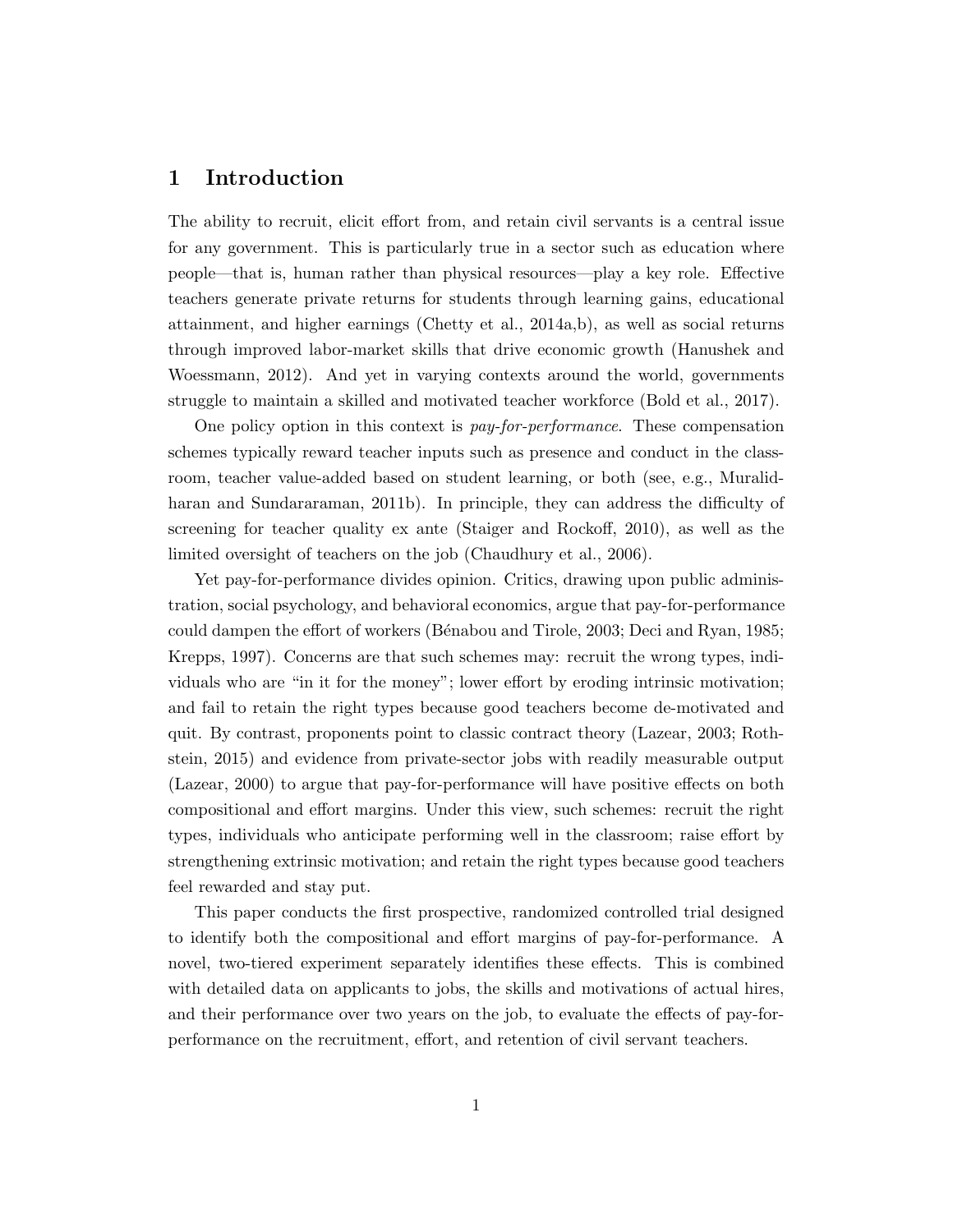At the center of this study is a pay-for-performance (hereafter P4P) contract, designed jointly with the Rwanda Education Board and Ministry of Education. Building on extensive consultations and a pilot year, this P4P contract rewards the top 20 percent of teachers with extra pay using a metric that equally weights learning outcomes in teachers' classrooms alongside three measures of teachers' inputs into the classroom (presence, lesson planning, and observed pedagogy). The measure of learning used was based on a *pay-for-percentile* scheme that makes student performance at all levels relevant to teacher rewards (Barlevy and Neal, 2012). The tournament nature of this contract allows us to compare it to a fixed-wage (hereafter FW) contract that is equal in expected payout.

Our two-tiered experiment first randomly assigns labor markets to either P4P or FW advertisements, and then uses a surprise re-randomization of experienced contracts at the school level to enable estimation of pure compositional effects within each realized contract type. The first stage was undertaken during recruitment for teacher placements for the 2016 school year. Teacher labor markets are defined at the district by subject-family level. We conducted the experiment in six districts (18 labor markets) which, together, cover more than half the upper-primary teacher hiring lines for the 2016 school year. We recruited into the study all primary schools that received such a teacher to fill an upper-primary teaching post (a total of 164 schools). The second stage was undertaken once 2016 teacher placements had been finalized. Here, we randomly re-assigned each of these 164 study schools in their entirety to either P4P or FW contracts; all teachers who taught core-curricular classes to upper-primary students, including both newly placed recruits and incumbents, were eligible for the relevant contracts. We offered a signing bonus to ensure that no recruit, regardless of her belief about the probability of winning, could be made worse off by the re-randomization and, consistent with this, no one turned down their (re-)randomized contract. As advertised at the time of recruitment, incentives were in place for two years, enabling us to study retention as well as to estimate higher-powered tests of effects using outcomes from both years.

Our three main findings are as follows. First, on recruitment, advertised P4P contracts did not change the distribution of measured teacher skill either among applicants in general or among new hires in particular. This is estimated sufficiently precisely to rule out even small negative effects of P4P on measured skills. Advertised P4P contracts did, however, select teachers who contributed less in a framed Dictator Game played at baseline to measure intrinsic motivation. In spite of this,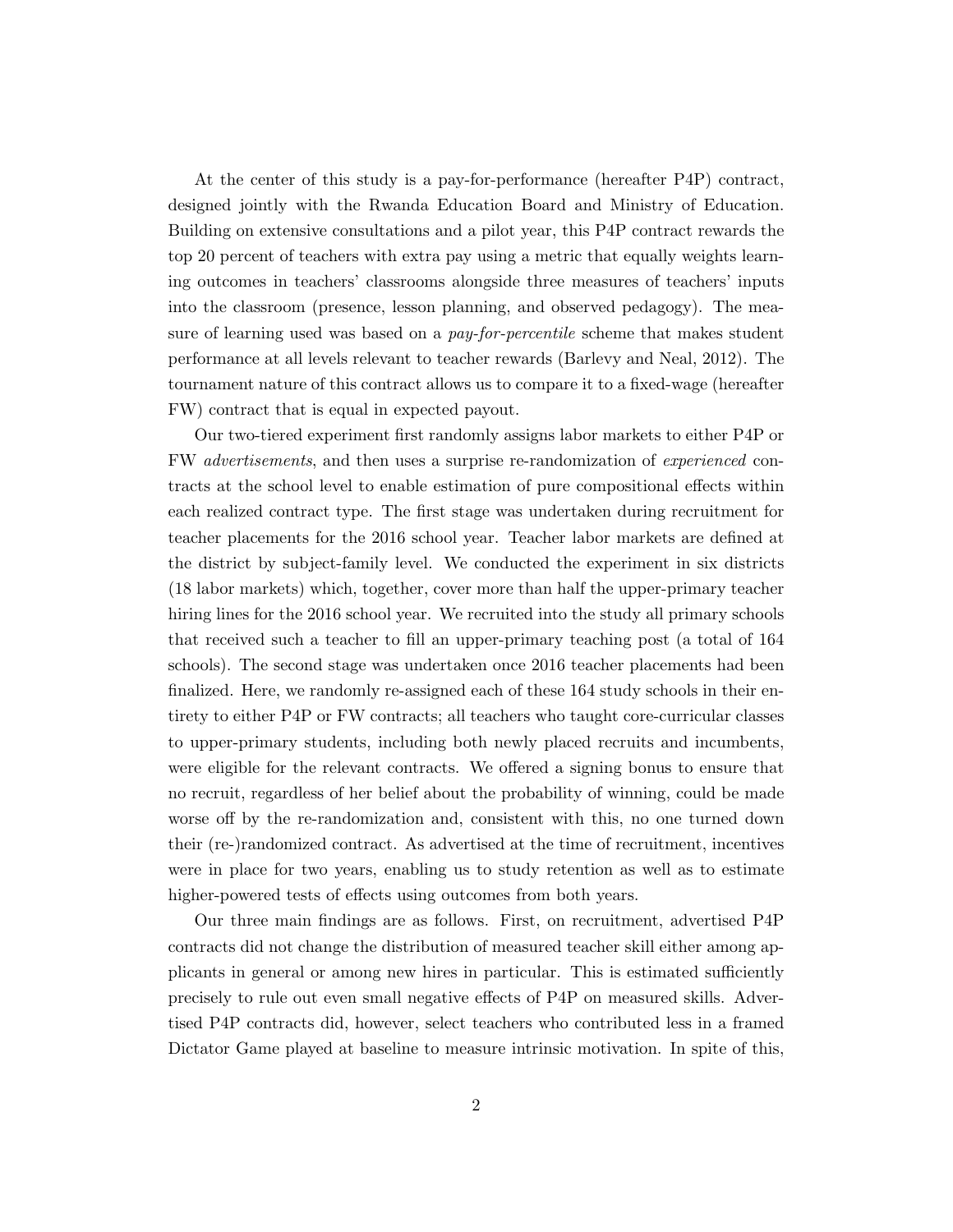teachers recruited under P4P were at least as effective in promoting learning as were those recruited under FW (holding experienced contracts constant), delivering in point estimate terms an additional 0.05 standard deviations of learning per year by their second year on the job.<sup>1</sup>

Second, in terms of incentivizing effort, placed teachers working under P4P contracts elicited better performance from their students than teachers working under FW contracts (holding advertised contracts constant). They delivered an additional 0.11 standard deviations of learning per year on average over the two years of the study, rising to 0.16 standard deviations in their second year on the job. There is no evidence of a differential impact of experienced contracts by type of advertisement.

In addition to teacher characteristics and student outcomes, we observe a range of teacher behaviors. These behaviors corroborate our first finding: P4P recruits performed no worse than the FW recruits in terms of their presence, preparation, and observed pedagogy. They also indicate that the learning gains brought about by those experiencing P4P contracts may have been driven, at least in part, by improved teacher presence and pedagogy. Teacher presence was 8 percentage points higher among recruits who experienced the P4P contract compared to recruits who experienced the FW contract. This is a sizeable impact given that baseline teacher presence was close to 90 percent. And teachers who experienced P4P were more effective in their classroom practices than teachers who experienced FW by 0.10 points, as measured on a 4-point scale.

Third, on retention, teachers working under P4P contracts were no more likely to quit during the two years of the study than teachers working under FW contracts. There was also no evidence of differential selection-out on baseline teacher characteristics by experienced contract, either in terms of skills or measured motivation. On the retention margin, we therefore find little evidence to support claims made by either proponents or opponents of pay-for-performance.

To sum up, we find that the recruitment, effort, and retention effects of P4P combine to raise learning quality. By the second year of the study, we estimate the total effect of P4P to be 0.21 standard deviations of pupil learning per year. One quarter of this impact can be attributed to selection at the recruitment stage, with the remaining three quarters arising from increased effort on the job, including along

<sup>&</sup>lt;sup>1</sup>This modest positive effect on recruitment is supported by supplementary analysis: a substantially larger OLS estimate of the advertised P4P effect, and first-order stochastic dominance of the distribution of teacher value added under advertised P4P compared to advertised FW.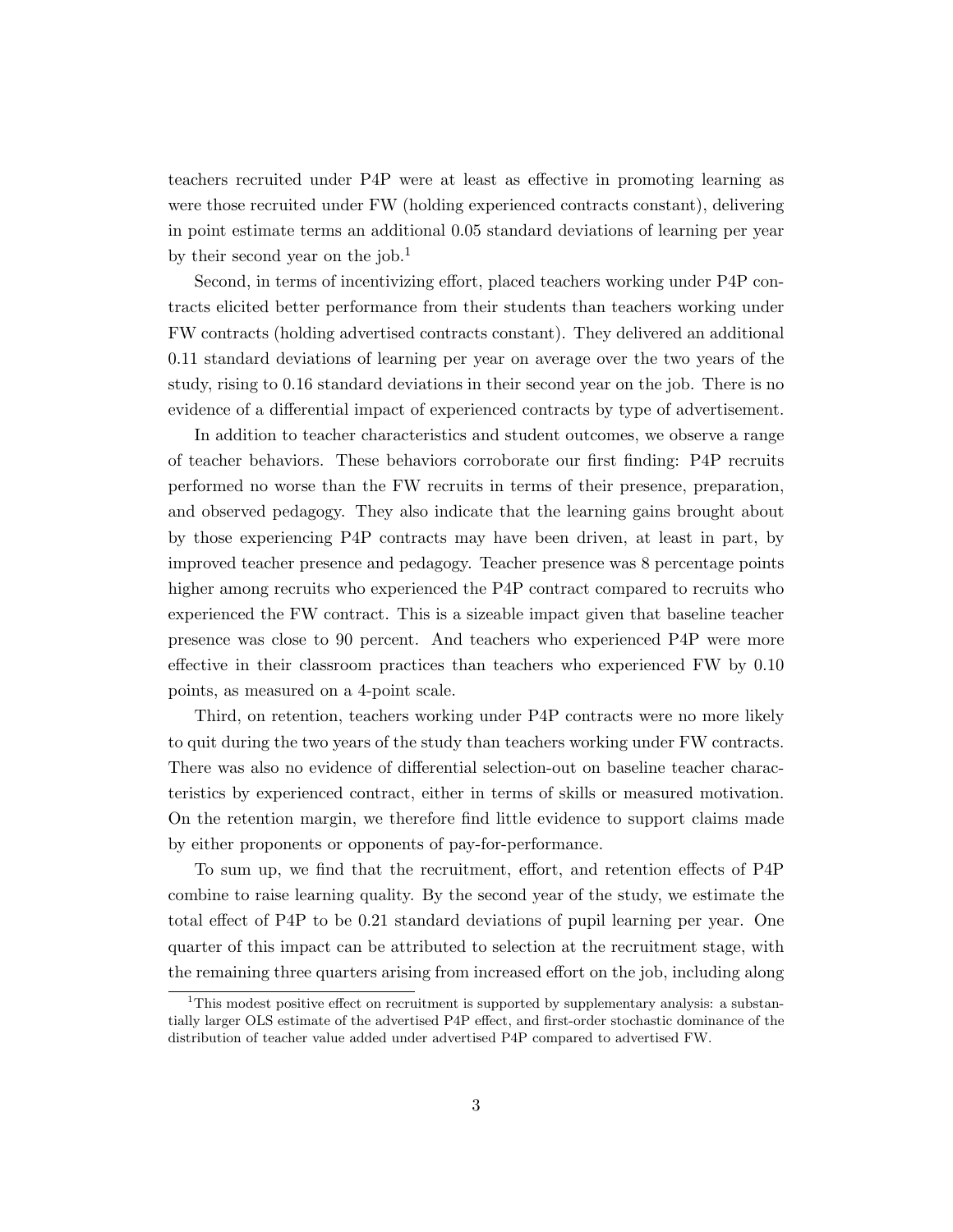incentivized dimensions such as teacher presence and pedagogy.

Our findings bring new experimental results on pay-for-performance to the literature on the recruitment of civil servants in low- and middle-income countries. Existing papers have examined the impact of advertising higher unconditional salaries and career-track motivations, with mixed results. In Mexico, Dal Bo et al. (2013) find that higher base salaries attracted both skilled and motivated applicants for civil service jobs. In Uganda, Deserranno (2019) finds that the expectation of higher earnings discouraged pro-social applicants for village promoter roles, resulting in lower effort and retention. And in Zambia, Ashraf et al. (forthcoming) find that emphasis on career-track motivations for community health work, while attracting some applicants who were less pro-social, resulted in hires of equal pro-sociality and greater talent overall, leading to improvements in a range of health outcomes. By studying pay-for-performance and by separately manipulating advertised and experienced contracts, we add evidence on the compositional and effort margins of a different, and widely debated, compensation policy for civil servants.

How the teaching workforce changes in response to pay-for-performance is of interest in high-income contexts as well. In the US, there is a large (but chiefly observational) literature on the impact of compensation on who enters and leaves the teaching workforce. Well-known studies have simulated the consequences of dismissal policies (Chetty et al., 2014b; Neal, 2011; Rothstein, 2015) or examined the role of teachers' outside options in labor supply (Chingos and West, 2012). Recent work has examined the District of Columbia's teacher evaluation system, where financial incentives are linked to measures of teacher performance (including student test scores): Dee and Wyckoff (2015) use a regression discontinuity design to show that low-performing teachers were more likely to quit voluntarily, while Adnot et al. (2017) confirm that these 'quitters' were replaced by higher-performers. In Wisconsin, a reform permitted approximately half of the state's school districts to introduce flexible salary schemes that allow pay to vary with performance. In that setting, Biasi (2019) finds that high-value-added teachers were more likely to move to districts with flexible pay, and were less likely to quit, than their low-value-added counterparts. Our prospective, experimental study of pay-for-performance contributes to this literature methodologically but also substantively since the Rwandan labor market shares important features with high-income contexts.<sup>2</sup>

<sup>2</sup>Notably, there is no public sector pay premium in Rwanda, which is unusual for a low-income country and more typical of high-income countries (Finan et al., 2017). The 2017 Rwanda Labour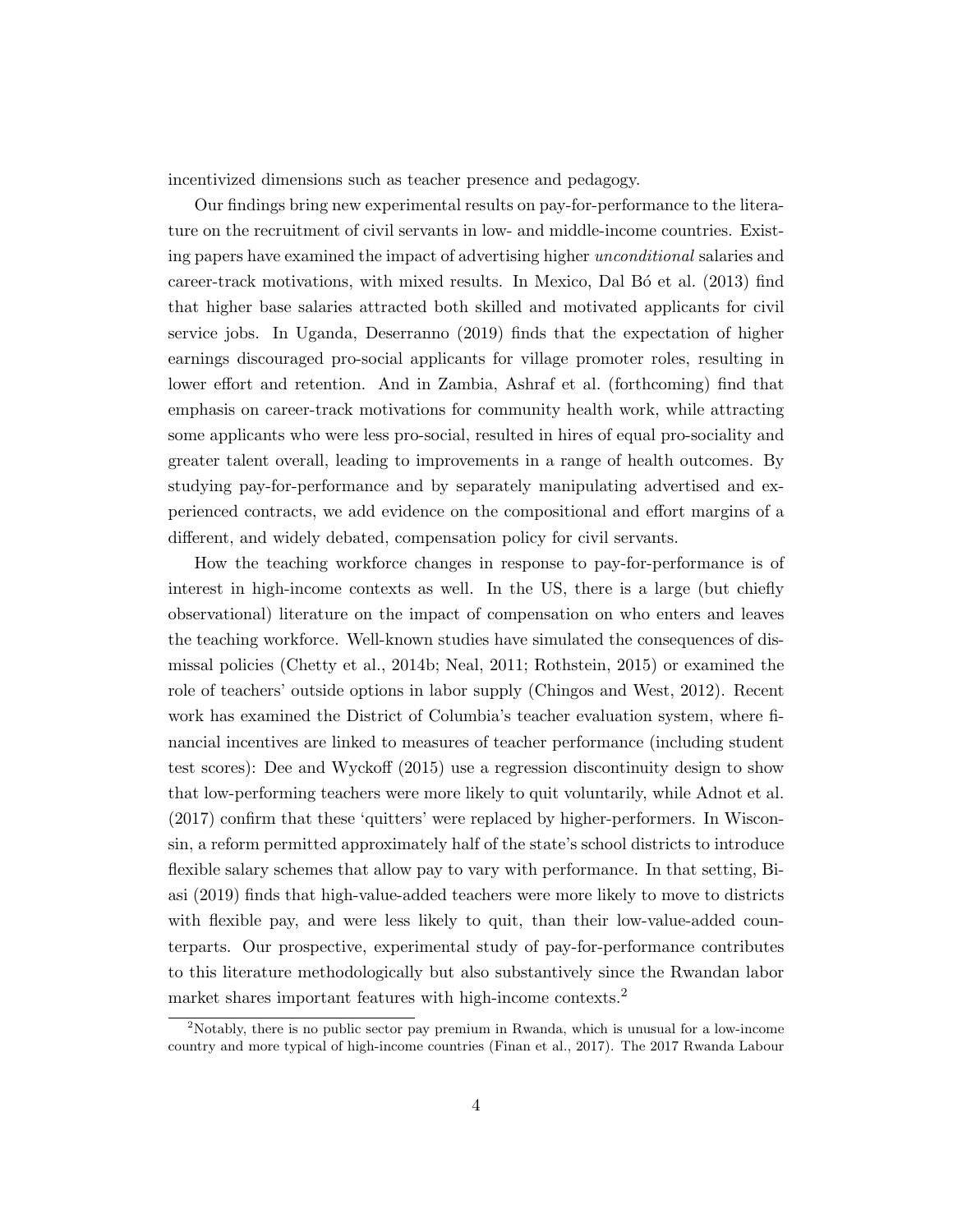While our paper is not the first on the broader topic of incentive-based contracts for teachers,<sup>3</sup> we go to some length to incorporate two features thought to be essential to policy implementation at scale. One is that the structure of the incentive does not unfairly disadvantage any particular group (Barlevy and Neal, 2012); the other is that the incentive should not be inappropriately narrow (Stecher et al., 2018). We address the first issue by using a measure of learning based on a pay-for-percentile scheme that makes student performance at all levels relevant to teacher rewards, and the second by combining this with measures of teachers' inputs into the classroom to create a broad, composite metric. There is a small but growing literature studying pay-for-percentile schemes in education: Loyalka et al. (2019) in China, Gilligan et al. (forthcoming) in Uganda, and Mbiti et al. (2019) in Tanzania. Our contribution is to compare the effectiveness of contracts, P4P versus FW, that are based on a composite metric and are budget neutral in salary.

A final, methodological contribution of the paper, in addition to the experimental design, is the way in which we develop a pre-analysis plan. In our registered plan (AEARCTR-0002565), we pose three questions. What outcomes to study? What hypotheses to test for each outcome? And how to test each hypothesis? We answered the 'what' questions on the basis of theory, policy relevance and available data. With these questions settled, we then answered the 'how' question using blinded data. Specifically, we used a blinded dataset that allowed us to learn about a subset of the statistical properties of our data without deriving hypotheses from realized treatment responses, as advocated by, e.g., Olken  $(2015).<sup>4</sup>$  This approach achieves power gains by choosing from among specifications and test statistics on the basis of simulated power, while protecting against the risk of false positives that could arise if specifications were chosen on the basis of their realized statistical significance. The spirit of this approach is similar to recent work by Anderson and Magruder (2017) and Fafchamps and Labonne (2017).<sup>5</sup> For an experimental study in which one important dimension of variation occurs at the labor-market level,

Force Survey includes a small sample of recent Teacher Training College graduates (aged below age 30). Of these, 37 percent were in teaching jobs earning an average monthly salary of 43,431 RWF , while 15 percent were in non-teaching jobs earning a higher average monthly salary of 56,347 RWF —a private sector premium of close to 30 percent.

<sup>3</sup>See, e.g., Imberman and Lovenheim (2015) and Jackson et al. (2014) who provide a review.

<sup>&</sup>lt;sup>4</sup>We have not found prior examples of such blinding in economics. Humphreys et al. (2013) argue for, and undertake, a related approach with partial endline data in a political science application.

<sup>&</sup>lt;sup>5</sup>In contrast to those two papers, we forsake the opportunity to undertake exploratory analysis because our primary hypotheses were determined a priori by theory and policy relevance. In return, we avoid having to discard part of our sample, with associated power loss.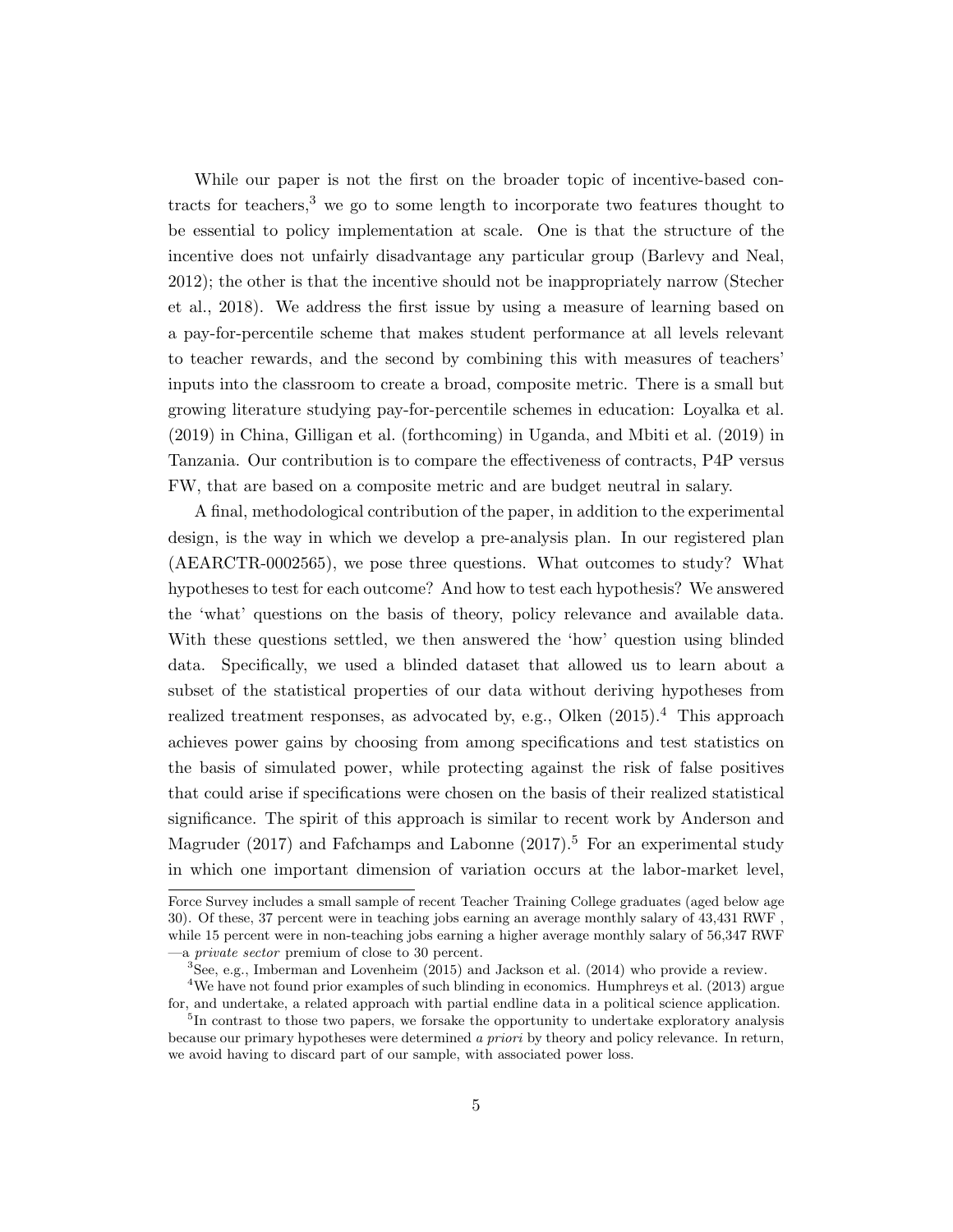and so is potentially limited in power, the gains from these specification choices are particularly important. The results reported in our pre-analysis plan demonstrate that, with specifications appropriately chosen, the study design is well powered, such that even null effects would be of both policy and academic interest.

In the remainder of the paper, Section 2 and 3 describe the study design and data, Section 4 and 5 report and discuss the results, and Section 6 concludes.

### 2 Study design

#### 2.1 Setting

The first tier of the study took place during the actual recruitment for civil service teaching jobs in upper primary in six districts of Rwanda in  $2016<sup>6</sup>$  To apply for a civil service teaching job an individual needs to hold a Teacher Training College (TTC) degree. Eligibility is further defined by specialization. The Rwanda Education Board (REB) confirmed that districts solicit applications at the districtby-subject-family level, aggregating curricula subjects into three 'families' that correspond to the degree types issued by TTCs: math and science (TMS); modern languages (TML); and social studies (TSS). Districts invite applications between November and December, for the academic year beginning in late January/early February. Individuals keen to teach in a particular district submit one application and are then considered for all eligible teaching posts in that district in that hiring round. It is difficult to apply to many districts, and the majority of applicants apply to only one district.<sup>7</sup>

Given this institutional setting, one can think of district-by-subject-family pairs as distinct *labor markets*. There are  $18$  such markets in our study.<sup>8</sup> This is a small number in terms of statistical power (as we address below) but not from a systemscale perspective. The study covers more than 600 hiring lines constituting over 60 percent of the country's planned recruitment in 2016. Importantly, it is not a foregone conclusion that TTC graduates will apply for these civil service teaching jobs. Data from the 2017 Rwanda Labour Force Survey indicate that only 37 percent of recent TTC graduates were in teaching jobs, with 15 percent in non-teaching,

<sup>&</sup>lt;sup>6</sup>Upper primary refers to grades 4, 5, and 6; schools typically include grades 1 through 6.

<sup>&</sup>lt;sup>7</sup>Applying to multiple districts is logistically costly, since each district requires its own exam.

<sup>8</sup> Inference based on asymptotics could easily be invalid with 18 randomizable markets. We address this risk by committing to randomization inference for all aspects of statistical testing.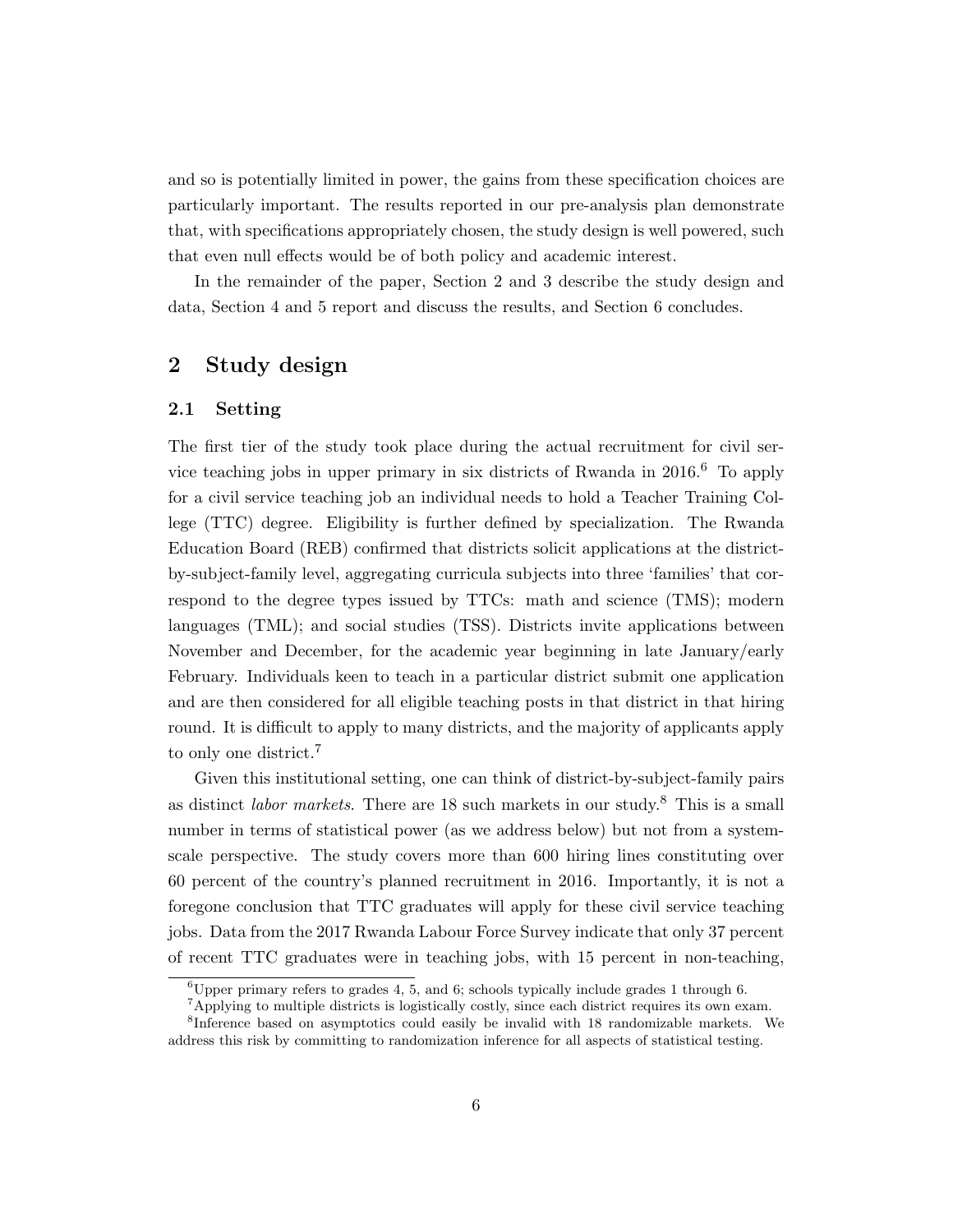salaried employment. The recent graduates in the outside sector earned a premium of close to 30 percent, making occupational choice after TTC a meaningful decision.

#### 2.2 Experiment

Contract structure The experiment was built around the comparison of two contracts paying a bonus on top of teacher salaries in each of the 2016 and 2017 school years, and was managed by Innovations for Poverty Action (IPA) in coordination with REB. The first of these was a pay-for-performance (P4P) contract, which paid RWF 100,000 (approximately 15 percent of annual salary) to the top 20 percent of upper-primary teachers within a district, as measured by a composite performance metric.<sup>9</sup> This metric equally weighted student learning alongside three measures of teachers' inputs into the classroom (presence, lesson preparation, and observed pedagogy). The measure of learning was based on a pay-for-percentile scheme that makes student performance at all levels relevant to teacher rewards (Barlevy and Neal, 2012).<sup>10</sup> The 2016 performance award was conditional on remaining in post during the entire 2016 school year, and was to be paid early in 2017. Likewise, the 2017 performance award was conditional on remaining in post during the entire 2017 school year, and was to be paid early in 2018. The second was a fixed-wage (FW) contract that paid RWF 20,000 to all upper-primary teachers. This bonus was paid at the same time as the performance award in the P4P contract.

Design overview The design, summarized visually in Figure A.1, draws on a twotiered experiment, as used elsewhere (see Karlan and Zinman (2009), Ashraf et al. (2010), and Cohen and Dupas (2010) in credit-market and public-health contexts). Both tiers employ the contract variation described above.

Potential applicants, not all of whom were observed, were assigned to either advertised FW or advertised P4P contracts, depending on the labor market in which they resided. Those who actually applied, and were placed into schools, fall into one of the four groups summarized in Figure 1. For example, group  $\alpha$  denotes teachers

<sup>9</sup>The exchange rate on January 1, 2016 was 734 RWF to 1 USD, so the RWF 100,000 bonus was worth roughly 136 USD.

 $10$ Student learning contributed to an individual teacher's score via percentiles within studentbased brackets so that a teacher with a particular mix of low-performing and high-performing students was, in effect, competing with other teachers with similar mixes of students. Full details are provided in the pre-analysis plan. The data used to construct this measure, and the measures of teachers' inputs, are described in Section 3.3 and 3.4 respectively.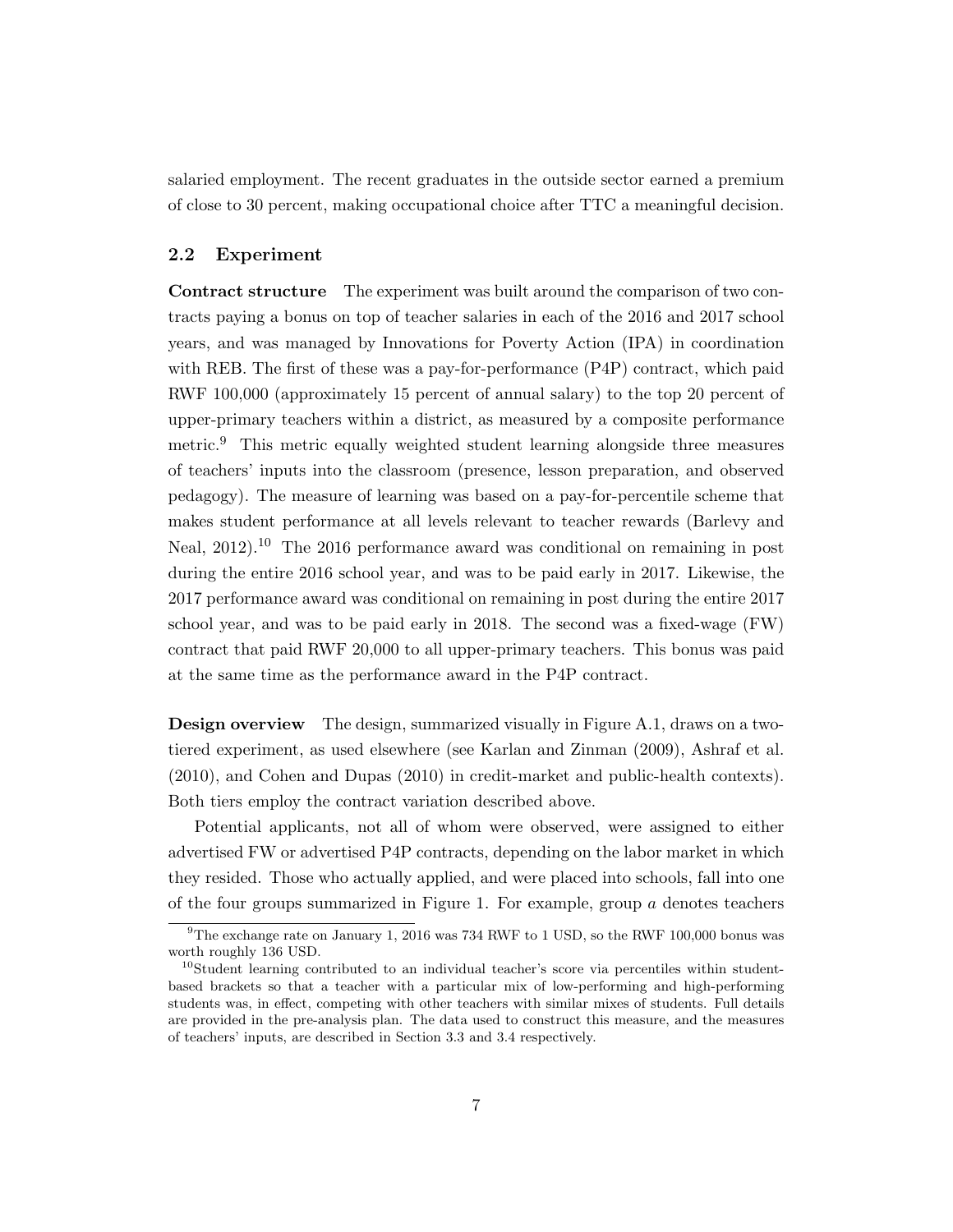who applied to jobs advertised as FW, and who were placed in schools assigned to FW contracts, while group c denotes teachers who applied to jobs advertised as FW and who were then placed in schools re-randomized to P4P contracts. Under this experimental design, comparisons between groups  $a$  and  $b$ , and between groups  $c$ and d, allow us to learn about a pure compositional effect of pay-for-performance contracts on teacher performance, whereas comparisons along the diagonal of  $a-d$ are informative about the total effect of such contracts, along both margins.

Figure 1: Treatment groups among recruits placed in study schools

|             |        | Advertised |                  |  |
|-------------|--------|------------|------------------|--|
|             |        | FW.        | P <sub>4</sub> P |  |
| Experienced | FW     | a.         |                  |  |
|             | $P_4P$ |            |                  |  |

First tier randomization: Advertised contracts Our aim in the first tier was to randomize the 18 distinct labor markets to contracts, 'treating' all potential applicants in a given market so that we could detect the supply-side response to a particular contract. The result of the randomized assignment is that 7 of these labor markets can be thought of as being in a 'P4P only' advertised treatment, 7 in a 'FW only' advertised treatment, and 4 in a 'Mixed' advertised treatment.<sup>11</sup> Empirically, we consider the Mixed treatment as a separate arm; we estimate a corresponding advertisement effect only as an incidental parameter.

This first-tier randomization was accompanied by an advertising campaign to increase awareness of the new posts and their associated contracts. In November 2015, as soon as districts revealed the positions to be filled, we announced the advertised contract assignment. In addition to radio, poster, and flyer advertisements, and the presence of a person to explain the advertised contracts at District Education Offices, we also held three job fairs at TTCs to promote the interventions.

 $11$ This randomization was performed in MATLAB by the authors. The Mixed advertised treatment arose due to logistical challenges detailed in the pre-analysis plan: the first-tier randomization was carried out at the level of the subject rather than the subject-family. An example of a districtby-subject-family assigned to the Mixed treatment is Ngoma-TML. An individual living in Ngoma with a TML qualification could have applied for an advertised Ngoma post in English on a FW contract, or an advertised Ngoma post in Kinyarwanda on a P4P contract. In contrast, Kirehe-TML is in the P4P only treatment. So someone in Kirehe with a TML qualification could have applied for either an English or Kinyarwanda post, but both would have been on a P4P contract.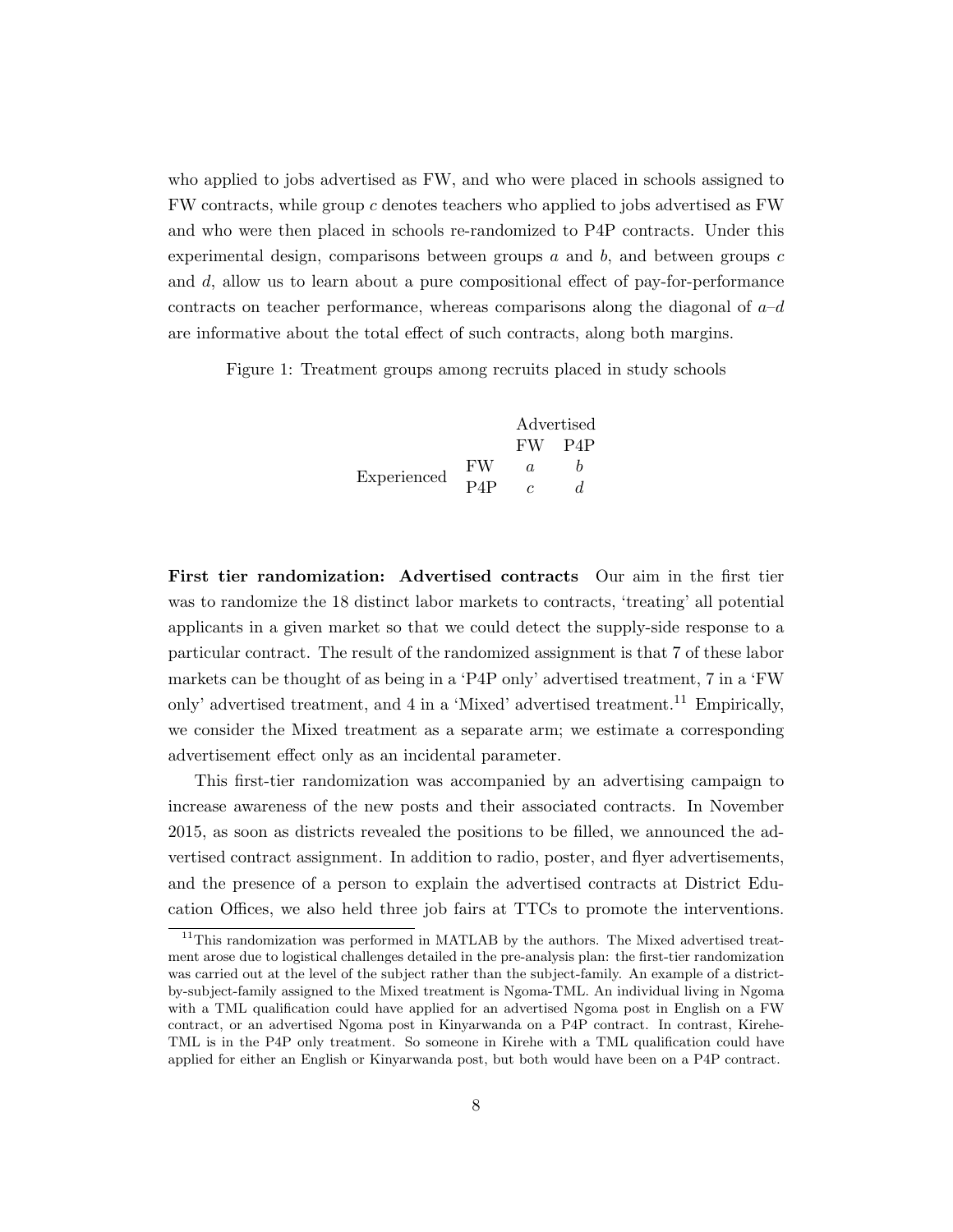These job fairs were advertised through WhatsApp networks of TTC graduates. All advertisements emphasized that the contracts were available for recruits placed in the 2016 school year and that the payments would continue into the 2017 school year. Applications were then submitted in December 2015. In January 2016, all districts held screening examinations for potential candidates. Successful candidates were placed into schools by districts during February–March 2016, and were then assigned to particular grades, subjects, and streams by their head teachers.

Second-tier randomization: Experienced contracts Our aim in the second tier was to randomize the schools to which REB had allocated the new posts to contracts. A school was included in the sample if it had at least one new post that was filled and assigned to an upper-primary grade. Following a full baseline survey in February 2016, schools were randomly assigned to either P4P or FW. Of the 164 schools in the second tier of the experiment, 85 were assigned to P4P and 79 were assigned to FW contracts.

All upper-primary teachers—placed recruit or incumbent—within each school received the new contract. At individual applicant level, this amounted to rerandomization and hence a change to the initial assignment for some new recruits. A natural concern is that individuals who applied under one contract, but who were eventually offered another contract, might have experienced disappointment (or other negative feelings) which then had a causal impact on their behavior. To mitigate this concern, all new recruits were offered an *end-of-year retention bonus* of RWF 80,000 on top of their school-randomized P4P or FW contract. An individual who applied under advertised P4P in the hope of receiving RWF 100,000 from the scheme, but who was subsequently re-randomized to experienced FW, was therefore still eligible to receive RWF 100,000 (RWF 20,000 from the FW contract plus RWF 80,000 as a retention bonus). Conversely, an individual who applied under advertised FW safe in the knowledge of receiving RWF 20,000 from the scheme, but who was subsequently re-randomized to experienced P4P, was still eligible for at least RWF 80,000. None of the recruits objected to the (re)randomization or turned down their re-randomized contract.

Of course, surprise effects, disappointment or otherwise, may still be present in on-the-job performance. When testing hypotheses relating to student learning, we include a secondary specification with an interaction term to allow the estimated impact of experienced P4P to differ by advertised treatment. We also explore whether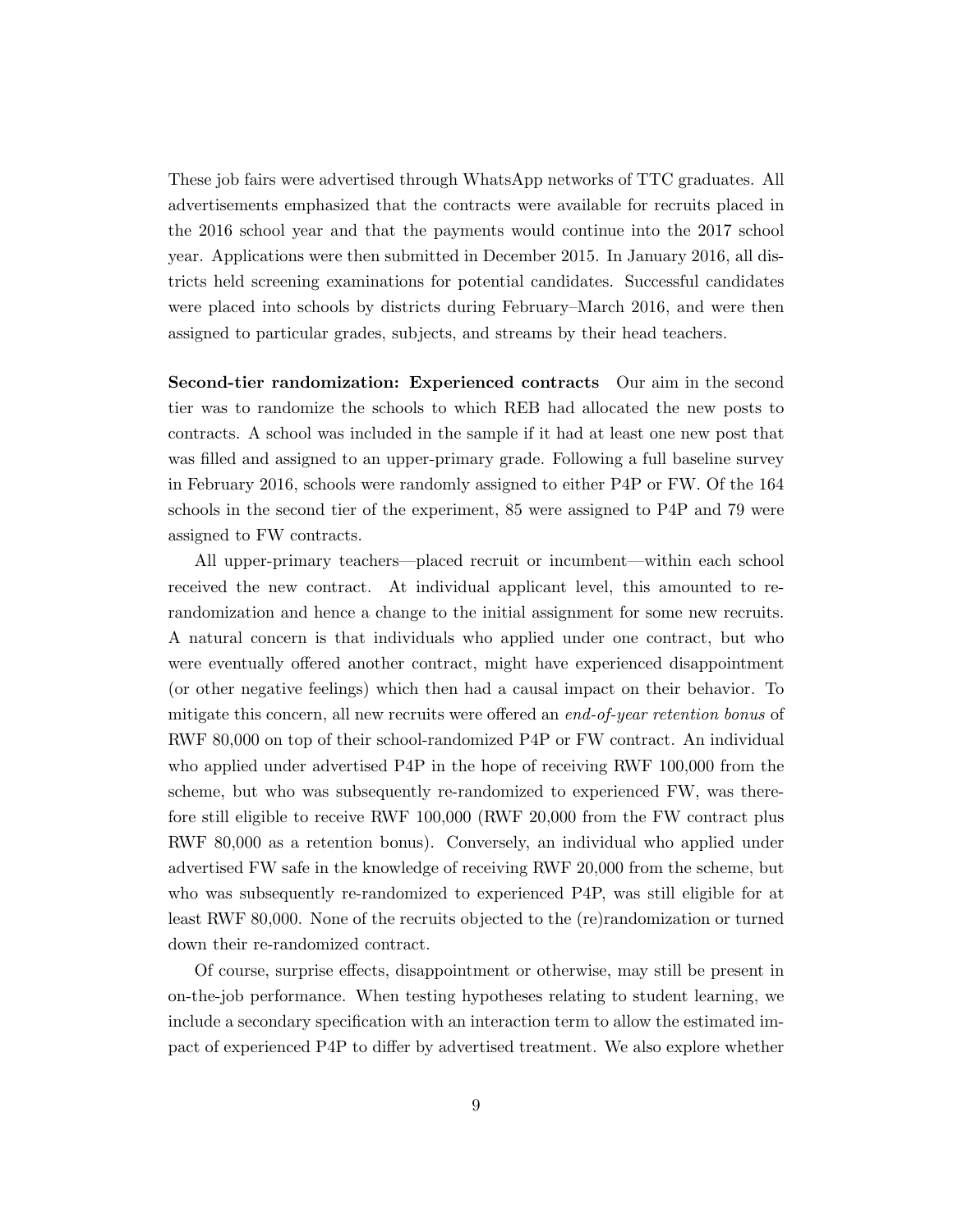surprise effects are evident in either retention or job satisfaction. We find no evidence for any surprise effect.

#### 2.3 Hypotheses

Pre-commitment to an analytical approach can forestall p-hacking, but requires clear specification of both what to test and how to test it; this presents an opportunity, as we now discuss. A theoretical model, discussed briefly below, and included in our pre-analysis plan, guides our choice of what hypotheses to test. However, exactly how to test these hypotheses in a way that maximizes statistical power is not fully determined by theory, as statistical power may depend on features of the data that could not be known in advance: the distribution of outcomes, their relationships with possible baseline predictors, and so on. We used blinded data to help decide how to test the hypotheses. In what follows we first briefly describe the theoretical model, and then discuss our statistical approach.

Theory The model considers a fresh graduate from teacher training who decides whether to apply for a state school teaching post, or a job in another sector (a composite 'outside sector'). The risk neutral individual cares about compensation w and effort e. Her payoff is sector specific: in teaching it is  $w - (e^2 - \tau e)$ , while in the outside sector it is  $w - e^2$ . The parameter  $\tau \geq 0$  captures the individual's intrinsic motivation to teach, which is perfectly observed by the individual herself but not by the employer at the time of hiring.<sup>12</sup> Effort generates  $m = e \theta + \varepsilon$ , where  $\theta \geq 1$  represents her *ability*, which is also private information at the time of hiring. Compensation corresponds to one of the four cells in Figure 1. The timing is as follows. Teacher vacancies are advertised as either P4P or FW. The individual, of type  $(\tau, \theta)$ , applies either to a teaching job or to an outside job. Employers hire, at random, from the set of  $(\tau, \theta)$  types that apply. Thereafter, contracts are rerandomised. If the individual applies to, and is placed in a school, she learns about her experienced contract and chooses her effort level, which results in performance m at the end of the year. Compensation is paid according to the experienced contract.

This model leads to the following hypotheses, as set out in our pre-analysis plan:

 $12$ See Delfgaauw and Dur (2007) for a related approach to modeling differential worker motivation across sectors.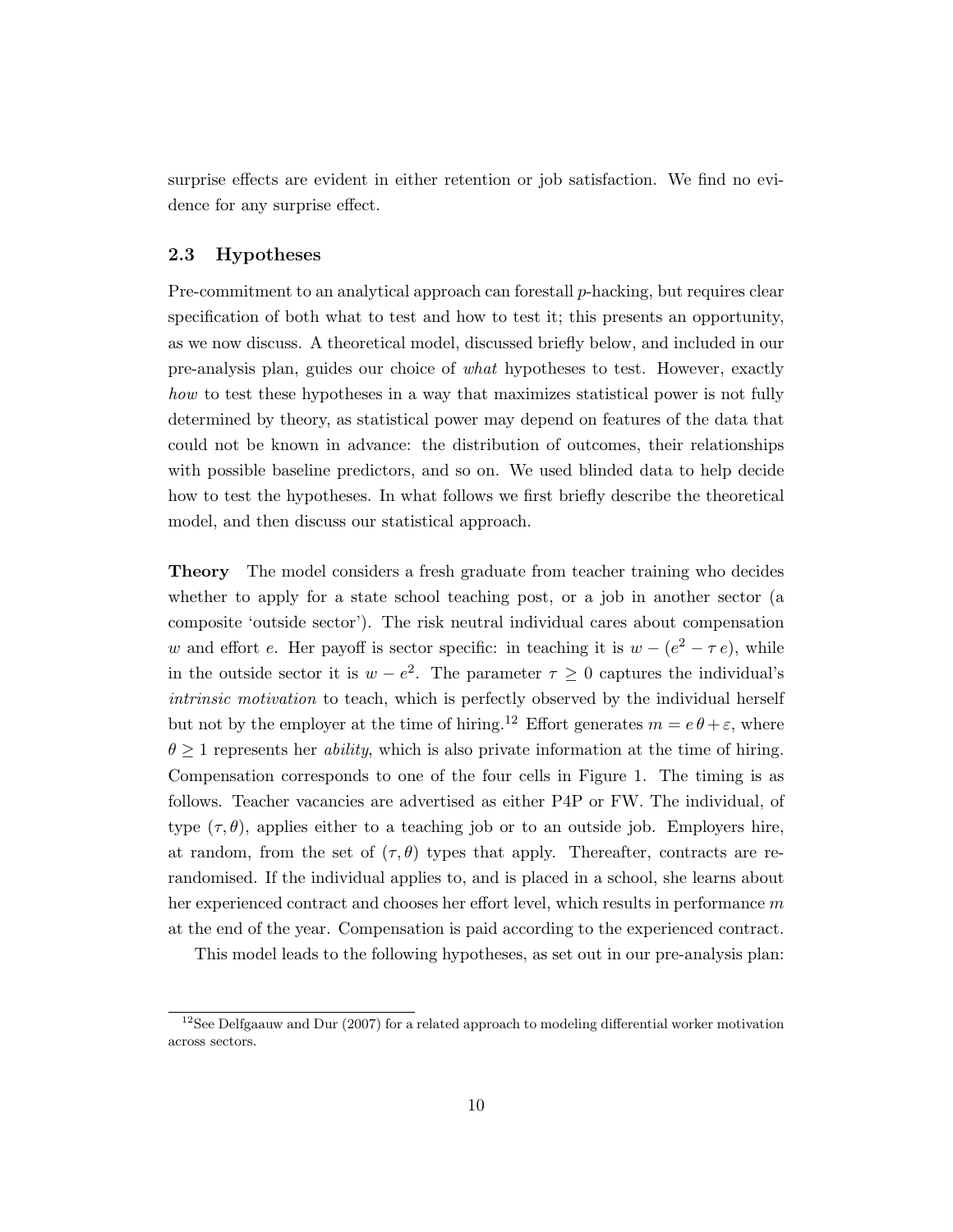- I. Advertised P4P induces differential application qualities;
- II. Advertised P4P affects the observable skills of recruits placed in schools;
- III. Advertised P4P induces differentially intrinsically motivated recruits to be placed in schools;
- IV. Advertised P4P induces the supply-side selection-in of higher- (or lower-)performing teachers, as measured by the learning outcomes of their students;
- V. Experienced P4P creates effort incentives which contribute to higher (or lower) teacher performance, as measured by the learning outcomes of their students;
- VI. These selection and incentive effects are apparent in the composite performance metric.

The model predicts that the set of  $(\tau, \theta)$  types preferring a teaching job advertised under P4P to a job in the outside sector is different from the set of types preferring a teaching job advertised under FW to a job in the outside sector. This gives Hypothesis I. Since the model abstracts from labor demand effects (by assuming employers hire at random from the set of  $(\tau, \theta)$  types that apply), this prediction simply maps through to placed recruits; i.e. to Hypothesis II via  $\theta$ , Hypothesis III via  $\tau$ , and Hypothesis IV to VI via the effect of  $\theta$  and  $\tau$  on performance.<sup>13</sup> The model also predicts that any given  $(\tau, \theta)$  type who applies to, and is placed in, a teaching job will exert more effort under experienced P4P than experienced FW. This gives Hypothesis V and VI via the effect of e on performance.

Analysis of blinded data Combining several previously-known insights, we used blinded data to maximize statistical power for our main hypothesis tests.

The first insights, pertaining to simulation, are due to Humphreys et al. (2013) and Olken (2015). Researchers can use actual outcome data with the treatment variable scrambled or removed to estimate specifications in 'mock' data. This permits navigation of an otherwise intractable 'analysis tree'. They can also improve

<sup>&</sup>lt;sup>13</sup>When mapping the theory to our empirical context, we distinguish between these hypotheses for several reasons. First, as we discuss in Appendix C, the hiring rule used could mean that we observe a different advertised treatment effect among the sub-sample of placed recruits versus the sample of applicants. Second, we have better data for placed recruits because we were able to administer detailed survey instruments to this well-defined sub-sample. Third, for the sub-sample of placed recruits we can identify the advertised treatment effect from student learning outcomes, avoiding the use of proxies for  $(\tau, \theta)$ .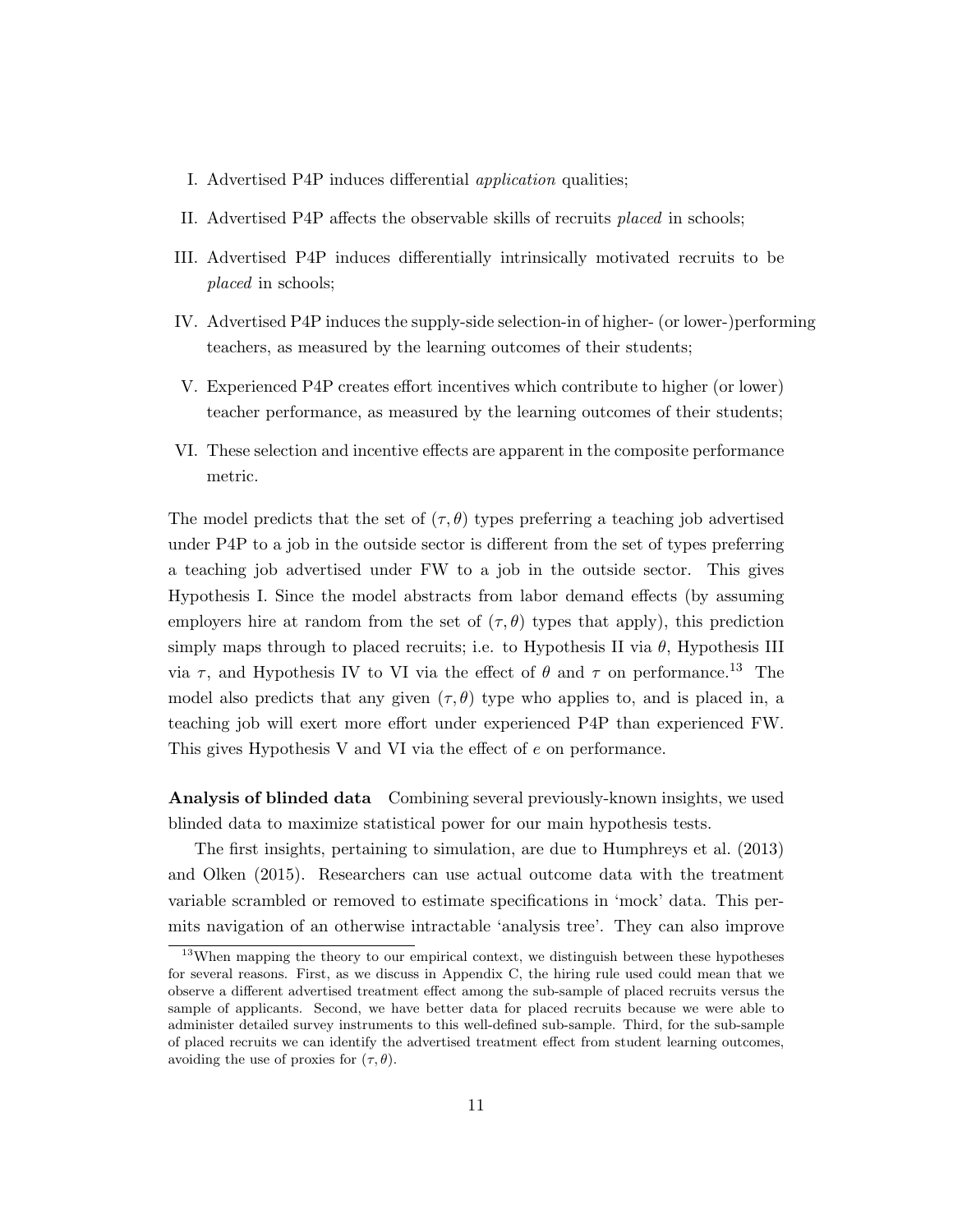statistical power by simulating treatment effects and choosing the specification that minimizes the standard error. Without true treatment assignments, the influence of any decision over eventual treatment effect estimates is unknown; thus these benefits are garnered without risk of  $p$ -hacking.<sup>14</sup>

The second set of insights pertain to randomization inference. Since the marketlevel randomization in our study involves 18 randomizable units, asymptotic inference is unsuitable, so we use randomization inference. It is known that any scalar function of treatment and comparison groups is a statistic upon which a (correctlysized) randomization-inference-based test of the sharp null hypothesis could be built, but also that such statistics may vary in their statistical power in the face of any particular alternative hypothesis (Imbens and Rubin, 2015). We anticipated that, even with correctly-sized tests, the market-level portion of our design may present relatively low statistical power. Consequently, we conducted blinded analysis to choose, on the basis of statistical power, among testing approaches for several hypotheses: Hypothesis I, and a common framework for Hypotheses IV and  $V^{15}$ .

Hypothesis I is the test of whether applicants to different contracts vary in their TTC scores. Blinded analysis, in which we simulated additive treatment effects and calculated the statistical power under different approaches, suggested that ordinary least squares regression (OLS) would provide markedly lower statistical power than would a Kolmogorov-Smirnov (KS) test of the equality of two distributions. Across a range of simulations, we found the KS test to have between one and four times the power of OLS. We therefore committed to the KS test (over OLS and two other alternatives) as our primary test of this hypothesis. This prediction is borne out in Appendix Table C.1.<sup>16</sup>

Hypotheses IV and V relate to the effects of advertised and experienced contracts on student test scores. Here, with the re-randomization taking place at the

 $14$ This would not be true if, for example, an outcome in question was known to have different support as a function of treatment, allowing the 'blinded' researcher to infer treatment from the outcome variable. For our blinded pre-analysis, we only consider outcomes (TTC score, and student test scores) that are nearly continuously distributed and which we believe are likely to have the same support in all study arms. To make this analysis possible, we drew inspiration from Fafchamps and Labonne (2017), who suggest dividing labor within a research team. In our case, IPA oversaw the data-blinding process. Results of the blinded analysis (for which IPA certified that we used only blinded data) are in our pre-analysis plan. Our RCT registry entry (AEARCTR-0002565) is accompanied by IPA's letter specifying the date after which treatment was unblinded.

<sup>&</sup>lt;sup>15</sup>Hypotheses II and III employ data that our team collected, so did not have power concerns associated with them; Hypothesis VI offered fewer degrees of freedom.

 $^{16}$ The confidence interval for the KS test is roughly half the width of the corresponding OLS confidence interval: a gain in precision commensurate with more than tripling the sample size.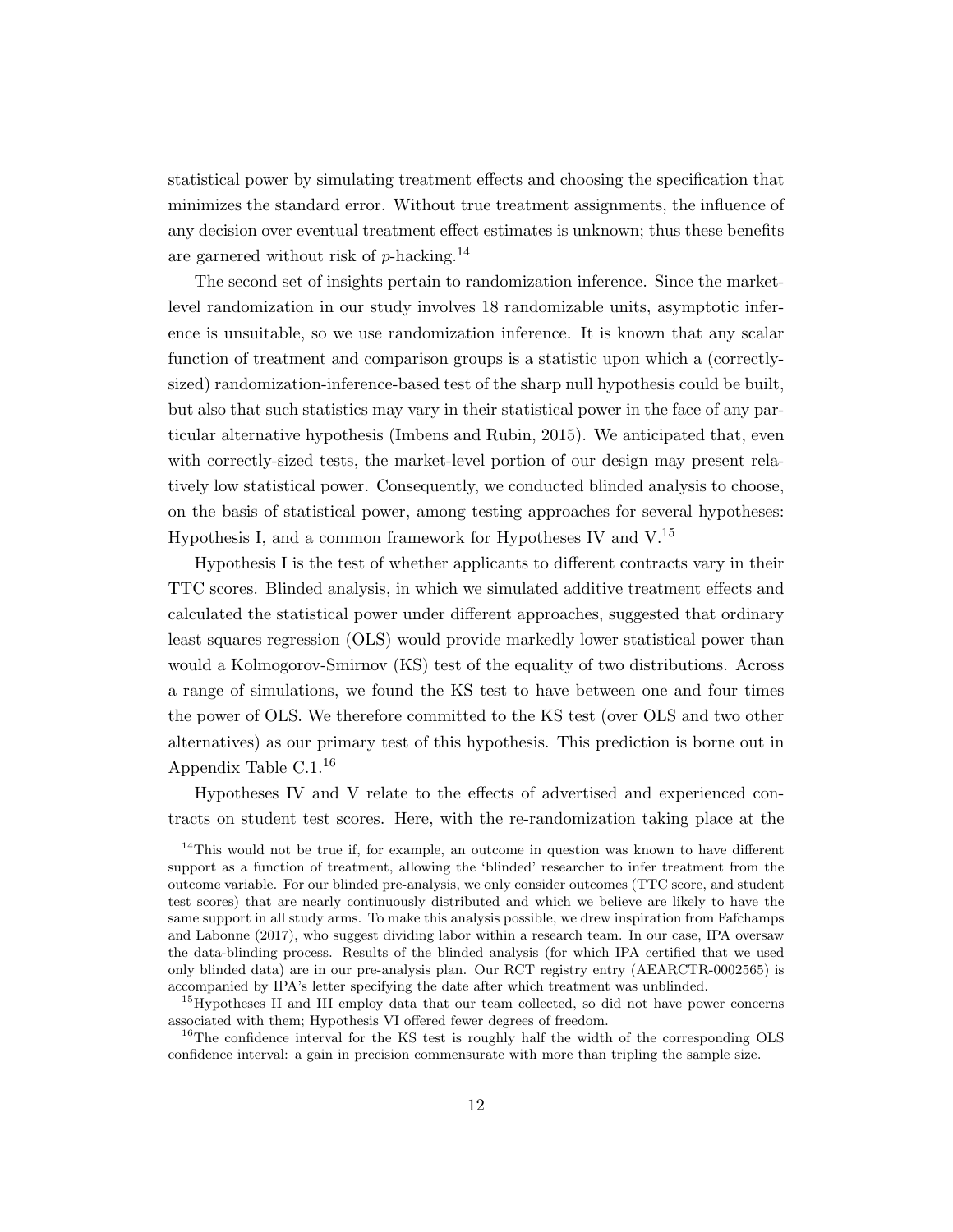school level, we had many more possible specifications to choose from. We examined 14 specifications (modeling random effects or fixed effects at different levels), and committed to one with the highest power. Simulations suggested that this would produce a 20 to 25 percent narrower confidence interval than in a simple benchmark specification. The accuracy of this prediction is borne out by comparing Table 3 to Appendix Table A.3.<sup>17</sup>

On the basis of this theory and analysis of blinded data, we settled on six primary tests: an outcome, a sample, a specification and associated test statistic, and an inference procedure for each of Hypotheses I-VI, as set out in Appendix Table A.1. We also included a small number of secondary tests based on different outcomes, samples, and/or specifications. In Section 4, we report results for every primary test; secondary tests are in Section 4 or in an appendix. To aid interpretation, we also include a small amount of supplementary analysis that was not discussed in the pre-analysis plan—e.g. estimates from a teacher value added model—but are cautious and make clear when this is post-hoc.

### 3 Data

The primary analyses make use of several distinct types of data. Conceptually, these trace out the causal chain from the advertisement intervention to a sequence of outcomes: that is, from the candidate's application decision, to the set (and attributes) of candidates hired into schools, to the learning outcomes that they deliver, and, finally, to the teacher's decisions to remain in the schools. In this section, we describe the administrative, survey, and assessment data available for each of these steps in the causal chain. Our understanding of these data informs our choices of specification for analysis, as discussed in detail in the pre-analysis plan.

#### 3.1 Applications

Table 1 summarizes the applications for the newly advertised jobs, submitted in January 2016, across the six districts.<sup>18</sup> Of the 2,185 applications, 1,963 come from candidates with a TTC degree—we term these qualified since, at least in principle,

 $17$ Our pre-committed random effects model yields a confidence interval of roughly 81 percent the width of the analogous OLS confidence interval, commensurate with the power gain from increasing the sample size by half.

<sup>&</sup>lt;sup>18</sup>These data were obtained from the six district offices and represent a census of applications for the new posts across these districts.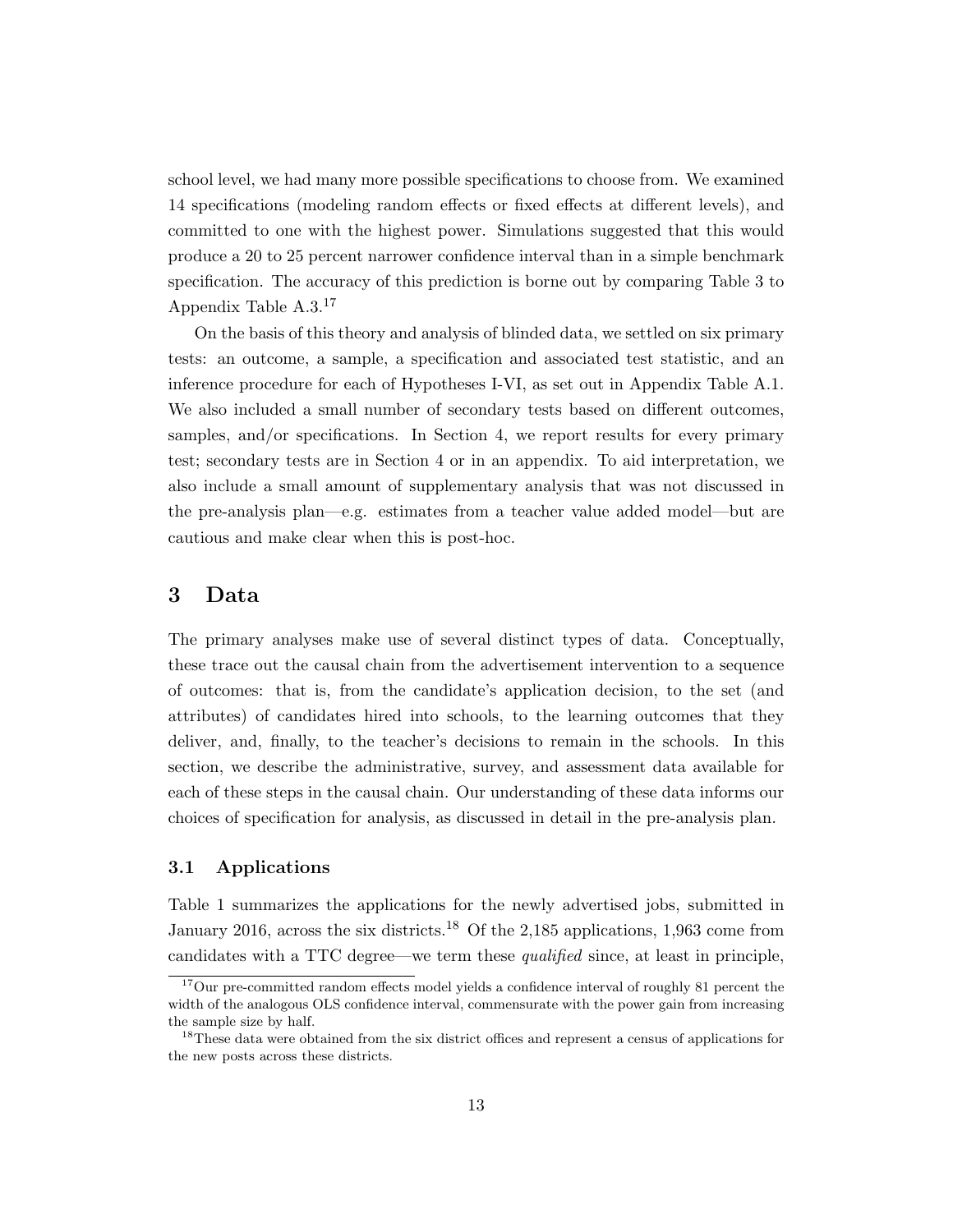a TTC degree is required for the placements at stake. In the table, we present TTC scores, genders, and ages—the other observed CV characteristics—for all qualified applicants. Besides these two demographic variables, TTC scores are the only consistently measured characteristics of all applicants. The 2,185 applications come from 1,424 unique individuals, of whom 1,194 have a TTC qualification. Qualified applicants complete an average of 1.61 applications in study districts; 62 percent of qualified applicants complete only one application.

Table 1: Application characteristics, by district

|                  | Gatsibo | Kayonza | Kirehe | Ngoma | Nyagatare | Rwamagana | All   |
|------------------|---------|---------|--------|-------|-----------|-----------|-------|
| Applications     | 390     | 310     | 462    | 381   | 327       | 315       | 2,185 |
| Qualified        | 333     | 258     | 458    | 365   | 272       | 277       | 1,963 |
| Has TTC score    | 317     | 233     | 405    | 338   | 260       | 163       | 1,716 |
| Mean TTC score   | 0.53    | 0.54    | 0.50   | 0.53  | 0.54      | 0.55      | 0.53  |
| SD TTC score     | 0.14    | 0.15    | 0.19   | 0.15  | 0.14      | 0.12      | 0.15  |
| Qualified female | 0.53    | 0.47    | 0.45   | 0.50  | 0.44      | 0.45      | 0.48  |
| Qualified age    | 27.32   | 27.78   | 27.23  | 27.23 | 26.98     | 27.50     | 27.33 |

#### 3.2 Teacher attributes

We visited the enrolled schools at baseline in February 2016, and collected data using surveys, and 'lab-in-the-field' instruments. School surveys were administered to head teachers or their deputies, and included a variety of data on management practices—not documented here—as well as administrative records of teacher attributes, including age, gender, and qualifications. The data cover all teachers in the school, regardless of whether they were eligible for the intervention. Teacher surveys were administered to all teachers responsible for at least one upper-primary, core-curricular subject and included questions about demographics, household background, training, qualifications and experience, earnings, and other characteristics.

The 'lab-in-the-field' instruments were administered to the same set of teachers, and were intended to measure the two characteristics introduced in the theory: intrinsic motivation and ability. In the model, more intrinsically motivated teachers derive a higher benefit (or lower cost) from their efforts to promote learning. To capture this idea of other-regarding preferences towards students, taking inspiration from the work of Ashraf et al. (2014), we used a framed version of the Dictator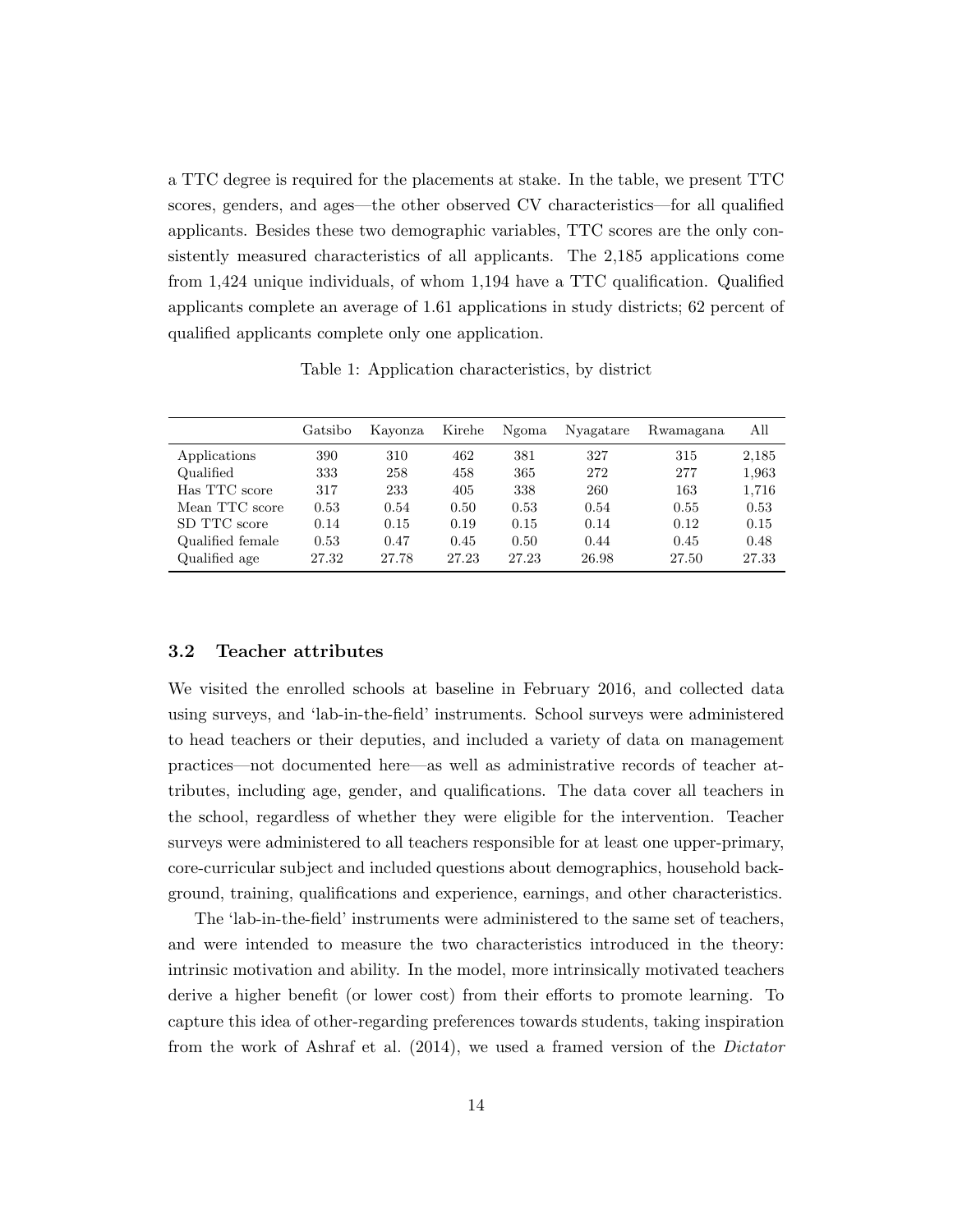Game.<sup>19</sup> Teachers were given 2,000 Rwandan Francs (RWF) and asked how much of this money they wished to allocate to the provision of school supply packets for students in their schools, and how much they wished to keep for themselves. Each packet contained one notebook and pen and was worth 200 RWF. Teachers could decide to allocate any amount, from zero to all 2,000 RWF, which would supply ten randomly chosen students with a packet.

We also asked teachers to undertake a *Grading Task* which measured their mastery of the curriculum in the main subject that they teach.<sup>20</sup> Teachers were asked to grade a student examination script, and had 5 minutes to determine if a series of student answers were correct or incorrect. They received a fixed payment for participation. Performance on this task was used to estimate a measure of teacher skill based on a two-parameter item response theory (IRT) model.

#### 3.3 Student learning

Student learning was measured in three rounds of assessment: baseline, the end of the 2016 school year, and the end of the 2017 school year (indexed by  $r = 0, 1, 2$ ). These student assessments play a dual role in our study: they provide the primary measure of learning for analysis of program impacts, and they were used in the experienced P4P arm for purposes of performance awards.

Working with the Ministry of Education, we developed comprehensive subjectand grade-specific, competency-based assessments for grades 4, 5 and 6. These assessments were based on the new Rwanda national curriculum and covered the five core subjects: Kinyarwanda, English, Mathematics, Sciences, and Social Studies. There was one assessment per grade-subject, with students at the beginning of the year being assessed on the prior year's material.<sup>21</sup> Each test aimed to cover the entire curriculum for the corresponding subject and year, with questions becoming progressively more difficult as a student advanced in the test. The questions were a combination of multiple choice and fill-in diagrams.<sup>22</sup> In each round, we randomly sampled a subset of students from each grade to take the test. In Year 1, both

 $19$ Previous work demonstrates the reliability of the Dictator Game (Eckel and Grossman, 1996) as a measure of other-regarding preferences that relate to intrinsic motivation, see for instance: Banuri and Keefer (2016); Brock et al. (2016); Deserranno (2019).

<sup>&</sup>lt;sup>20</sup>See Bold et al. (2017) who use a similar approach to assess teacher content knowledge.

 $21A$  special grade 3 assessment was developed to assess grade 4 students at baseline.

 $^{22}$ In piloting, all student tests were administered in English but we found that grade 4 students had not yet received sufficient English instruction. Grade 4 tests were therefore translated and administered in Kinyarwanda throughout the study.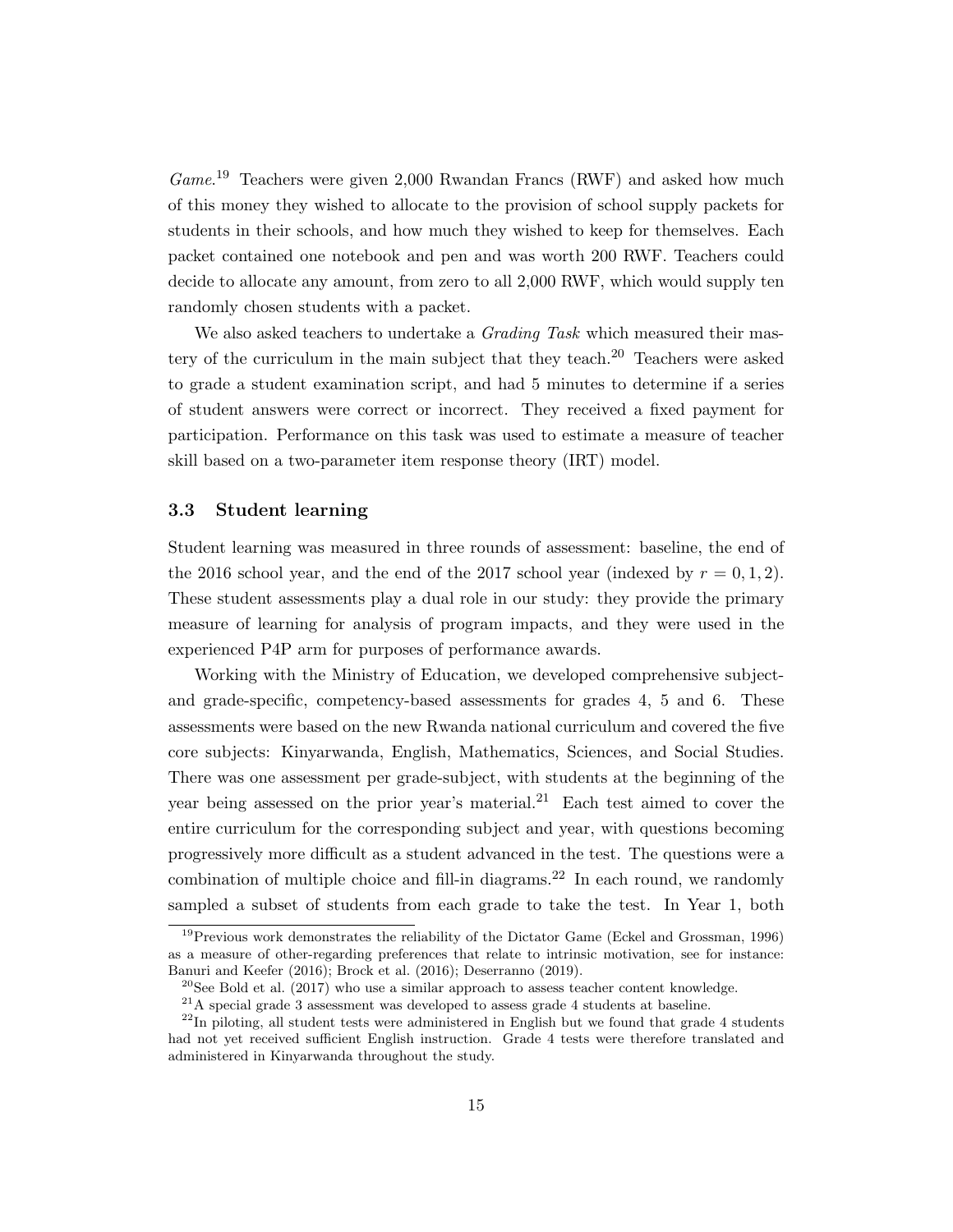baseline and endline student samples were drawn from the official school register of enrolled students compiled by the head teacher at the beginning of the year. This was done to ensure that the sampling protocol did not create incentives for strategic exclusion of students. In Year 2, students were assessed at the end of the year only, and were sampled from a listing that we collected in the second trimester.

Student samples were stratified by teaching streams (subgroups of students taught together for all subjects). In Round 0, we sampled a minimum of 5 pupils per stream, and oversampled streams taught in at least one subject by a new recruit to fill available spaces, up to a maximum of 20 pupils per stream and 40 per grade. In rare cases of grades with more than 8 streams, we sampled 5 pupils from all streams. In Round 1, we sampled 10 pupils from each stream: 5 pupils retained from the baseline (if the stream was sampled at baseline) and 5 randomly sampled new pupils. We included the new students to alleviate concerns that teachers in P4P schools might teach (only) to previously sampled students. In Round 2, we randomly sampled 10 pupils from each stream using the listing for that year.<sup>23</sup>

The tests were orally administered by trained enumerators. Students listened to an enumerator as he/she read through the instructions and test questions, prompting students to answer. The exam was timed for 50 minutes, allowing for 10 minutes per section. Enumerators administered the exam using a timed proctoring video on electronic tablets.<sup>24</sup> Individual student test results were kept confidential from teachers, parents, head teachers, and Ministry of Education officials, and have only been used for performance award and evaluation purposes in this study.

Responses were used to estimate a measure of student learning (for a given student in a given round and given subject in a given grade) based on a two-parameter IRT model. We use empirical Bayes estimates of student ability from this model as our measure of a student's learning level in a particular grade.

#### 3.4 Teacher inputs

We collected data on several dimensions of teachers' inputs into the classroom. This was undertaken in P4P schools only during Year 1 , and in both P4P and FW schools in Year 2. This composite metric is based on three teacher input measures

 $^{23}$ Consequently, the number of pupils assessed in Year 2 who have also been assessed in Year 1 is limited. Because streams are reshuffled across years and because we were not able to match Year 2 pupil registers to Year 1 registers in advance of the assessment, it was not possible to sample pupils to maintain a panel across years while continuing to stratify by stream.

 $^{24}$ The proctoring videos were an additional safeguard to ensure consistency in test administration.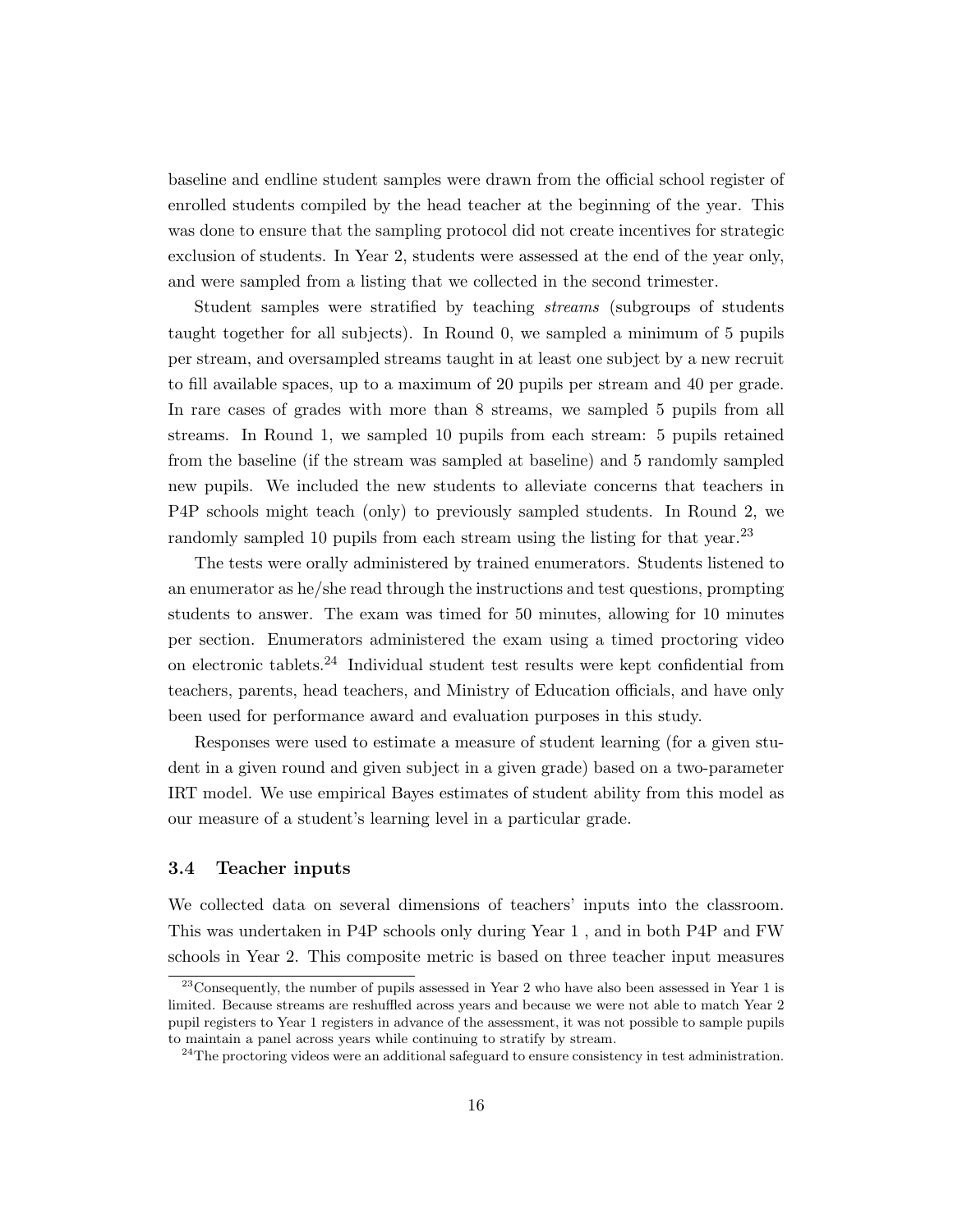(presence, lesson preparation, and observed pedagogy), and one output measure (pupil learning)—the '4Ps'. Here we describe the input components measured.

To assess the three inputs, P4P schools received three unannounced surprise visits: two spot checks during Summer 2016, and one spot check in Summer 2017. During these visits, Sector Education Officers (SEOs) from the District Education Offices (in Year 1) or IPA staff (for logistical reasons, in Year 2) observed teachers and monitored their presence, preparation and pedagogy with the aid of specially designed tools.<sup>25</sup> FW schools also received an unannounced visit in Year 2, at the same time as the P4P schools. Table A.2 shows summary statistics for each of these three input measures over the three rounds of the study.

Presence is defined as the fraction of spot-check days that the teacher is present at the start of the school day. For the SEO to record a teacher present, the head teacher had to physically show the SEO that the teacher was in school rather than relying on an attendance roster.

Lesson *preparation* is defined as the planning involved with daily lessons, and is measured through a review of teachers' weekly lesson plans. Prior to any spot checks, teachers in grades 4, 5, and 6 in P4P schools were shown how to fill out a lesson plan in accordance with REB guidelines.<sup>26</sup> Specifically, SEOs visited schools and provided teachers with a template to help prepare three key components of a lesson the lesson objective, the instructional activities, and the types of assessment to be used. A 'hands-on' session then enabled teachers to practice writing lesson plans using this template before incorporating it into their daily teaching practice. During the SEO's unannounced visit, he/she collected the daily lesson plans (if any had been prepared) from each teacher. Field staff subsequently used a lesson-planning scoring rubric to provide a subjective measure of quality. Because a substantial share of upper-primary teachers did not have a lesson plan on a randomly chosen audit day, we used the presence of such a lesson plan as a summary measure in both the incentivized contracts and as an outcome for analysis.

Pedagogy is defined as the practices and methods that teachers use in order

<sup>25</sup>Training of SEOs took place over two days. Day 1 consisted of an overview of the study and its objectives and focused on how to explain the intervention (in particular the 4Ps) to teachers in P4P schools. During Day 2, SEOs learned how to use the teacher monitoring tools and how to conduct unannounced school visits. SEOs were shown videos recorded during pilot visits. SEOs were briefed on the importance of not informing teachers or head teachers ahead of the visits. Field staff monitored the SEOs' adherence to protocol.

 $^{26}$ To isolate the effects of pay-for-performance pay, training was kept to a minimum and focused on how teachers could meet the targeted metrics.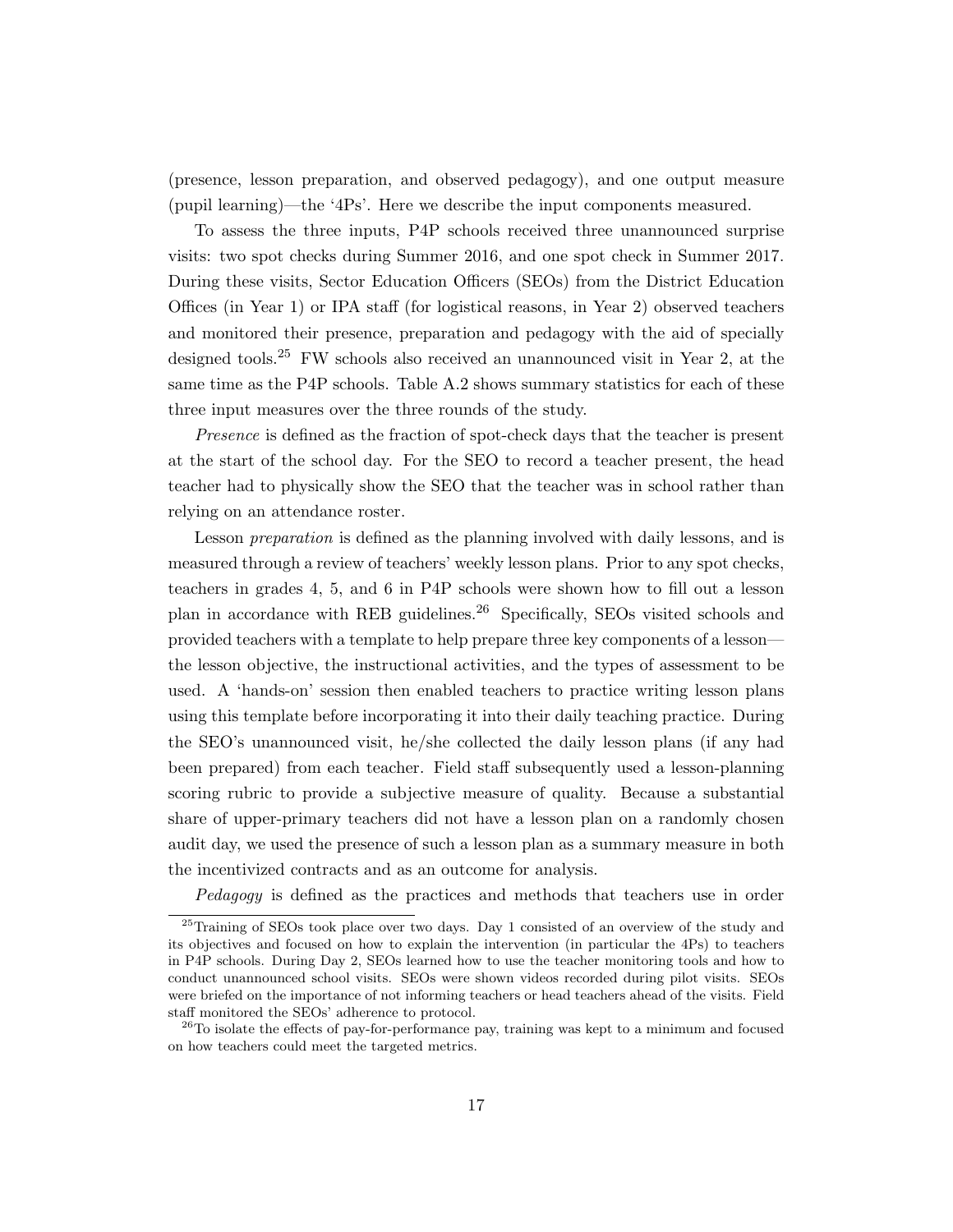to impact student learning. We collaborated with both the Ministry of Education and REB to develop a monitoring instrument to measure teacher pedagogy through classroom observation. Our classroom observation instrument measured objective teacher actions and skills as an input into scoring teachers' pedagogical performance. Our rubric was adapted from the Danielson Framework for Teaching, which is widely used in the U.S. (Danielson, 2007). The observer evaluated the teachers' effective use of 21 different activities over the course of a full 45-minute lesson.<sup>27</sup> Based on these observations and a detailed rubric, the observer provided a subjective score, on a scale from zero to three, of four components of the lesson: communication of lesson objectives, delivery of material, use of assessment, and student engagement.<sup>28</sup> The teacher's incentivized score, as well the measure of pedagogy used in our analysis, is defined as the average of these ratings across the four domains.

#### 3.5 Balance

We use the baseline data described in this section to check whether the second-tier randomization produced an appropriately 'balanced' experienced treatment assignment. Table 2 confirms that across a wide range of school, teacher, and student characteristics there are no statistically significant differences in means between the experienced P4P and FW treatment arms.<sup>29</sup>

### 4 Results

Our two-tiered experiment allows us to estimate impacts of pay-for-performance on the type of individuals applying to, and being placed in, primary teaching posts (the compositional margin), and on the activities undertaken by these new recruits (the effort margin). We report these results in Sections 4.1 and 4.2 respectively. Of course, the long-run effects of pay-for-performance will depend not only on selectionin, but also selection-*out*, as well as the dynamics of the behavioral response on the part of teachers who stay. We address these dynamic issues in Section 4.3, and postpone a substantive discussion of results until Section 5. All statistical tests are

 $27$ Though not structured as a strict time-on-task measure, this aspect is similar to the Stallings Observation System (Stallings et al., 2014).

<sup>&</sup>lt;sup>28</sup>Similar rubric-based scoring has been used in other teacher incentive experiments, including Glewwe et al. (2010) who measure teacher effort with a similar intensity scale in a study in Kenya.

<sup>&</sup>lt;sup>29</sup>Since the teacher inputs described in Section 3.4 were collected *after* the second-tier randomization, they are not included in Table 2. See instead Appendix Table A.2.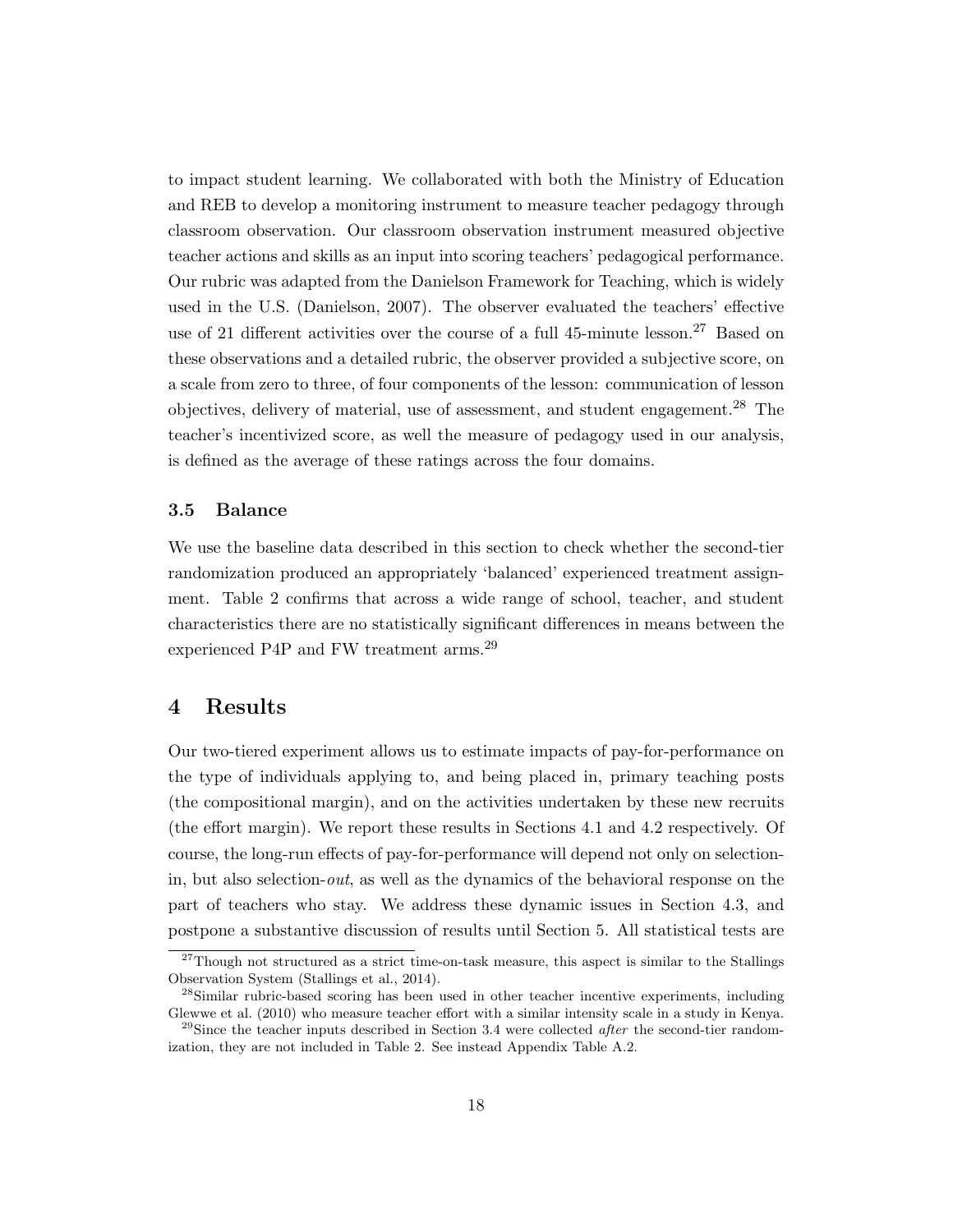|                                           | Control mean<br>[St. Dev.] | Experienced P4P<br>$(p$ -value) | Obs.  |  |  |  |  |
|-------------------------------------------|----------------------------|---------------------------------|-------|--|--|--|--|
| Panel A. School attributes                |                            |                                 |       |  |  |  |  |
| Number of streams                         | 9.99<br>[4.48]             | $-0.10$<br>(0.881)              | 164   |  |  |  |  |
| Number of teachers                        | 20.39<br>[8.51]            | 0.55<br>(0.729)                 | 164   |  |  |  |  |
| Number of new recruits                    | 1.86<br>[1.25]             | 0.13<br>(0.496)                 | 164   |  |  |  |  |
| Number of students                        | 410.06<br>[206.71]         | 1.42<br>(0.985)                 | 164   |  |  |  |  |
| Share female students                     | 0.58<br>[0.09]             | 0.00<br>(0.777)                 | 164   |  |  |  |  |
| Panel B. Upper-primary teacher attributes |                            |                                 |       |  |  |  |  |
| Female                                    | 0.38<br>[0.49]             | $-0.03$<br>(0.646)              | 225   |  |  |  |  |
| Age                                       | 25.98<br>[4.17]            | $-0.18$<br>(0.742)              | 249   |  |  |  |  |
| DG share sent                             | 0.28<br>[0.33]             | $-0.03$<br>(0.524)              | 238   |  |  |  |  |
| Grading task score                        | $-0.24$<br>[0.93]          | 0.12<br>(0.276)                 | 238   |  |  |  |  |
| Panel C. Pupil learning assessments       |                            |                                 |       |  |  |  |  |
| English                                   | $-0.00$<br>$[1.00]$        | 0.04<br>(0.551)                 | 13826 |  |  |  |  |
| Kinyarwanda                               | $-0.00$<br>[1.00]          | 0.05<br>(0.292)                 | 13831 |  |  |  |  |
| Mathematics                               | 0.00<br>[1.00]             | $-0.00$<br>(0.950)              | 13826 |  |  |  |  |
| Science                                   | $-0.00$<br>$[1.00]$        | 0.03<br>(0.607)                 | 13829 |  |  |  |  |
| Social Studies                            | $-0.00$<br>$[1.00]$        | 0.02<br>(0.670)                 | 13829 |  |  |  |  |

Table 2: Baseline characteristics and balance of experienced P4P assignment

Notes: The table provides summary statistics for attributes of schools, teachers (new recruits placed in upper primary only), and students collected at baseline. The first column presents means in FW schools, and the (with standard deviations in brackets); second column presents estimated differences between FW and P4P schools (with randomization inference p-values in parentheses). In Panel B, Grading Task IRT scores are standardized based on the distribution among incumbent teachers. In Panel C, student learning IRT scores are standardized based on the distribution in the experienced FW arm.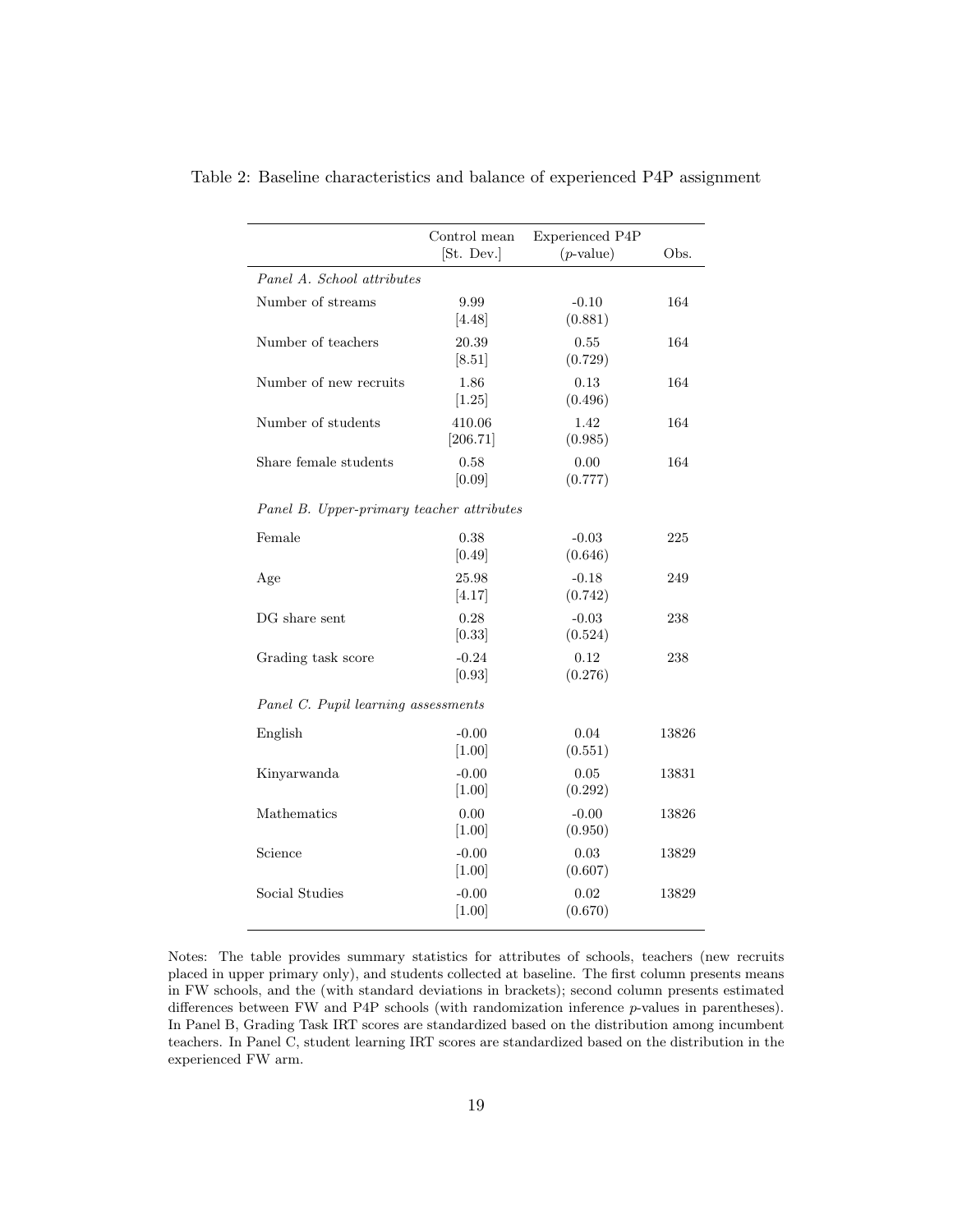conducted via randomization inference, and are undertaken with 2,000 permutations of the experienced treatment.

#### 4.1 Compositional margin of pay-for-performance

We study three types of compositional effects of pay-for-performance. These are impacts on: the quality of applicants; the observable skill and motivation of placed recruits on arrival; and the student learning induced by these placed recruits during their first and second year on the job.

Quality of applicants Motivated by the theoretical model sketched in Section 2.3, we begin by testing for impacts of advertised P4P on the quality of applicants to a given district-by-qualification pool (Hypothesis I). We focus on Teacher Training College final exam score since this is the only consistently measured quality-related characteristic we observe for all applicants.

Our primary test uses a Kolmogorov-Smirnov (henceforth, KS) statistic to test the null that there is no difference in the distribution of TTC scores across advertised P4P and advertised FW labor markets. This test statistic can be written as

$$
T^{KS} = \sup_{y} \left| \hat{F}_{P4P}(y) - \hat{F}_{FW}(y) \right| = \max_{i=1,...,N} \left| \hat{F}_{P4P}(y_i) - \hat{F}_{FW}(y_i) \right|.
$$
 (1)

Here,  $\hat{F}_{P4P}(y)$  denotes the empirical cumulative distribution function of TTC scores among applicants who applied under advertised P4P, evaluated at some specific TTC score y. Likewise,  $\hat{F}_{FW}(y)$  denotes the empirical cumulative distribution function of TTC scores among applicants who applied under advertised FW, evaluated at the same TTC score y. We test the statistical significance of this difference in distributions by randomization inference. To do so, we repeatedly sample from the set of potential (advertised) treatment assignments  $\mathcal{T}^A$  and, for each such permutation, calculate the KS test statistic. The relevant  $p$ -value is then given by the share of such test statistics larger in absolute value than the test statistic estimated from the actual assignment.

Figure 2 depicts the distribution of applicant TTC score, by advertised treatment arm. These distributions are statistically indistinguishable between advertised P4P and advertised FW. The KS test-statistic has a value of 0.026, with a  $p$ -value of 0.909. Randomization inference is well-powered, meaning that we can rule out even small effects on the TTC score distribution: a 95 percent confidence interval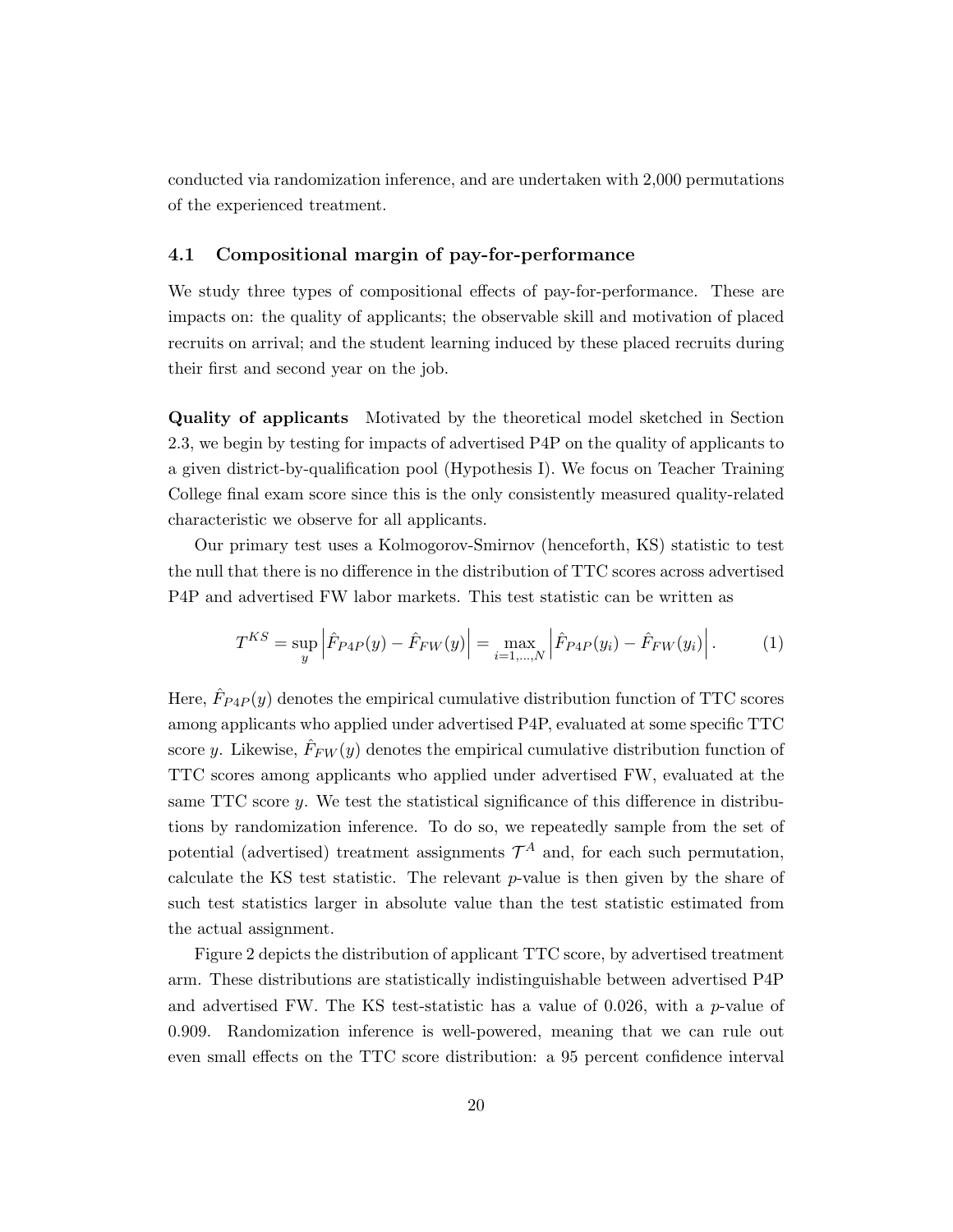#### Figure 2: Distribution of applicant TTC score, by advertised treatment arm



Notes: KS test-statistic is 0.026, with a p-value of 0.909.

based on inversion of the randomization inference test rules out additive treatment effects outside of the range  $[-0.027, 0.020]$ . We therefore conclude that there was no meaningful impact of advertised P4P on the TTC final exam scores of applicants.<sup>30</sup>

Below, we move on to consider impacts of advertised P4P on the quality of applicants who were offered a post and chose to accept it—a subset that we term placed recruits. It is worth emphasizing that we may find results here even though there is no evidence of an impact on the distribution of TTC score of applicants. This is because, for this well-defined set of placed recruits, we have access to far richer data: lab-in-the-field instruments measuring attributes on arrival, as well as measures of student learning in the first and second years on the job.

Skill and motivation of placed recruits As Dal Bó and Finan (2016) note in a recent review, it is of interest to explore whether institutions can attract the most able into public service, as well as the most intrinsically motivated. Reflecting this, we include multidimensional skill and motivation types in the theoretical model and test the resulting hypotheses (Hypotheses II and III) using the data described in Section 3.2. Specifically, we use the Grading Task IRT score to measure a placed recruit's skill on arrival, and the framed Dictator Game share sent to capture his/her baseline intrinsic motivation.

Our primary tests use these baseline attributes of placed recruits as outcomes. For attribute  $x$  of teacher  $j$  with qualification  $q$  in district  $d$ , we estimate a regression

<sup>30</sup>This conclusion is further substantiated by the battery of secondary tests in Appendix C.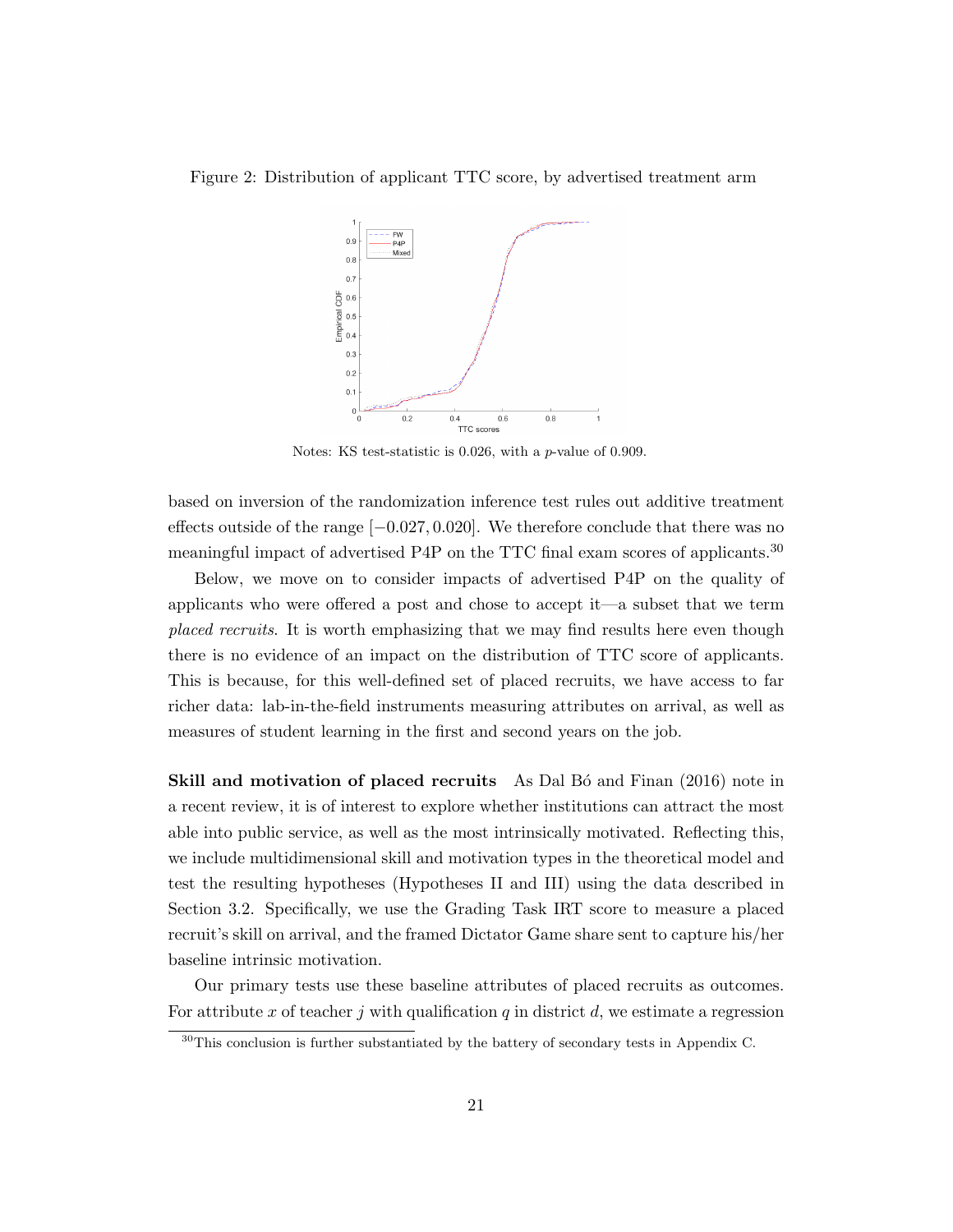of the form

$$
x_{jqd} = \tau_A T_{qd}^A + \gamma_q + \delta_d + e_{jqd},\tag{2}
$$

where treatment  $T_{qd}^A$  denotes the contractual condition under which a candidate applied.<sup>31</sup> Our test of the null hypothesis is the t statistic associated with coefficient  $\tau_A$ . We obtain a randomization distribution for this t statistic under the sharp null of no effects for any hire by estimating equation (2) under the set of feasible randomizations of advertised treatments,  $T^A \in \mathcal{T}^A$ .

Before reporting these t statistics, it is instructive to view the data graphically. Figure 3a shows the distribution of Grading Task IRT score, and Figure 3b the framed Dictator Game share sent, by advertised treatment arm and measured on placed recruits' arrival in schools. A difference in the distributions across treatment arms is clearly visible for the measure of intrinsic motivation but not for the measure of skill. Our regression results tell the same story. In the Grading Task IRT score specification, our estimate of  $\tau_A$  is  $-0.207$ , with a randomization inference p-value of 0.31. In the Dictator Game share sent specification, our estimate of  $\tau_A$  is  $-0.108$ , with a randomization inference  $p$ -value is 0.02. It follows that we cannot reject the sharp null of no advertised P4P treatment effect on the measured skill of placed recruits, but we can reject the sharp null of no advertised P4P treatment effect on their measured intrinsic motivation (at the 5 percent level). Teachers recruited under advertised P4P allocated approximately 10 percentage points less to the students on average.

Student learning induced by placed recruits The skill and motivation of placed recruits on arrival are policy relevant insofar as these attributes translate into effectiveness in the classroom. To assess this, we combine experimental variation in the advertised contracts to which these recruits applied, with the second-stage randomization in experienced contracts under which they worked. This allows us to estimate the impact of advertised P4P on the student learning induced by these recruits, holding constant the experienced contract—a pure compositional effect (Hypothesis IV).

Our primary test is derived from estimates on student-subject-year level data.

<sup>&</sup>lt;sup>31</sup>Here and throughout the empirical specifications, we will define  $T_{qd}^A$  as a *vector* that includes indicators for both the P4P and mixed-treatment advertisement condition. However, for hypothesis testing, we are interested only in the coefficient on the pure P4P treatment. Defining treatment in this way ensures that only candidates who applied (and were placed) under the pure FW treatment are considered as the omitted category here, to which P4P recruits will be compared.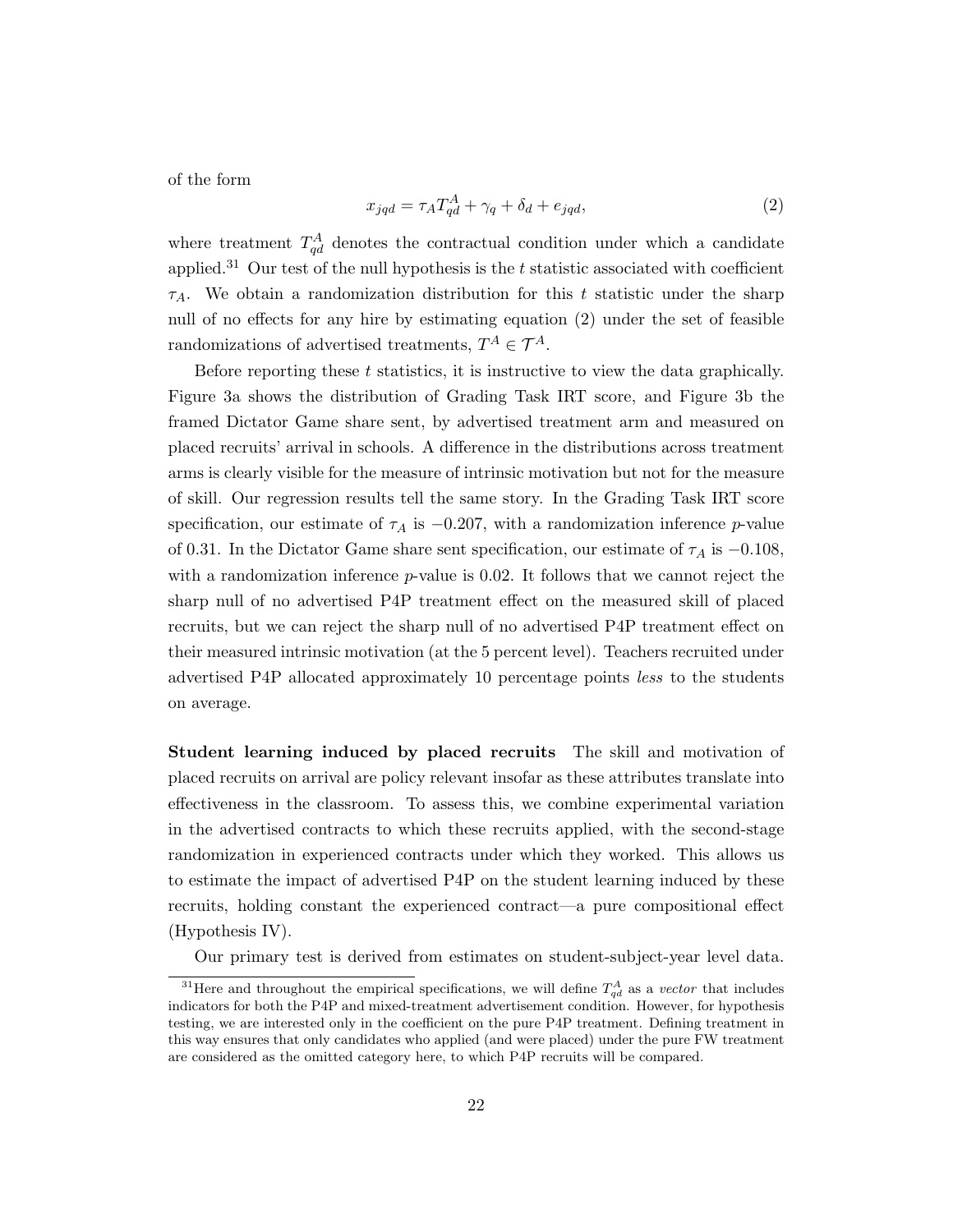Figure 3: Distribution of placed recruit attributes on arrival, by advertised treatment arm



Notes: In Figure 3a, the t statistic for a difference in mean Grading Task IRT score across the P4P and FW treatments is  $-0.207$ , with a p-value of 0.31. In Figure 3b, the t statistic for a difference in mean DG share sent across the P4P and FW treatments is  $-0.108$ , with a p-value of 0.02.

The advertised treatment about which a given student's performance is informative depends on the identity of the placed recruit teaching that particular subject via qualification type and district. We denote this by  $T_{qd}^A$  for teacher j with qualification type  $q$  in district  $d$ , and suppress the dependence of the teacher's qualification  $q$  on the subject b, stream k, school s, and round r, which implies that  $q = q(bksr)$ . The experienced treatment is assigned at the school level, and is denoted by  $T_s^E$ .

We pool data across the two years of intervention to estimate a specification of the type

$$
z_{ibksr} = \tau_A T_{qd}^A + \tau_E T_s^E + \lambda_I I_j + \lambda_E T_s^E I_j + \rho_{br} \bar{z}_{ks,r-1} + \delta_d + \psi_r + e_{ibksr} \tag{3}
$$

for the learning outcome of student  $i$  in subject  $b$ , stream  $k$ , school  $s$ , and round r. We define  $j = j(bksr)$  as an identifier for the teacher assigned to that subjectstream-school-round. The variable  $I_j$  is an indicator for whether the teacher is an incumbent, and the index  $q = q(j)$  denotes the qualification type of teacher j if that teacher is a recruit (and is undefined if the teacher is an incumbent, so that  $T_{qd}^A$ is always zero for incumbents). The variable  $\bar{z}_{ks,r-1}$  denotes the vector of average outcomes in the once-lagged assessment among students placed in that stream, and its coefficient,  $\rho_{br}$ , is subject- and round-specific. The coefficient of interest is  $\tau_A$ .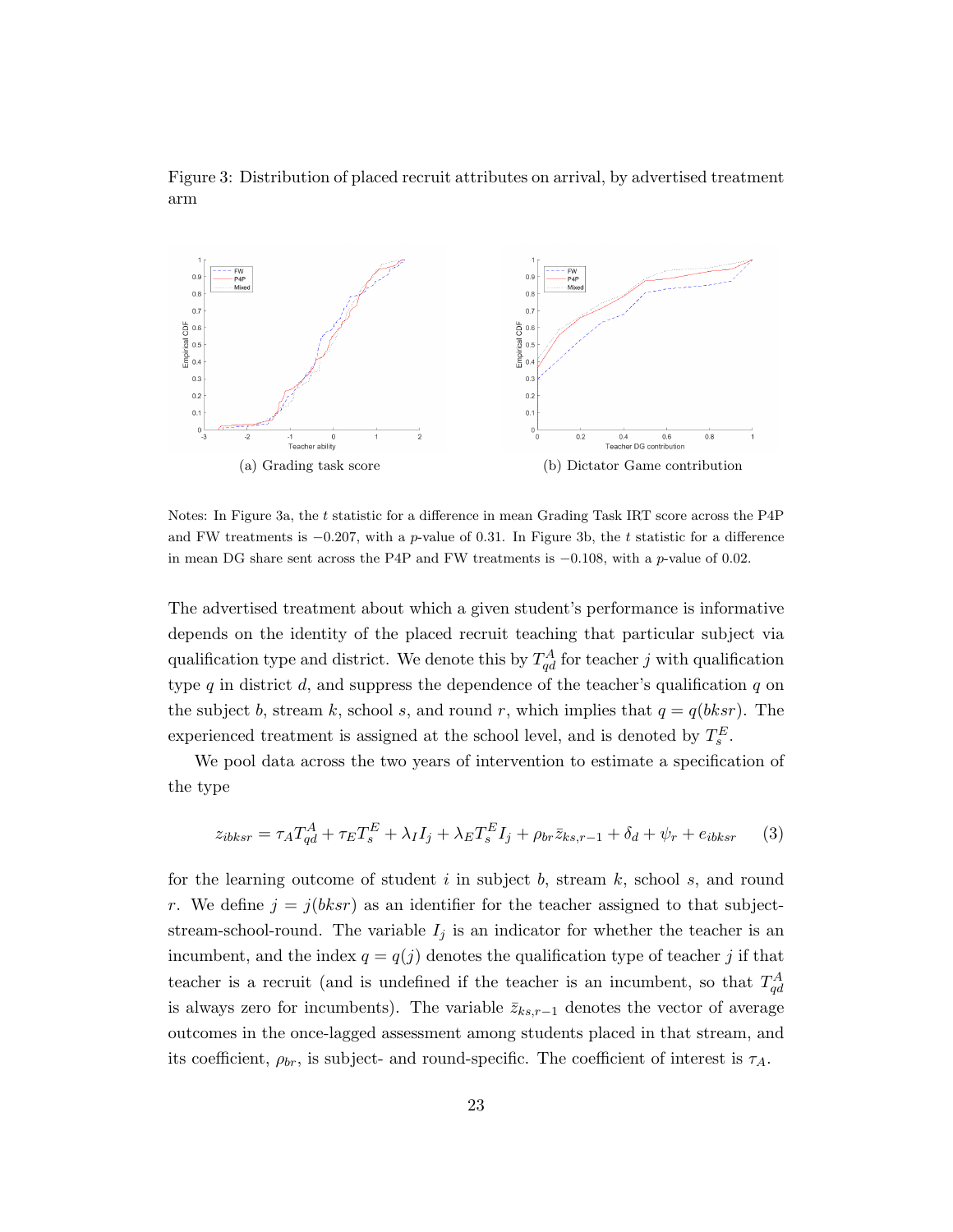The theoretical model of Appendix B, as well as empirical evidence from other contractual settings (Einav et al., 2013), suggests that pay-for-performance may induce selection on the responsiveness to performance incentives. If so, then the impact of advertised treatment will depend on the contractual environment into which recruits are placed. Consequently, we also estimate a specification that allows advertised treatment effects to differ by experienced treatment, including an interaction term between the two treatments. This interacted model takes the form

$$
z_{ibksr} = \tau_A T_{qd}^A + \tau_E T_s^E + \tau_{AE} T_{qd}^A T_s^E + \lambda_I I_j + \lambda_E T_s^E I_j + \rho_{bgr} \bar{z}_{ks,r-1} + \delta_d + \psi_r + e_{ibksr}.
$$
 (4)

Here, the compositional effect of advertised P4P among recruits placed in FW schools is given by  $\tau_A$  (a comparison of on-the-job performance across groups a and b, as defined in Figure 1). Likewise, the compositional effect of advertised P4P among recruits placed in P4P schools is given by  $\tau_A + \tau_{AE}$  (a comparison of groups  $c$  and  $d$ ).

We estimate equations (3) and (4) by a linear mixed effects model, allowing for normally distributed random effects at the student-round level.<sup>32</sup> Randomization inference is used throughout. To do so, we focus on the distribution of the estimated z-statistic (i.e., the coefficient divided by its estimated standard error), which allows rejections of the sharp null of no effect on any student's performance to be interpreted, asymptotically, as rejection of the non-sharp null that the coefficient is equal to zero (DiCiccio and Romano, 2017). Inference for  $\tau_A$  is undertaken by permutation of the advertised treatment,  $T^A \in \mathcal{T}^A$ , while inference for  $\tau_E$  likewise proceeds by permuting the experienced treatment  $T^{E} \in \mathcal{T}^{\mathcal{E}}$ . To conduct inference about the interaction term,  $\tau_{AE}$  in equation (4), we simultaneously permute both dimensions of the treatment, considering pairs  $(T^A, T^E)$  from the set  $\mathcal{T}^A \times \mathcal{T}^{\mathcal{E}}$ .

Results are presented in Table 3. Pooling across years, the compositional effect of advertised P4P is small in point-estimate terms, and statistically indistinguishable from zero (Model A, first row). We do not find evidence of selection on responsiveness to incentives; if anything, the effect of P4P is stronger among recruits who applied under advertised FW contracts, although that difference is not statistically

<sup>&</sup>lt;sup>32</sup>In our pre-analysis plan, simulations using the blinded data indicated that the linear mixed effects model with a student-round normal random effects would maximise statistical power. We found precisely this in the unblinded data. For completeness, and purely as supplementary analysis, we also present estimates and hypotheses tests via ordinary least squares. See Appendix Table A.3. These OLS estimates are generally larger in magnitude and stronger in statistical significance.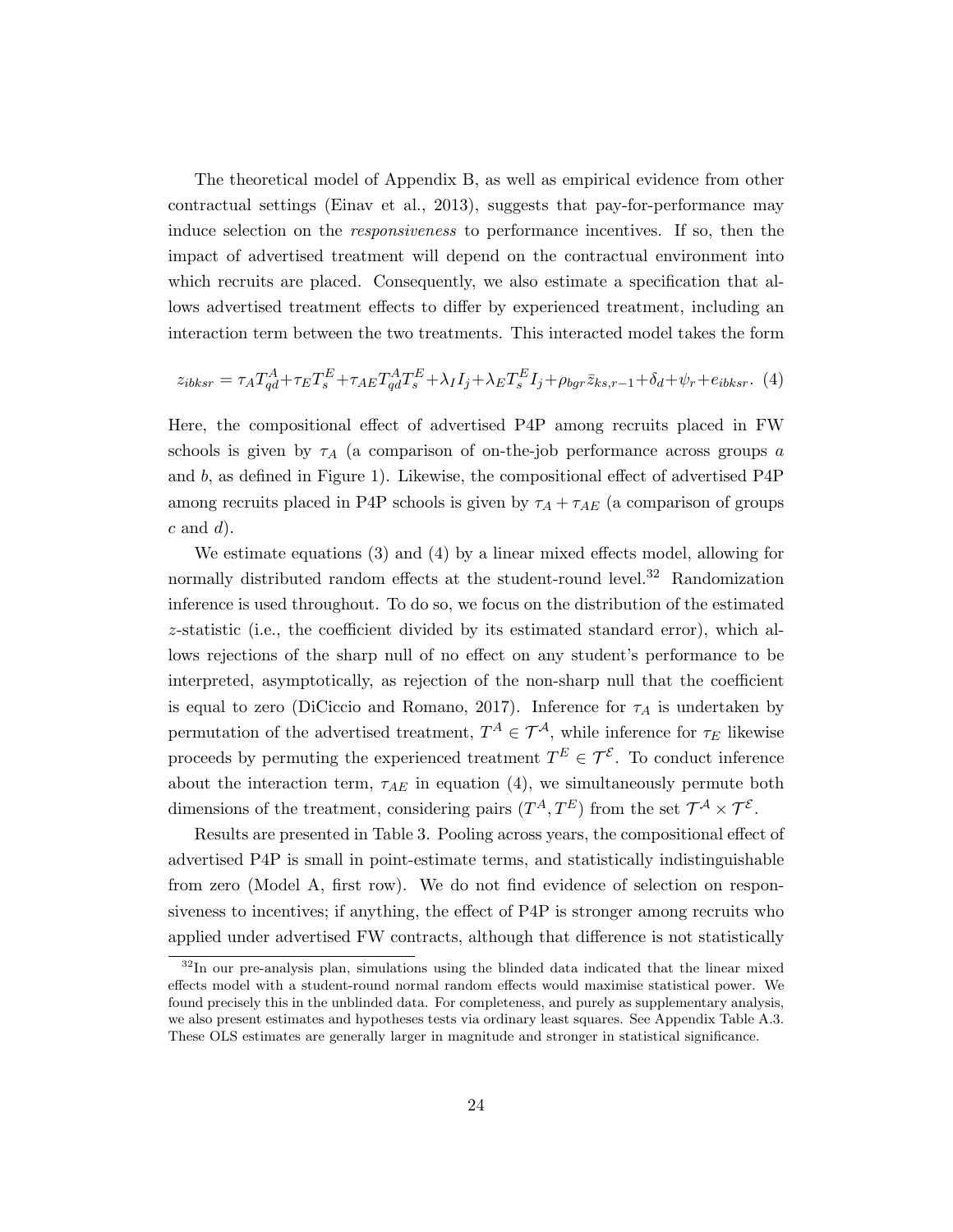|                                                                    | Pooled                         | Year 1                                                               | Year 2                         |  |  |  |
|--------------------------------------------------------------------|--------------------------------|----------------------------------------------------------------------|--------------------------------|--|--|--|
| Model A: Direct effects only                                       |                                |                                                                      |                                |  |  |  |
| Advertised P4P                                                     | 0.01<br>(0.70)                 | $-0.03$<br>$[-0.05, 0.11]$ $[-0.06, 0.08]$ $[-0.06, 0.19]$<br>(0.16) | 0.05<br>(0.18)                 |  |  |  |
| Experienced P4P                                                    | 0.11<br>(0.03)                 | 0.06<br>$[-0.00, 0.22]$ $[-0.06, 0.15]$ $[0.03, 0.30]$<br>(0.17)     | 0.16<br>(0.01)                 |  |  |  |
| Experienced $P4P \times Incumbent$                                 | $-0.07$<br>(0.35)              | $-0.05$<br>$[-0.23, 0.11]$ $[-0.22, 0.12]$ $[-0.29, 0.09]$<br>(0.54) | $-0.09$<br>(0.26)              |  |  |  |
| Model B: Interactions between advertised and experienced contracts |                                |                                                                      |                                |  |  |  |
| Advertised P4P                                                     | 0.03<br>(0.47)                 | $-0.01$<br>$[-0.07, 0.16]$ $[-0.07, 0.09]$ $[-0.08, 0.23]$<br>(0.63) | 0.06<br>(0.21)                 |  |  |  |
| Experienced P4P                                                    | 0.14<br>[0.02, 0.25]<br>(0.01) | 0.08<br>$[-0.04, 0.19]$<br>(0.13)                                    | 0.19<br>[0.05, 0.34]<br>(0.01) |  |  |  |
| Advertised P4P $\times$ Experienced P4P                            | $-0.04$<br>(0.53)              | $-0.03$<br>$[-0.18, 0.11]$ $[-0.19, 0.11]$ $[-0.24, 0.17]$<br>(0.64) | $-0.03$<br>(0.69)              |  |  |  |
| Experienced $P4P \times Incumbent$                                 | $-0.09$<br>(0.42)              | $-0.07$<br>$[-0.36, 0.20]$ $[-0.37, 0.23]$ $[-0.49, 0.18]$<br>(0.56) | $-0.11$<br>(0.36)              |  |  |  |
| Observations                                                       | 154594                         | 70821                                                                | 83773                          |  |  |  |

Table 3: Impacts on student learning, linear mixed effects model

Notes: For each estimated parameter, or combination of parameters, the table reports the point estimate (stated in standard deviations of student learning), 95 percent confidence interval in brackets, and  $p$ -value in parentheses. Randomization inference is conducted on the associated  $z$  statistic. The measure of student learning is based on the empirical Bayes estimate of student ability from a two-parameter IRT model, as described in Section 3.3.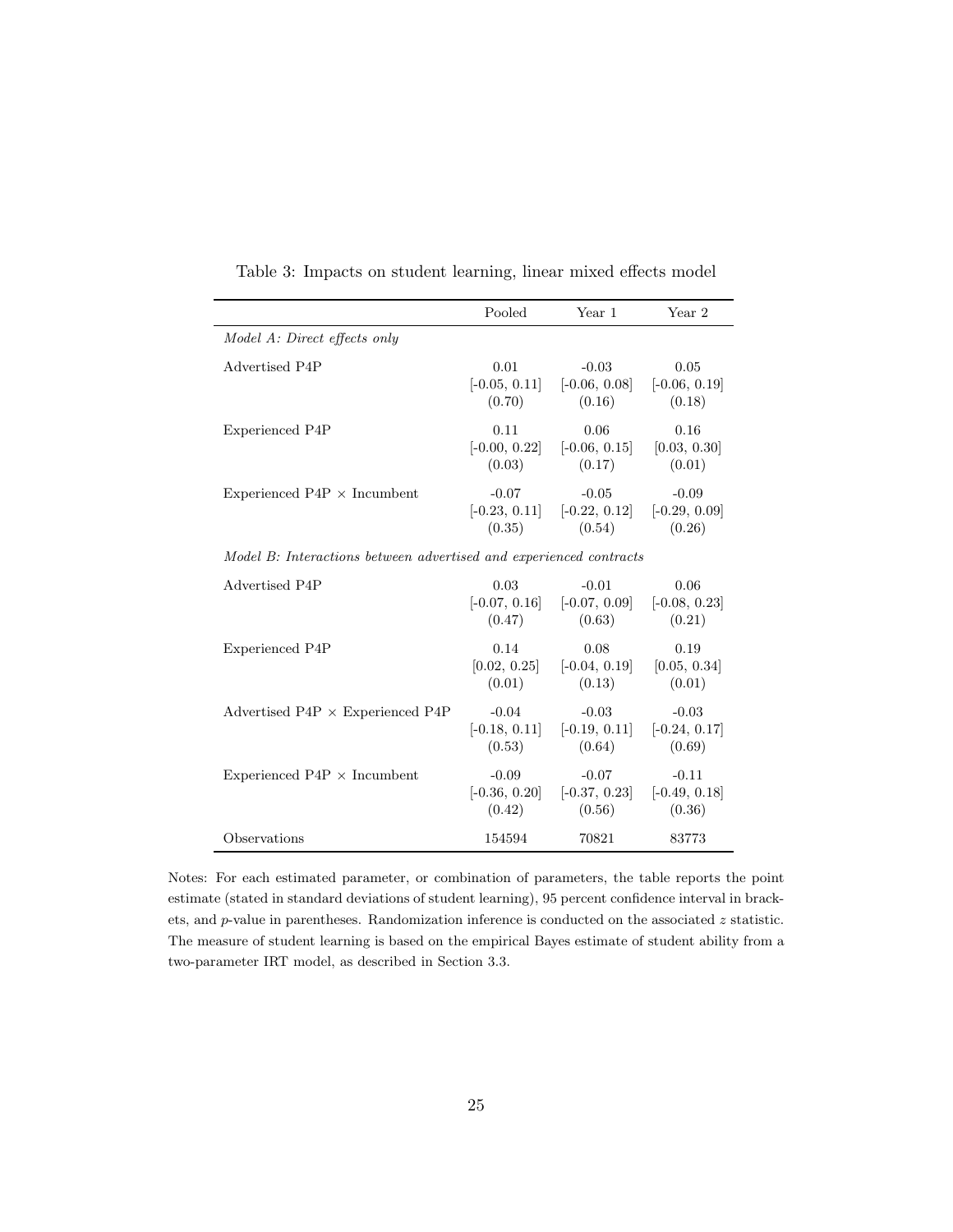significant and the 95 percent confidence interval for this estimate is wide (Model B, third row). The effect of advertised P4P on student learning does, however, appear to strengthen over time. By their second year on the job, recruits who applied under advertised P4P delivered 0.05 standard deviations of additional learning per year on average compared to their FW applicant counterparts. OLS estimates of this effect are even larger, at 0.09 standard deviations, and significant at the 10 percent level, as shown in Table A.3.

Figure 4: Teacher value added among recruits, by advertised treatment and year



Notes: The figures plot distributions of teacher value added under advertised P4P and advertised FW in Years 1 and 2. Value-added models estimated with school fixed effects. Randomization inference p-value for equality in distributions between P4P and FW applicants, based on one-sided KS test, is 0.796 using Year 1 data; 0.123 using Year 2 data; and 0.097 using pooled estimates of teacher value added (not pre-specified).

For the purposes of interpretation, it is useful to recast the data in terms of teacher value added. As detailed in Appendix D, we do so by estimating a teacher valued-added (TVA) model that controls for students' lagged test scores, as well as school fixed effects, with the latter absorbing differences across schools attributable to the experienced P4P treatment. This TVA model gives a sense of magnitude to the student learning estimates in Table 3. Applying the Year 2 point estimate for the effect of advertised P4P would raise a teacher from the 50th to above the 76th percentile in the distribution of (empirical Bayes estimates of) teacher value added for placed recruits who applied under FW. The TVA model also reveals the impact of advertised P4P on the distribution of teacher effectiveness. Figure 4b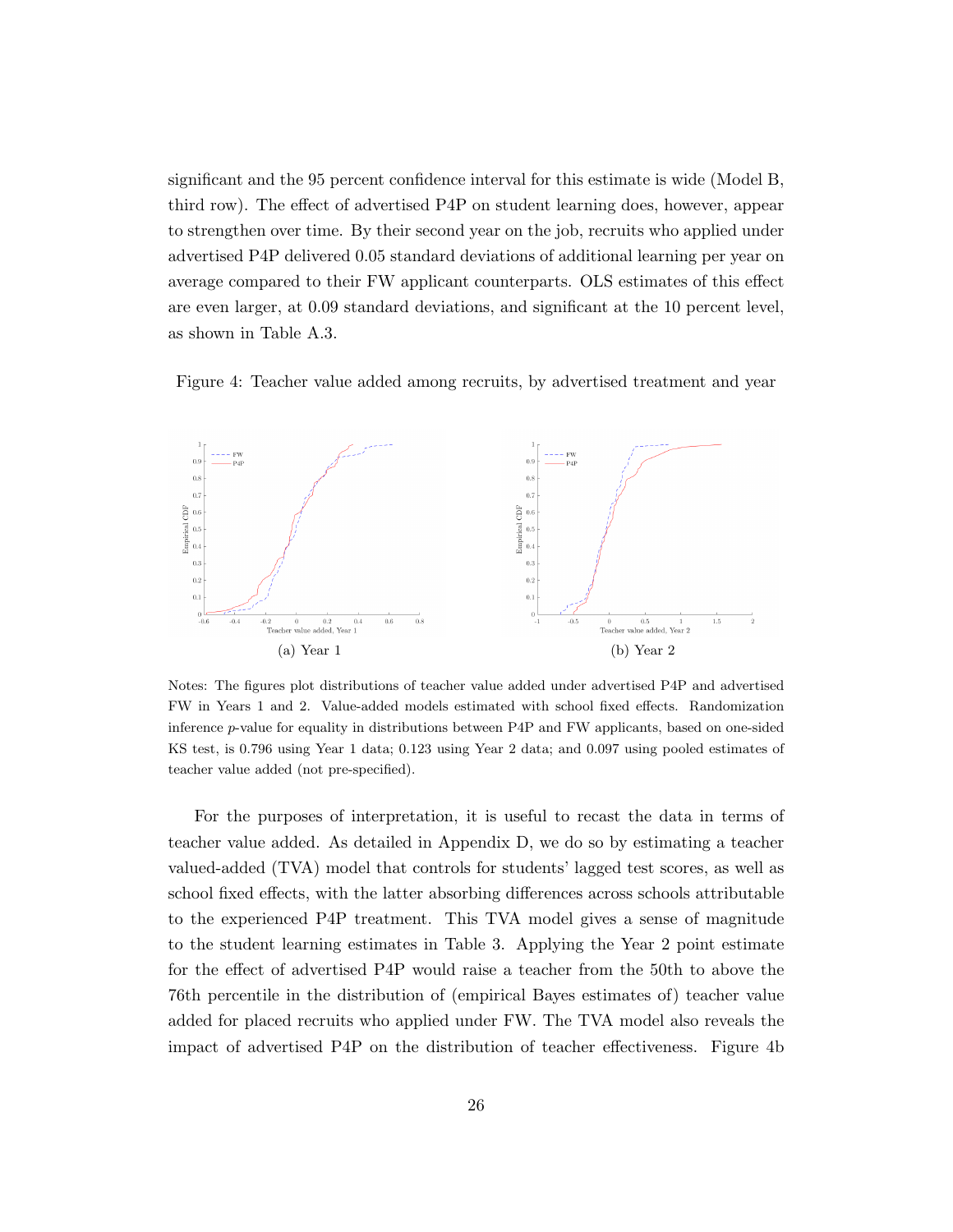shows that the distribution of teacher value added among recruits in their second year on the job is better, by first order stochastic dominance, under advertised P4P than advertised FW. This finding is consistent with the view that a contract that rewards the top quintile of teachers attracts individuals who deliver greater learning.

#### 4.2 Effort margin of pay-for-performance

Having studied the type of individuals applying to, and being placed in, upperprimary posts, we now consider the activities undertaken by these new recruits.

Student learning induced by placed recruits We start by using the two-tiered experimental variation to estimate the impact of experienced P4P on the student learning induced by the placed recruits, holding constant the advertised contract—a pure effort effect (Hypothesis V). Our primary test uses the specification in equation (3), again estimated by a linear mixed effects model. The coefficient of interest is now  $\tau_E$ . To investigate possible 'surprise effects' from the re-randomization, we also consider the interacted specification of equation (4). In this model,  $\tau_E$  gives the effect of experienced P4P among recruits who applied under FW contractual conditions (a comparison of groups a and c, as defined in Figure 1), while  $\tau_E + \tau_{AE}$  gives the effect of experienced P4P among recruits who applied under P4P contractual conditions (a comparison of groups b and d). If recruits are disappointed, because it is groups b and c who received the surprise,  $\tau_E$  should be smaller than  $\tau_E + \tau_{AE}$ .

Results are presented in Table 3. Pooling across years, the effect of experienced P4P is 0.11 standard deviations of additional learning per year (Model A, second row). The randomization inference p-value is 0.03, implying that we can reject the sharp null of no experienced P4P treatment effect on placed recruits at the 5 percent level. We do not find evidence of disappointment caused by the re-randomization. The interaction term is insignificant (Model B, third row) and, in point-estimate terms,  $\tau_E$  is larger than  $\tau_E + \tau_{AE}$ . As was the case for the compositional margin, the effort effect of experienced P4P on student learning appears to strengthen over time. By their second year on the job, new recruits working under P4P contracts delivered 0.16 standard deviations of additional learning per year on average compared to their FW counterparts.

Dimensions of the composite performance metric The results in Table 3 speak to the obvious policy question, namely whether there are impacts of advertised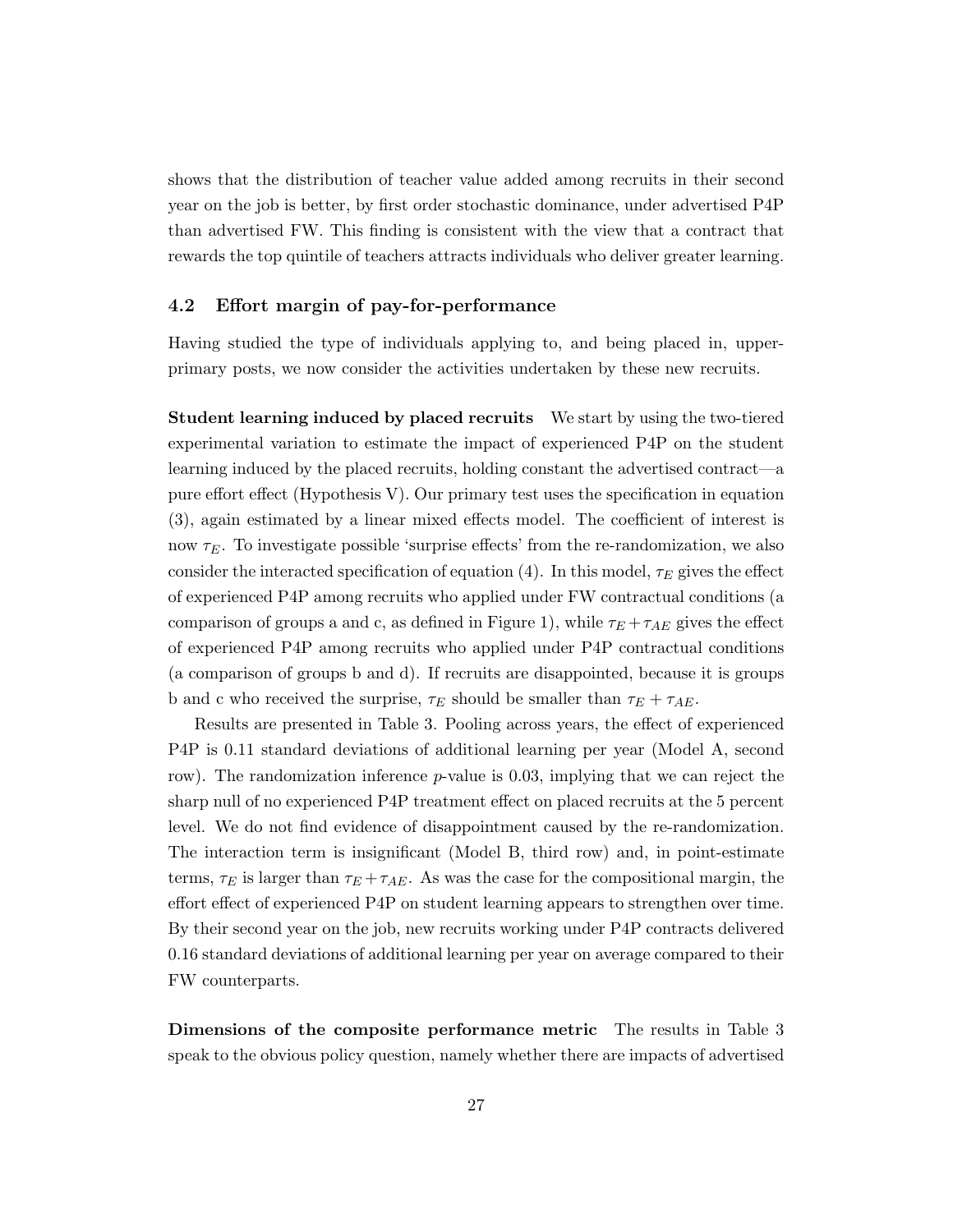and experienced P4P contracts on student learning, measured as empirical Bayes estimates from a two-parameter student-level IRT model. For completeness, and to gain an understanding into mechanisms, we complete our analysis by studying whether there are impacts on the *contracted* metrics which are calculated at teacherlevel (Hypothesis VI). For these tests, we use the following specifications:

$$
m_{jqsdr} = \tau_A T_{qd}^A + \tau_E T_s^E + \lambda_I I_j + \lambda_E T_s^E I_j + \gamma_q + \delta_d + \psi_r + e_{jqsdr} \tag{5}
$$

$$
m_{jqsdr} = \tau_A T_{qd}^A + \tau_E T_s^E + \tau_{AE} T_{qd}^A T_s^E + \lambda_I I_j + \lambda_E T_s^E I_j + \gamma_q + \delta_d + \psi_r + e_{jqsdr}, \tag{6}
$$

for the metric of teacher j with qualification q in school s of district d, as observed in post-treatment round r. As above, the variable  $I_j$  is an indicator for whether the teacher is an incumbent (recall that  $T_{qd}^A$  is always zero for incumbents).<sup>33</sup> A linear mixed effects model with student-level random effects is no longer applicable; outcomes are constructed at the teacher-level, and given their rank-based construction, normality does not seem a helpful approximation to the distribution of error terms. As stated in our pre-analysis plan, we therefore estimate equations (5) and (6) with a round-school random-effects estimator to improve efficiency. The permutations of treatments used for inferential purposes mirror those above.

Results are reported in Table 4 and, to the extent available, are based on pooled data.<sup>34</sup> Consistent with the pooled results in Table 3, we see a positive and significant impact of experienced P4P on both the summary metric and the learning sub-component. The specifications with teacher inputs as dependent variables suggest that this impact on student learning is driven, at least in part, by improvements in teacher presence and pedagogy. Teacher presence was 8 percentage points higher among recruits who experienced the P4P contract compared to recruits who experienced the FW contract; an impact that is statistically significant at the 1 percent level and sizeable in economic terms given that baseline teacher presence was already 90 percent. Recruits who experienced P4P were more effective in their classroom practices than recruits who received FW by 0.10 points, although this impact is weaker in terms of statistical significance.

<sup>&</sup>lt;sup>33</sup>Note that any attribute of recruits themselves, even if observed at baseline, suffers from the 'bad controls' problem, as the observed values of this covariate could be an outcome of the advertised treatment. These variables are therefore not included as independent variables.

<sup>&</sup>lt;sup>34</sup>As discussed in Section 3.4, FW schools only received unannounced visits to measure teacher inputs in Year 2.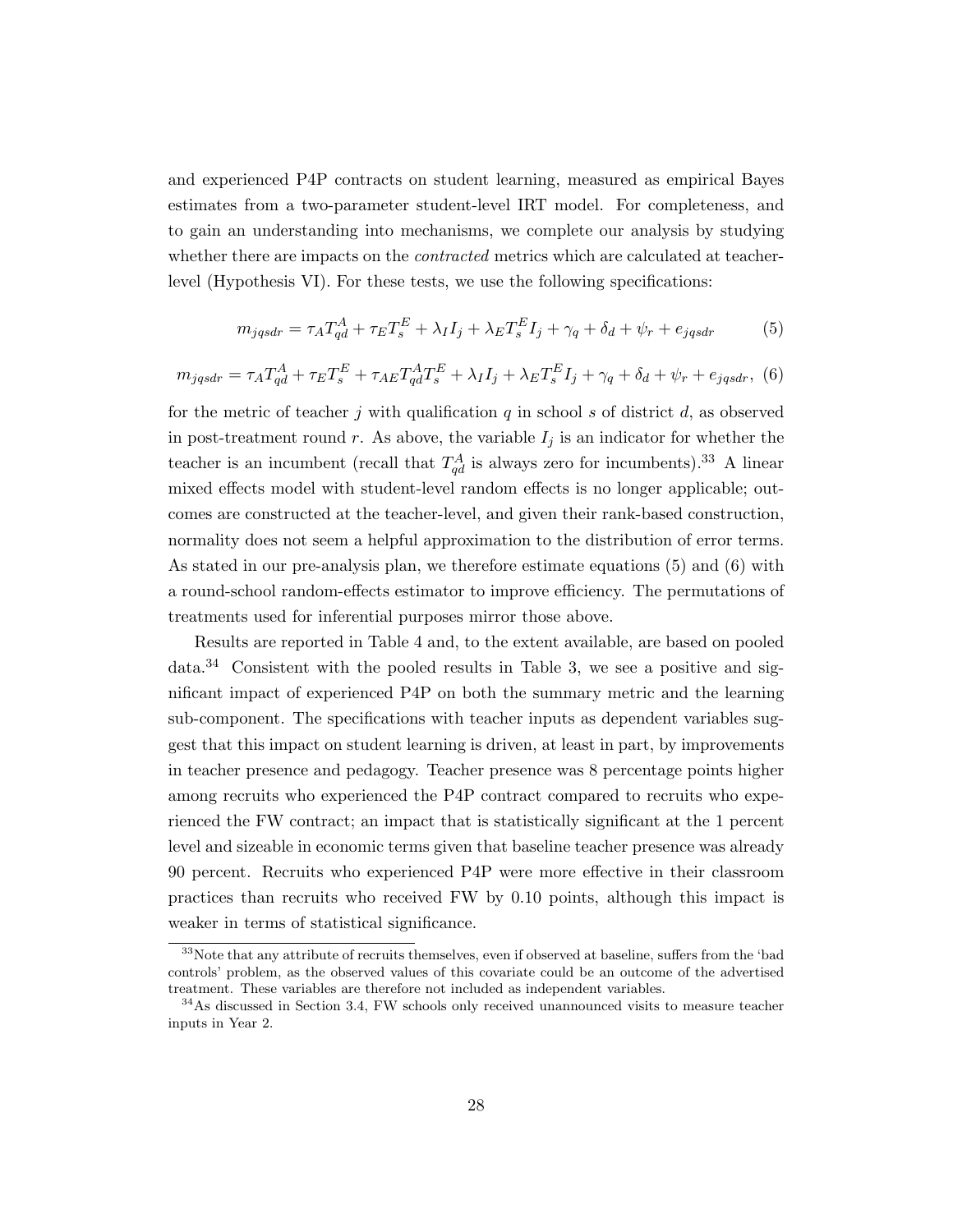|                                                                    | Summary<br>metric      | Preparation            | Presence               | Pedagogy               | Pupil<br>learning      |
|--------------------------------------------------------------------|------------------------|------------------------|------------------------|------------------------|------------------------|
| Model A: Direct effects only                                       |                        |                        |                        |                        |                        |
| Advertised P4P                                                     | $-0.04$                | 0.07                   | 0.00                   | 0.03                   | $-0.02$                |
|                                                                    | $[-0.10, 0.02]$        | $[-0.19, 0.38]$        | $[-0.07, 0.08]$        | $[-0.09, 0.11]$        | $[-0.10, 0.03]$        |
|                                                                    | (0.11)                 | (0.36)                 | (0.95)                 | (0.42)                 | (0.28)                 |
| Experienced P4P                                                    | 0.23                   | 0.02                   | 0.08                   | 0.10                   | 0.09                   |
|                                                                    | [0.19, 0.28]           | $[-0.15, 0.18]$        | [0.01, 0.15]           | $[-0.02, 0.22]$        | [0.02, 0.16]           |
|                                                                    | (0.00)                 | (0.80)                 | (0.01)                 | (0.06)                 | (0.00)                 |
| Exp. $P4P \times Incumbent$                                        | 0.03                   | 0.07                   | $-0.01$                | 0.07                   | $-0.00$                |
|                                                                    | $[-0.01, 0.07]$        | $[-0.04, 0.19]$        | $[-0.08, 0.05]$        | $[-0.02, 0.18]$        | $[-0.05, 0.04]$        |
|                                                                    | (0.09)                 | (0.19)                 | (0.74)                 | (0.10)                 | (0.92)                 |
| Model B: Interactions between advertised and experienced contracts |                        |                        |                        |                        |                        |
| Advertised P4P                                                     | $-0.03$                | 0.16                   | $-0.01$                | 0.12                   | $-0.01$                |
|                                                                    | $[-0.13, 0.07]$        | $[-0.21, 0.54]$        | $[-0.19, 0.20]$        | $[-0.39, 0.65]$        | $[-0.15, 0.13]$        |
|                                                                    | (0.43)                 | (0.22)                 | (0.88)                 | (0.44)                 | (0.92)                 |
| Experienced P4P                                                    | 0.22                   | 0.00                   | 0.08                   | 0.17                   | 0.08                   |
|                                                                    | [0.14, 0.30]           | $[-0.29, 0.29]$        | $[-0.02, 0.18]$        | $[-0.07, 0.40]$        | $[-0.00, 0.17]$        |
|                                                                    | (0.00)                 | (0.96)                 | (0.07)                 | (0.12)                 | (0.04)                 |
| Adv. $P4P \times Exp.$ P4P                                         | $-0.01$                | $-0.10$                | 0.02                   | $-0.11$                | $-0.03$                |
|                                                                    | $[-0.12, 0.09]$        | $[-0.49, 0.29]$        | $[-0.14, 0.17]$        | $[-0.51, 0.31]$        | $[-0.17, 0.10]$        |
|                                                                    | (0.73)                 | (0.57)                 | (0.73)                 | (0.54)                 | (0.62)                 |
| Exp. $P4P \times Incumbent$                                        | $0.05\,$               | 0.09                   | $-0.01$                | 0.00                   | 0.00                   |
|                                                                    | $[-0.01, 0.11]$        | $[-0.09, 0.29]$        | $[-0.11, 0.08]$        | $[-0.15, 0.17]$        | $[-0.06, 0.07]$        |
|                                                                    | (0.08)                 | (0.30)                 | (0.82)                 | (0.95)                 | (0.90)                 |
| Observations<br>FW recruit mean                                    | 3995<br>0.49<br>(0.22) | 2512<br>0.64<br>(0.49) | 3453<br>0.89<br>(0.32) | 2134<br>1.98<br>(0.57) | 3048<br>0.48<br>(0.27) |
| FW incumbent mean                                                  | 0.37                   | 0.50                   | 0.87                   | 2.05                   | 0.45                   |
|                                                                    | (0.24)                 | (0.50)                 | (0.33)                 | (0.49)                 | (0.28)                 |

Table 4: Estimated effects on dimensions of the composite 4P performance metric

Notes: For each estimated parameter, the table reports the point estimate, 95 percent confidence interval in brackets, and  $p$ -value (or for FW means, standard deviations) in parentheses. Randomization inference is conducted on the associated  $t$  statistic. All estimates are pooled across years, but outcomes are observed in the FW arm during the second year only. Outcomes are constructed at teacher-round-level as follows: preparation is a binary indicator for existence of a lesson plan on a randomly chosen spot-check day; presence is the fraction of spot-check days present at the start of the school day; pedagogy is the classroom observation score, measured on a four-point scale; and pupil learning is the Barlevy-Neal percentile rank. The summary metric places 50 percent weight on learning and 50 percent on teacher inputs, and is measured in percentile ranks.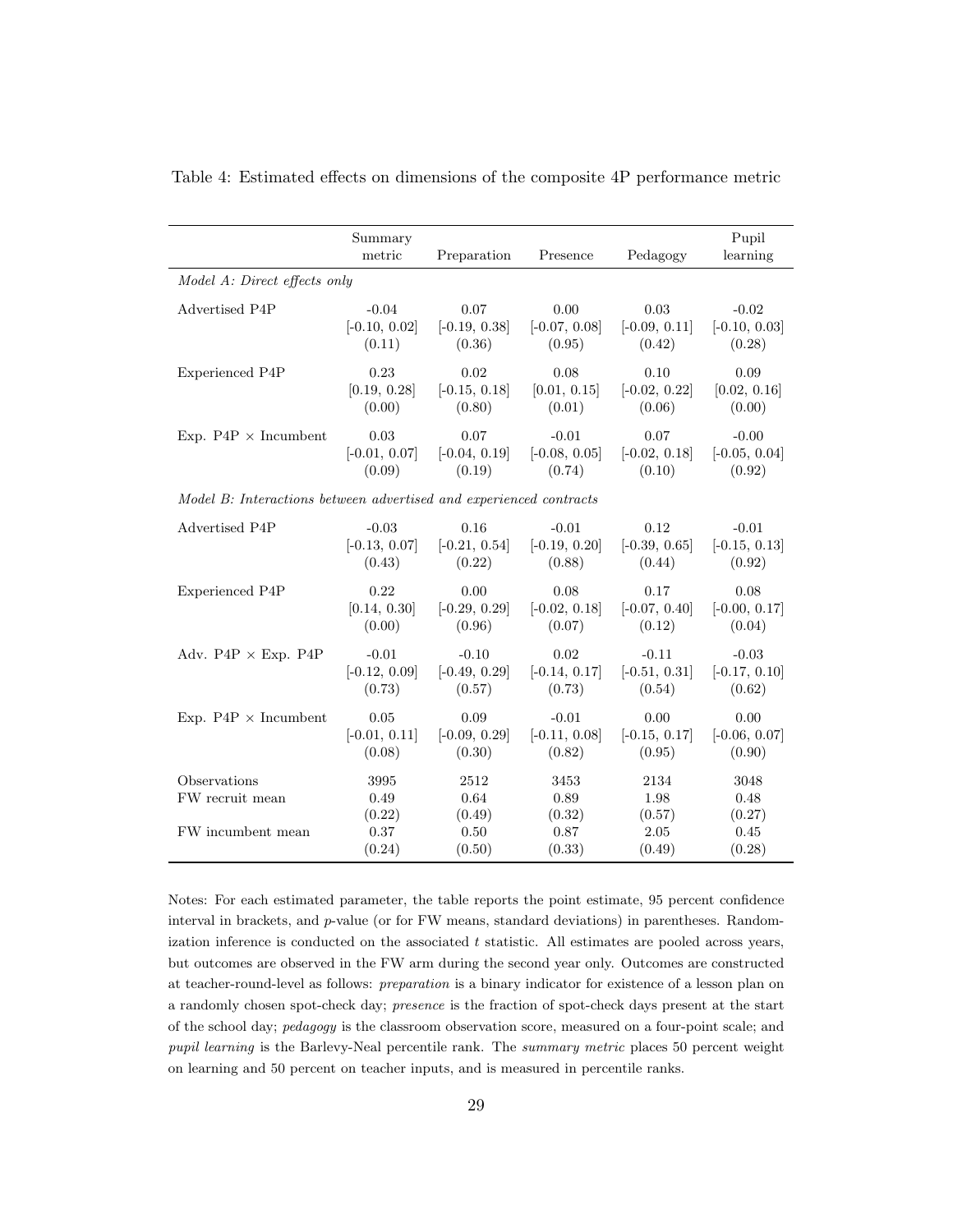#### 4.3 Dynamic effects

Our two-tiered experiment was designed to evaluate the impact of pay-for-performance and, in particular, to quantify the relative importance of a compositional margin at the recruitment stage versus an effort margin on the job. The hypotheses specified in our pre-analysis plan refer to selection-in and incentives among placed recruits. Since within-year teacher turnover was limited by design and within-year changes in teacher skill and motivation are likely small, the total effect of P4P in Year 1 can plausibly only be driven by a change in the type of teachers recruited and/or a change in effort resulting from the provision of extrinsic incentives.

Interpreting the total effect of P4P in Year 2 is more complex, however. First, we made no attempt to discourage between-year teacher turnover, and so there is the possibility of a further compositional margin at the retention stage (c.f. Muralidharan and Sundararaman 2011). Experienced P4P may have selected-out the low skilled (Lazear, 2000) or, more pessimistically, the highly intrinsically motivated. Second, given the longer time frame, teacher characteristics could have changed. Experienced P4P may have eroded a given teacher's intrinsic motivation (as hypothesised in the largely theoretical literature on motivational crowding out) or, more optimistically, encouraged a given teacher to improve her classroom skills. In this section, we conduct an exploratory analysis of these dynamic effects.<sup>35</sup>

Retention effects We begin by exploring whether experienced P4P affects retention rates among recruits. Specifically, we look for an impact on the likelihood that a recruit is still employed at midline in February 2017 at the start of the Year 2; i.e. after experiencing pay-for-performance in Year 1, although before the performance awards were announced. To do so, we use a linear probability model of the form

$$
\Pr[employed_{iqd2} = 1] = \tau_E T_s^E + \gamma_q + \delta_d,\tag{7}
$$

where  $\mathit{employed}_{\mathit{igd2}}$  is an indicator variable taking a value of one if teacher i with subject-family qualification q in district d is still employed by the school at the start of Year 2, and  $\gamma_q$  and  $\delta_d$  are the usual subject-family qualification and district indicators.

<sup>&</sup>lt;sup>35</sup>We emphasise that this material is exploratory; the hypotheses tested in this section were not part of our pre-analysis plan. That said, the structure of the analysis in this section does follow a related pre-analysis plan (intended for a companion paper) which we uploaded to our trial registry on October 3 2018 prior to unblinding of our data.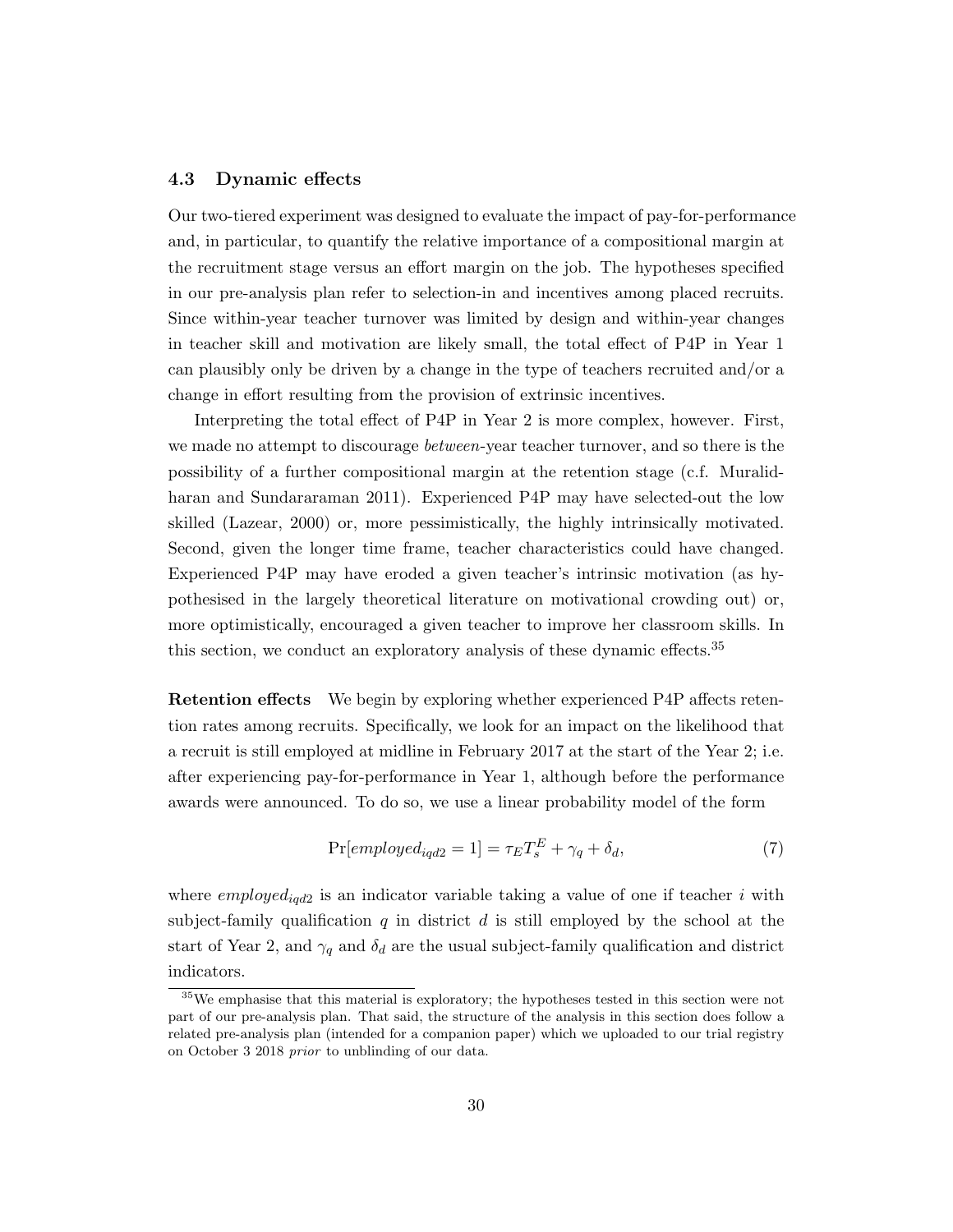As the first column of Table 5 reports, our estimate of  $\tau_E$  is zero with a randomization inference p-value of 0.96. There is no statistically significant impact of experienced P4P on the retention rate of recruits; the retention rate is practically identical—at around 80 percent—among recruits experiencing P4P and those experiencing FW.

|                  | (1)    | (2)               | $\left(3\right)$ |
|------------------|--------|-------------------|------------------|
| Experienced P4P  | 0.00   | $-0.04$           | $-0.08$          |
|                  | [0.96] | [0.41]            | [0.23]           |
| Interaction      |        | $-0.05$<br>[0.38] | 0.16<br>[0.36]   |
| Heterogeneity by | 249    | Grading Task      | Dictator Game    |
| Observations     |        | 238               | 238              |

Table 5: Retention of placed recruits

Notes: For each estimated parameter, the table reports the point estimate and p-value in brackets. Randomization inference is conducted on the associated  $t$  statistic. In each column the outcome is a binary indicator taking the value of 1 if the teacher is still employed at the start of Year 2. In the second column, the specification includes an interaction of experienced treatment with the teacher's baseline Grading Task IRT score; in the third column, the interaction is with the teacher's share sent in the baseline framed Dictator Game. All specifications include controls for districts and subjects of teacher qualification.

It is worth noting that there is also no impact of experienced P4P on intentions to leave in Year 3. In the endline survey in November 2017, we asked teachers the question:"How likely is it that you will leave your job at this school over the coming year?". Answers were given on a 5-point scale. For analytical purposes we collapse these answers into a binary indicator coded to 1 for 'very likely' or 'likely' and 0 otherwise, and estimate specifications analogous to equations (5) and (6). As the second column of Table A.4 shows, there is no statistically significant impact of experienced P4P on recruits' self-reported likelihood of leaving in Year 3. Our estimate of  $\tau_E$  is  $-0.06$  with a randomization inference p-value of 0.40.

Of course, 20 percent attrition from Year 1 to Year 2 is non-negligible. And the fact that retention *rates* are similar does not rule out the possibility of an impact of experienced P4P on the type of recruits retained. To explore this, we test whether experienced P4P induces differentially skilled recruits to be retained. Here, we use a teacher's performance on the baseline Grading Task in the primary subject he/she teaches to obtain an IRT estimate of his/her ability in this subject, denoted  $z_i$ , and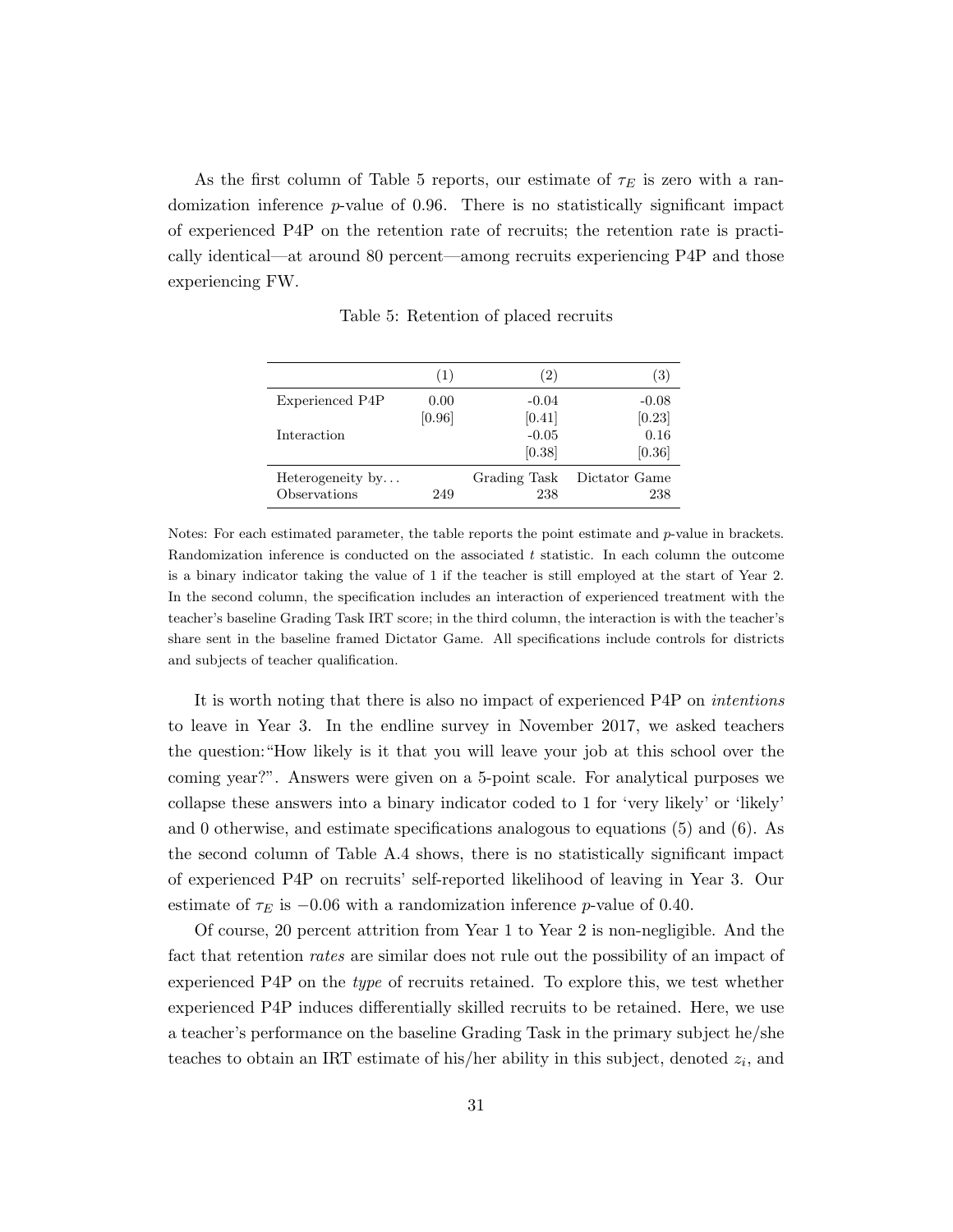estimate an interacted model of the form

$$
\Pr[emptyed_{iqd2} = 1] = \tau_E T_s^E + \zeta T_s^E z_i + \beta z_i + \gamma_q + \delta_d.
$$
\n(8)

Inference for the key parameter,  $\zeta$ , is undertaken by performing randomization inference for alternative assignments of the school-level experienced treatment indicator. As the second column of Table 5 reports, our estimate of  $\zeta$  is  $-0.05$ , with a randomization inference p-value of 0.38. There is not a significant difference in selection-out on baseline teacher skill across the experienced treatments. Hence, there is no evidence that experienced P4P induces differentially skilled recruits to be retained.

We also test whether experienced P4P induces differentially intrinsically motivated recruits to be retained. Here, we use the contribution sent in the framed Dictator Game played by all recruits at baseline, denoted  $x_i$ , and re-estimate the interacted model in equation (8), replacing  $z_i$  with  $x_i$ . As the third column of Table 5 reports, our estimate of  $\zeta$  in this specification is 0.16, with a randomization inference p-value of 0.36. There is not a significant difference in selection-out on baseline teacher intrinsic motivation across the experienced treatments. Hence, there is also no evidence that experienced P4P induces differentially intrinsically motivated recruits to be retained.

Changes in retained teacher characteristics To assess whether experienced P4P changes within-retained-recruit teacher skill or intrinsic motivation from baseline to endline, we estimate the following ANCOVA specification

$$
y_{isd2} = \tau_E T_s^E + \rho y_{isd0} + \gamma_q + \delta_d + e_{isd},\tag{9}
$$

where  $y_{igsd2}$  is the characteristic (raw Grading Task score or framed Dictator Game contribution) of retained recruit i with qualification  $q$  in school s and district d at endline (round 2), and  $y_{igsd0}$  is this characteristic of retained recruit i at baseline (round 0). As the first column of Table 6 reports, our estimate of  $\tau_E$  in the Grading Task specification is 0.57, with a randomization inference  $p$ -value of 0.63. Our estimate of  $\tau_E$  in the Dictator Game specification is  $-0.04$ , with a randomization inference p-value of 0.06. Both estimates are small in magnitude and, in the case of the Dictator Game share sent, we reject the sharp null only at the 10 percent level. Hence, to the extent that contributions in the Dictator Game are positively associated with teachers' intrinsic motivation, we find no evidence that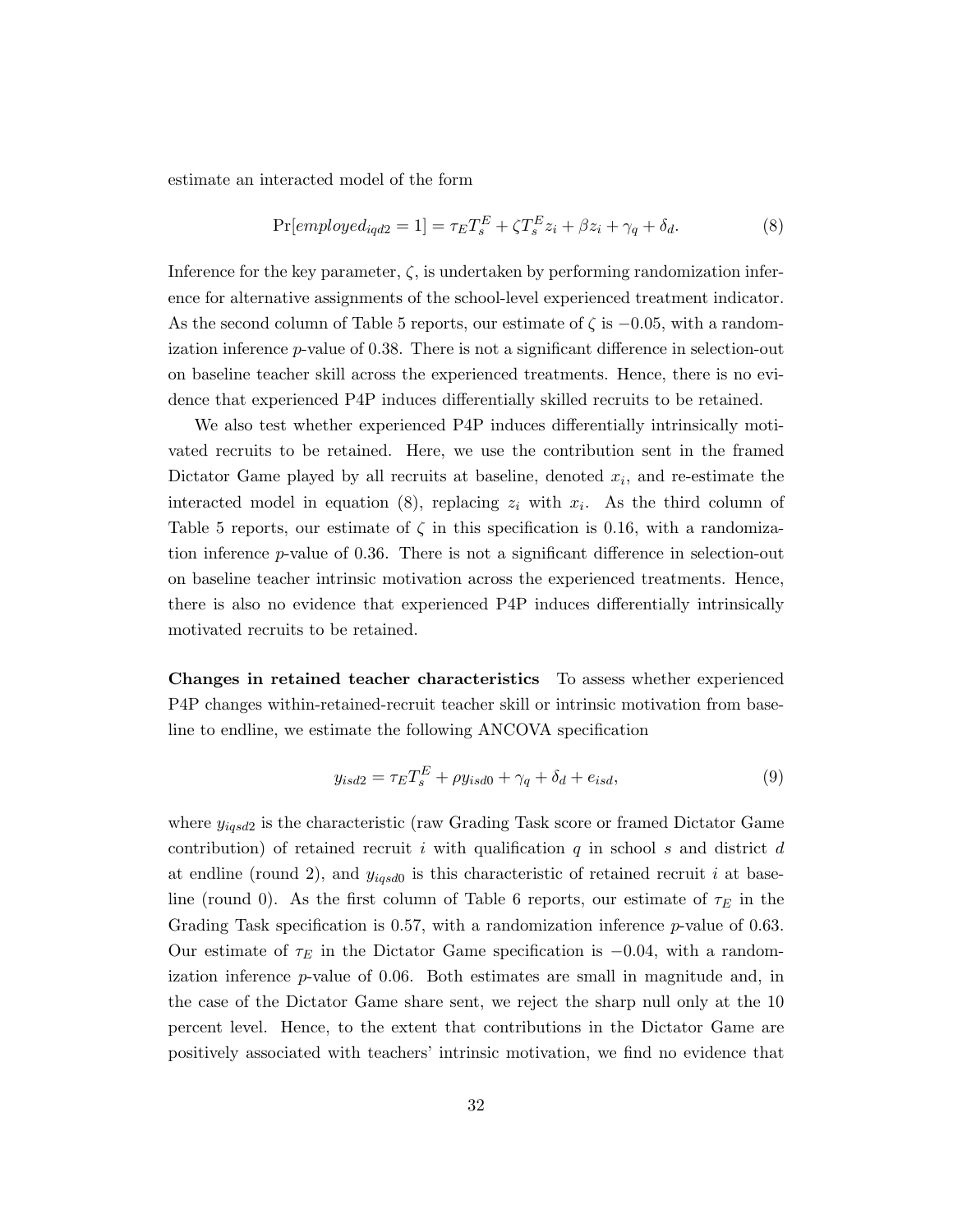|                 |        | Grading Task Dictator Game |
|-----------------|--------|----------------------------|
| Experienced P4P | 0.57   | $-0.04$                    |
|                 | [0.63] | [0.06]                     |
| Observations    | 170    | 169                        |

Table 6: Characteristics of retained recruits at endline

Notes: For each estimated parameter, the table reports the point estimate and p-value in brackets. Randomization inference is conducted on the associated  $t$  statistic. In the first column, the outcome is the Grading Task score of the teacher at endline (measured on (raw) a scale from 0 to 30); and in the second column, the outcome is the teacher's share sent in the framed Dictator Game played at endline. All specifications include the outcome measured at baseline and controls for district and subject-of-qualification.

the *rising* effects of experienced P4P from Year 1 to Year 2 are driven by *positive* changes in within-retained-recruit teacher skill or intrinsic motivation, at least on these metrics.<sup>36</sup>

Before moving on, it is worth noting that the Dictator Game result could be interpreted as weak evidence that the experience of P4P contracts crowded out the intrinsic motivation of recruits. We do not have any related measures observed at both baseline and endline with which to further probe changes in motivation. However, we do have a range of related measures in Year 2: job satisfaction, likelihood of leaving, and positive/negative affect.<sup>37</sup> As Table A.4 shows, there is no statistically significant impact of experienced P4P on any of these measures. Although the confidence intervals reflect the (presumably) noisy nature of the survey responses, we can rule out economically meaningful negative impacts of experienced P4P on these measures of motivation.

Further substantiating this point, Table A.5 shows the distribution of answers to the endline survey question: "What is your overall opinion about the idea of providing high-performing teachers with bonus payments on the basis of objective measures of student performance improvement?"<sup>38</sup> Across all recruits, the propor-

<sup>36</sup>Although repeated play of lab experimental games may create interpretation concerns in some contexts, there are several factors that allay this concern here. First, unlike strategic games, the socalled 'Dictator Game' has no second 'player' about whose behavior the dictator can learn. Second, the two rounds of play were fully two years apart.

 $37$ We follow Bloom et al. (2015) in using the Maslach Burnout Index as a way to capture job satisfaction and the Clark-Tellgen Index of positive and negative affect to capture the overall attitude of teachers. These measures were constructed using data from the endline teacher survey.

<sup>&</sup>lt;sup>38</sup>We follow the phrasing used in the surveys conducted by Muralidharan and Sundararaman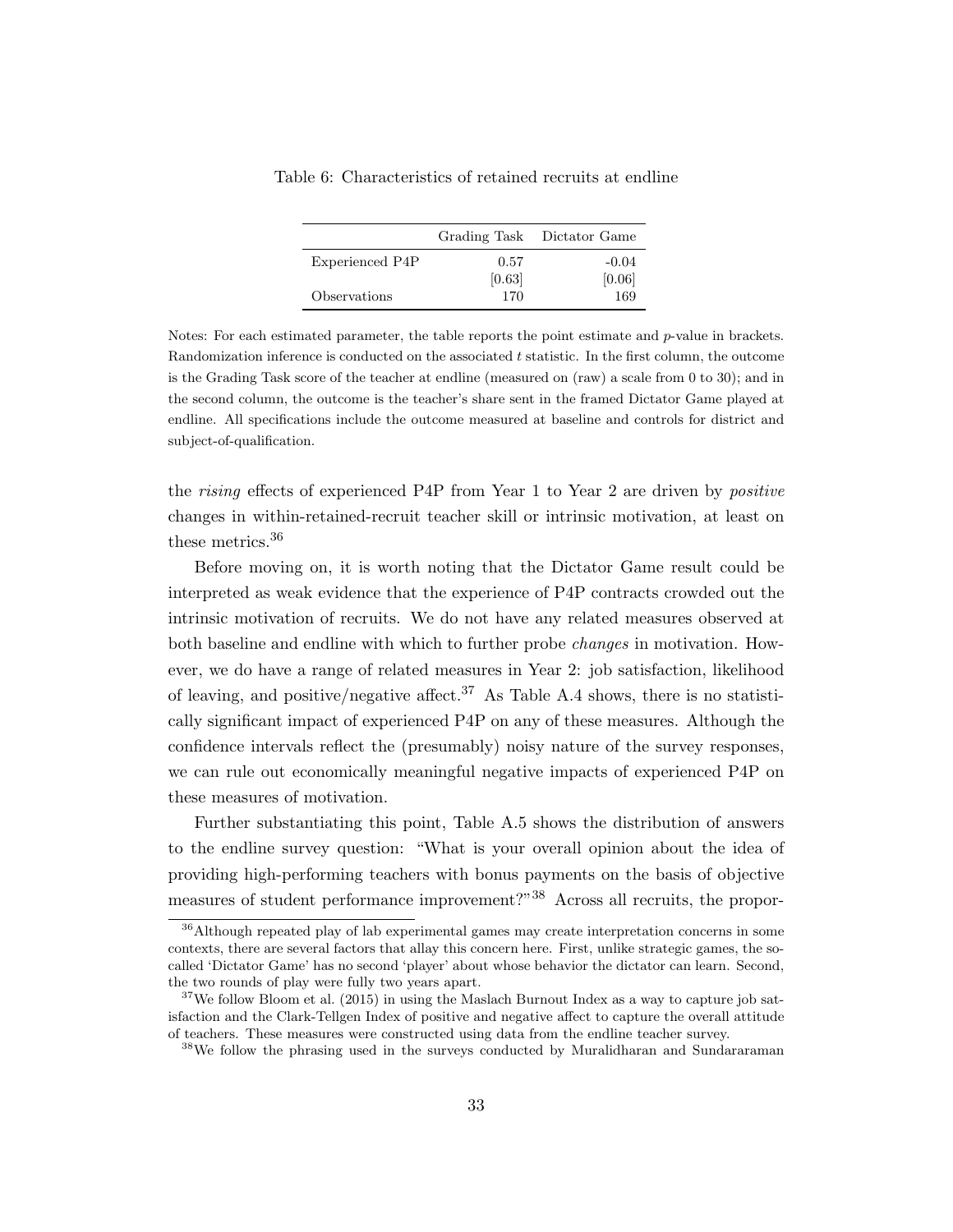tion giving a favourable answer is high, and never lower than 75 percent. In terms of Figure 1, it was group a, recruits who both applied for and experienced FW, who had the most negative view of pay-for-performance, and group  $c$ , recruits who applied for FW but experienced P4P, who had the most positive view. Hence it seems that it was the idea, rather than the reality, of pay-for-performance that was unpopular with (a minority of) recruits.  $39$ 

#### 5 Discussion

Compositional margin To recap from Section 4.1, we find no evidence of an advertised treatment impact on the type of individuals who apply for upper-primary teaching posts in study districts, but we do find evidence of an advertised treatment impact on the type of individuals who are placed into study schools. We draw the following conclusions from these results.

Potential applicants were aware of, and responded to, the labor market intervention. The difference in distributions across advertised treatment arms in Figure 3b (Dictator Game share sent) and Figure 4b (teacher valued added in Year 2) show that the intervention changed behavior. Since these differences are for placed recruits not applicants, it is possible that this behavior change was on the labor demand rather than supply-side. In Appendix C, we show that there is no evidence of an advertised treatment impact on hiring patterns, and hence conclude that these differences do indeed reflect a supply-side response.

This supply-side response was, if anything, beneficial for student learning. The P4P contract negatively selected-in the attribute measured by the baseline Dictator Game. However, Appendix Table D.1 shows that the rank correlation between the baseline DG share sent by recruits and their teacher value added is small and not statistically significant. Consistent with this, our primary test rules out meaningful negative effects of advertised P4P on student learning. In fact, our supplementary analyses—the OLS estimates in Appendix Table A.3 and the distributions of teacher value added in Figure 4—point to positive effects on learning by recruits' second year on the job. It therefore appears that only positively selected attribute(s) mattered, at least in the five core subjects that we assessed.

<sup>(2011</sup>a). Answers are on a 5-point Likert scale ranging from 'very unfavourable' to 'very favourable'. <sup>39</sup>Consistent with our failure to find 'surprise effects' in student learning, there is no evidence that the re-randomization resulted in hostility toward pay-for-performance; if anything the reverse.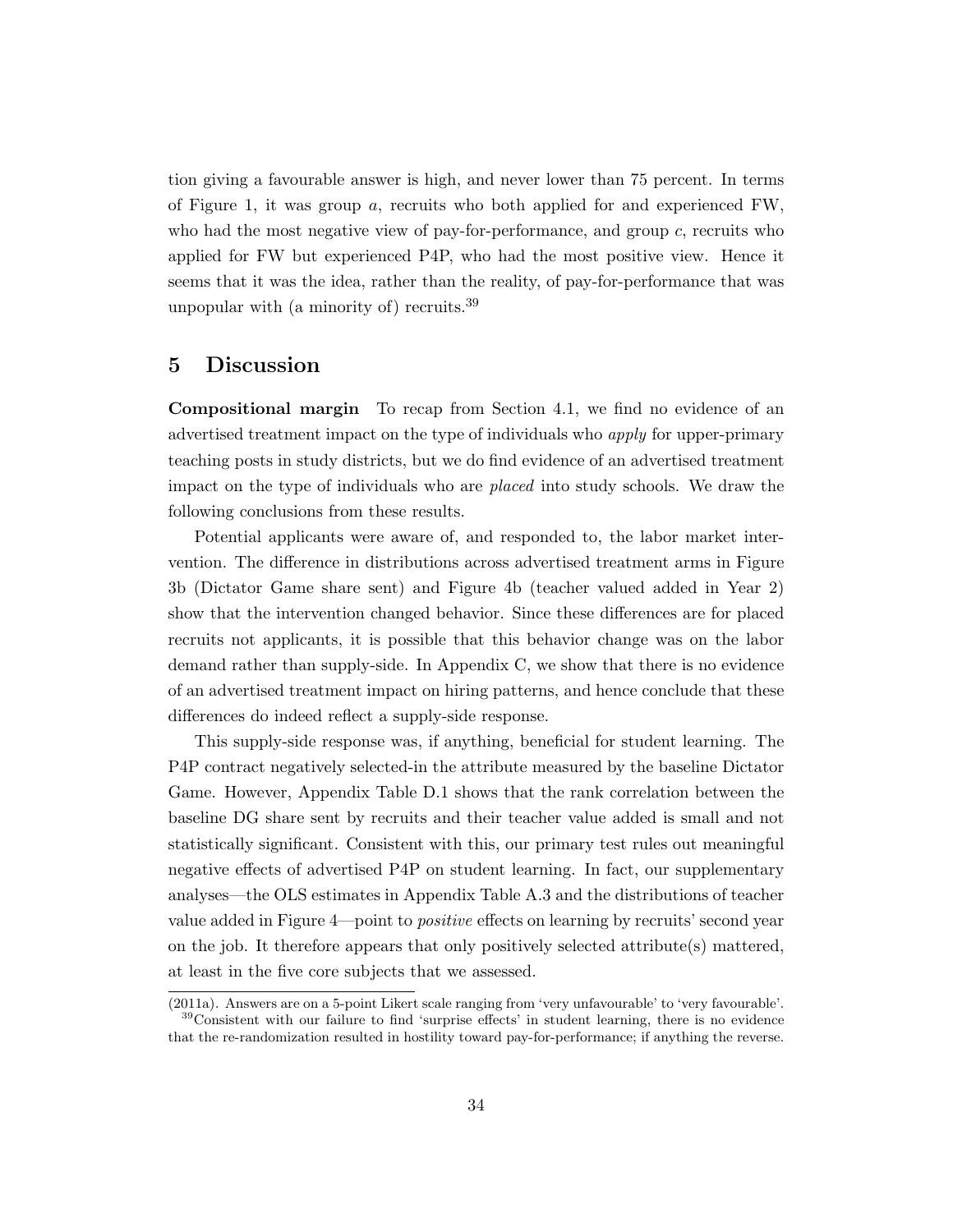Districts would struggle to achieve this compositional effect directly via the hiring process. The positively selected attribute(s) were not evident in the metrics observed at baseline—either in TTC scores which districts already use, or in the Grading Task scores that they could in principle adopt.<sup>40</sup> This suggests that there is not an obvious demand-side policy alternative to contractually induced supply-side selection.

Effort margin To recap from Section 4.2, we find evidence of a positive impact of experienced P4P on student learning, which is considerably larger (almost tripling in magnitude) in recruits' second year on the job. In light of Section 4.3, we draw the following conclusions from these results.

The additional learning achieved by recruits working under P4P, relative to recruits working under FW, is unlikely to be due to selection-out—the compositional margin famously highlighted by Lazear (2000). Within-year teacher turnover was limited by design. Between-year turnover did happen but cannot explain the experienced P4P effect. In Appendix D, we show that the rank correlation between recruits' baseline Grading Task IRT score and their teacher value added is positive. However, in Section 4.3 we reported that, if anything, selection-out on baseline teacher skill runs the wrong way to explain the experienced P4P effect.

Neither is the experienced P4P effect likely to be due to within-teacher changes in skill or motivation. We find no evidence that recruits working under P4P made greater gains on the Grading Task from baseline to endline than did recruits working under FW. As already noted, recruits' Dictator Game share sent is not a good predictor of teacher value added. But even if it were, we find no evidence that recruits working under P4P contributed more from baseline to endline than did recruits working under FW, if anything the reverse.

Instead, the experienced P4P effect is most plausibly driven by teacher effort. This conclusion follows from the arguments above and the direct evidence that recruits working under P4P provided greater inputs than did recruits working under FW. Specifically, the P4P contract encouraged recruits to be present in school more often and to use better pedagogy in the classroom, behaviors that were incentivized components of the 4P performance metric.

<sup>&</sup>lt;sup>40</sup>An alternative explanation for the null KS test on applicant TTC scores is that individuals applied everywhere. If this were true, we would expect to see most candidates make multiple applications, and a rejection of the null in a KS test on *placed recruits'* TTC scores (if the supplyside response occurred at acceptance rather than application). We do not see either in the data.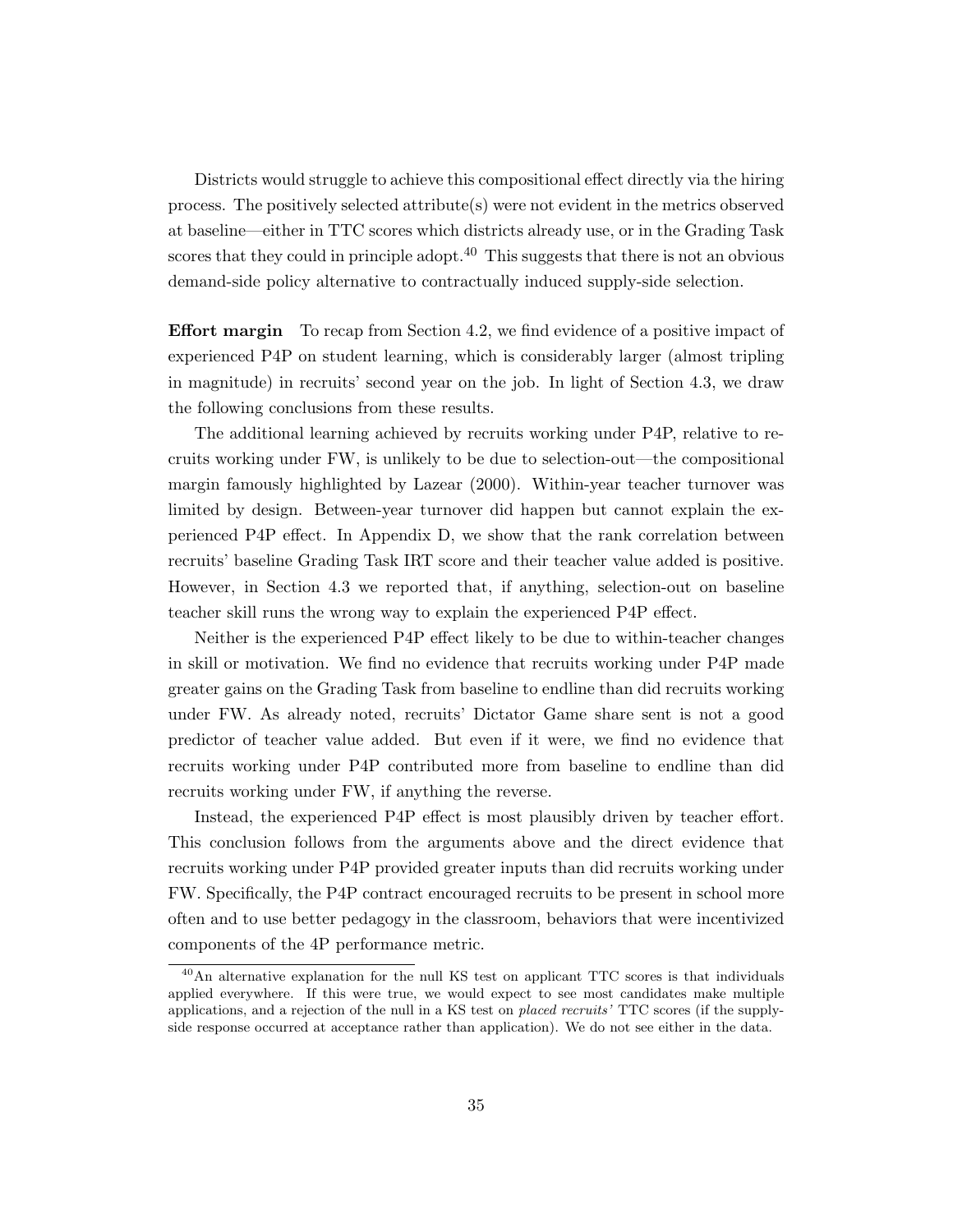Total effect The total effect of the P4P contract combines both the advertised and experienced impacts:  $\tau_A + \tau_E$ . Our estimate for Year 2 is  $0.05 + 0.16 = 0.21$ standard deviations of additional learning per year, which is statistically significant at the one percent level. The discussion in this section suggests that roughly one quarter can be attributed to supply-side selection at the recruitment stage, with the remaining three quarters arising from increased teacher effort. At a minimum, our results suggest that fears that crowd-out in the supply of effective public-sector employees might dominate any effort-margin responses to pay-for-performance contracts appear overstated.

An interesting question is why this effect is so much stronger in Year 2 compared to Year 1, particularly on the effort margin. One interpretation is that this is because it takes time for recruits to settle in to the job and for the signal to noise ratio in our student learning measures to improve (Staiger and Rockoff, 2010). Consistent with this interpretation, we note that the impact of experienced P4P on incumbents did not increase in the second year. This interpretation suggests that Year 2 effects are the best available estimate of longer-term impacts.

### 6 Conclusion

This two-tier, two-year, randomized controlled trial featuring extensive data on teachers—their skills and motivations before starting work, multiple dimensions of their on-the-job performance, and whether they left their jobs—offers new insights into the compositional and effort margins of pay-for-performance. We found that potential applicants were aware of, and responded to, the first-tier labor market intervention. This supply-side response to advertised P4P was, if anything, beneficial for student learning. We also found a positive impact of experienced P4P that appears to stem from increased teacher effort, rather than selection-out or changes in measured skill or intrinsic motivation. By the second year of the study, we estimate the total effect of P4P to be 0.21 standard deviations of pupil learning per year. One quarter of this impact can be attributed to selection at the recruitment stage, with the remaining three quarters arising from increased effort on the job, including along incentivized dimensions such as teacher presence and pedagogy.

Our experiment was conducted at near national scale in Rwanda, covering the bulk of teacher recruitment for 2016. We used three percent of teacher salaries as the expected value of the bonus to ensure that the payment budget would not be out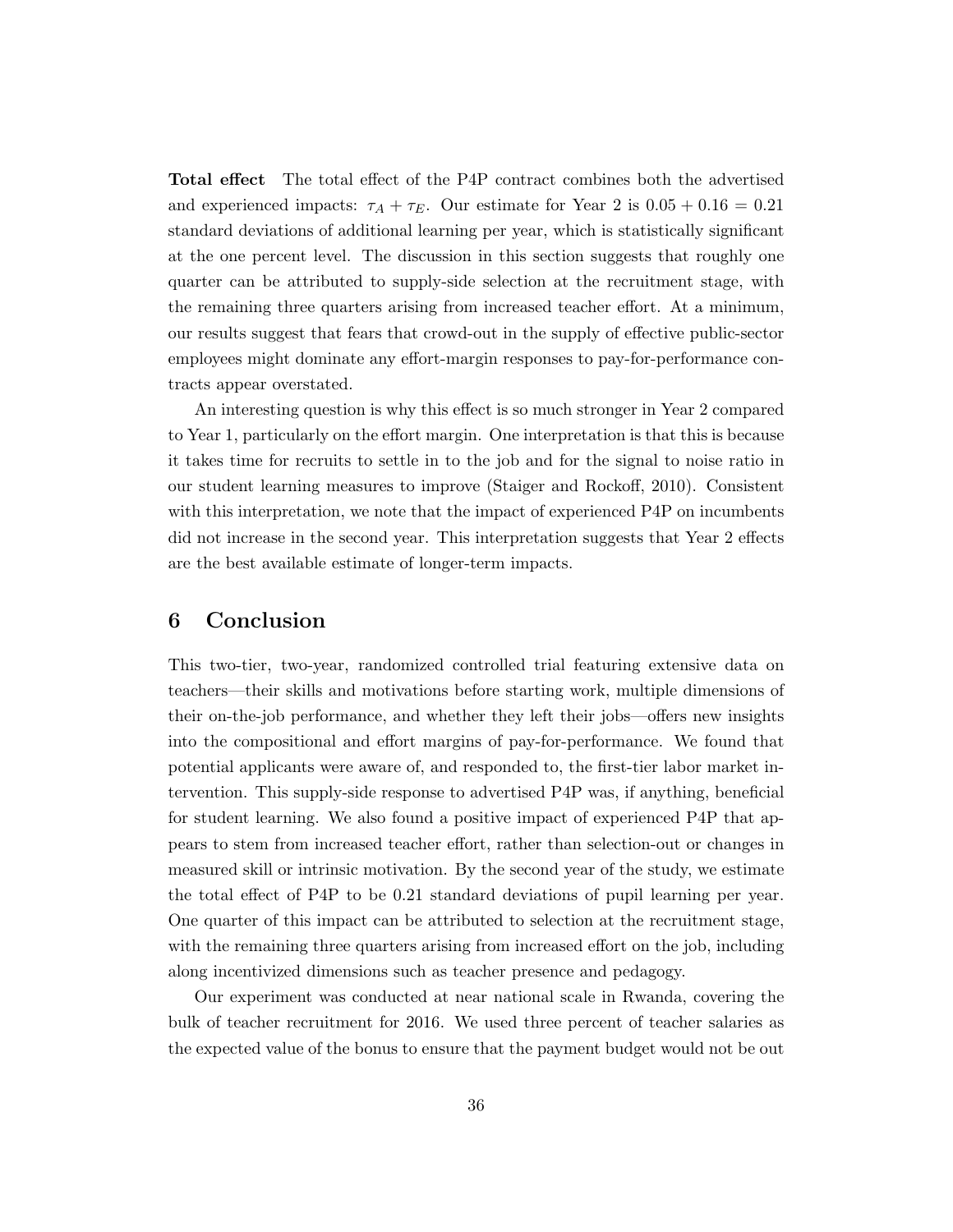of reach for any implementing government, in Rwanda or elsewhere.<sup>41</sup> We worked closely with the Government to construct a multidimensional P4P metric that would not narrowly emphasize any single aspect of teacher performance. Moreover, when measuring learning, we employed the Barlevy and Neal (2012) pay-for-percentile approach that aims to give all teachers a fair chance, regardless of the composition of the students they teach. Our study was therefore intended to evaluate the effects of a policy that would be reasonable on its face and feasible at scale.

There are nonetheless limitations of our work. Inasmuch as the impacts on either the compositional or effort margin might be different after five or ten years, there is certainly scope for further study of this topic in low- and middle-income countries. An often-discussed limitation of pay-for-performance is the challenge associated with measurement. In terms of pupil learning, the minimum requirement for the P4P contract we study is a system of repeated annual assessments across grades and key subjects.<sup>42</sup> Measurement of the other aspects of performance—teacher presence, preparation, and pedagogy—is less complex and can in principle be conducted by head teachers (or other school or district staff) at relatively modest cost.

Rwanda's labor market has a characteristic unusual for low- and middle-income countries: it has no public sector pay premium, and consequently many of those qualified to teach choose not to, making it more similar to high- income country labor markets in this regard. Whether the multidimensional, pay-for-percentile type of contract that we found to be effective in Rwanda—improving performance without dampening employee satisfaction—might do the same in high-income countries, remains an open question, for the education sector and beyond.

<sup>&</sup>lt;sup>41</sup>The three percent figure is broadly in line with annual increments, and with discretionary pay in other sectors under Rwanda's imihigo system of performance contracts for civil servants.

<sup>&</sup>lt;sup>42</sup>Such a system does not yet exist in Rwanda but may soon be introduced, as part of the recently announced 'comprehensive assessment' program. See, e.g., https://www.newtimes.co.rw/opinions/mineducs-new-guide-student-assessment-triggers-debate.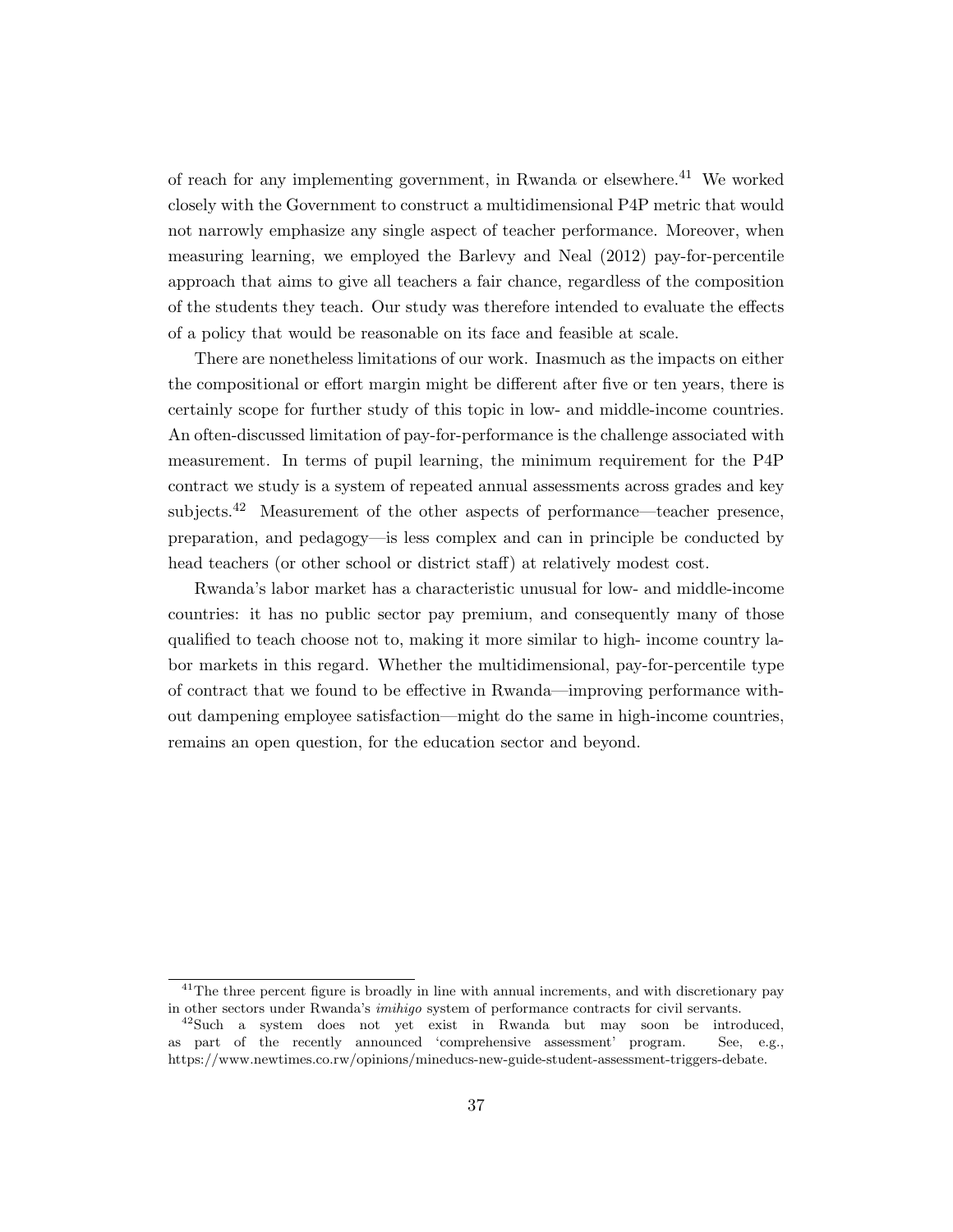### References

- Adnot, Melinda, Thomas Dee, Veronica Katz, and James Wyckoff, "Teacher turnover, teacher quality, and student achievement in DCPS," Educational Evaluation and Policy Analysis, 2017, 39 (1), 54–76.
- Anderson, Michael L and Jeremy Magruder, "Split-sample strategies for avoiding false discoveries," NBER Working Paper No. 23544 6 2017.
- Ashraf, Nava, James Berry, and Jesse M Shapiro, "Can higher prices stimulate product use? Evidence from a field experiment in Zambia," American Economic Review, December 2010, 100 (5), 2382–2413.
- $\overline{\phantom{a}}$ , Oriana Bandiera, and B. Kelsey Jack, "No margin, no mission? A field experiment on incentives for public service delivery," Journal of Public Economics, December 2014, (120), 1–17.
- $\ldots$ , Edward Davenport, and Scott S. Lee, "Losing prosociality in the quest" for talent? Sorting, selection, and productivity in the delivery of public services," American Economic Review, forthcoming.
- Banuri, Sheheryar and Philip Keefer, "Pro-social motivation, effort and the call to public service," European Economic Review, April 2016, (83), 139–164.
- Barlevy, Gadi and Derek Neal, "Pay for percentile," American Economic Review, August 2012, 102 (5), 1805–1831.
- Bau, Natalie and Jishnu Das, "Teacher value-added in a low-income country," American Economic Journal: Economic Policy, forthcoming.
- Bénabou, Roland and Jean Tirole, "Intrinsic and Extrinsic Motivation," Review of Economic Studies, 2003, 70, 489–520.
- Biasi, Barbara, "The labor market for teachers under different pay schemes," NBER Working Paper No. 24813 3 2019.
- Bloom, Nicholas, James Liang, John Roberts, and Zhichun Jenny Ying, "Does working from home work? Evidence from a Chinese experiment," Quartely Journal of Economics, 2015, pp. 165–218.
- Bold, Tessa, Deon Filmer, Gayle Martin, Ezequiel Molina, Brian Stacy, Christophe Rockmore, Jakob Svensson, and Waly Wane, "Enrollment without learning: Teacher effeort, knowledge, and skill in primary schools in Africa," Journal of Economic Perspectives, Summer 2017, 31 (4), 185–204.
- Brock, Michelle, Andreas Lange, and Kenneth Leonard, "Generosity and Prosocial Behavior in Healthcare Provision: Evidence from the Laboratory and Field," *Journal of Human Resources*, April 2016, 51 (1), 133–162.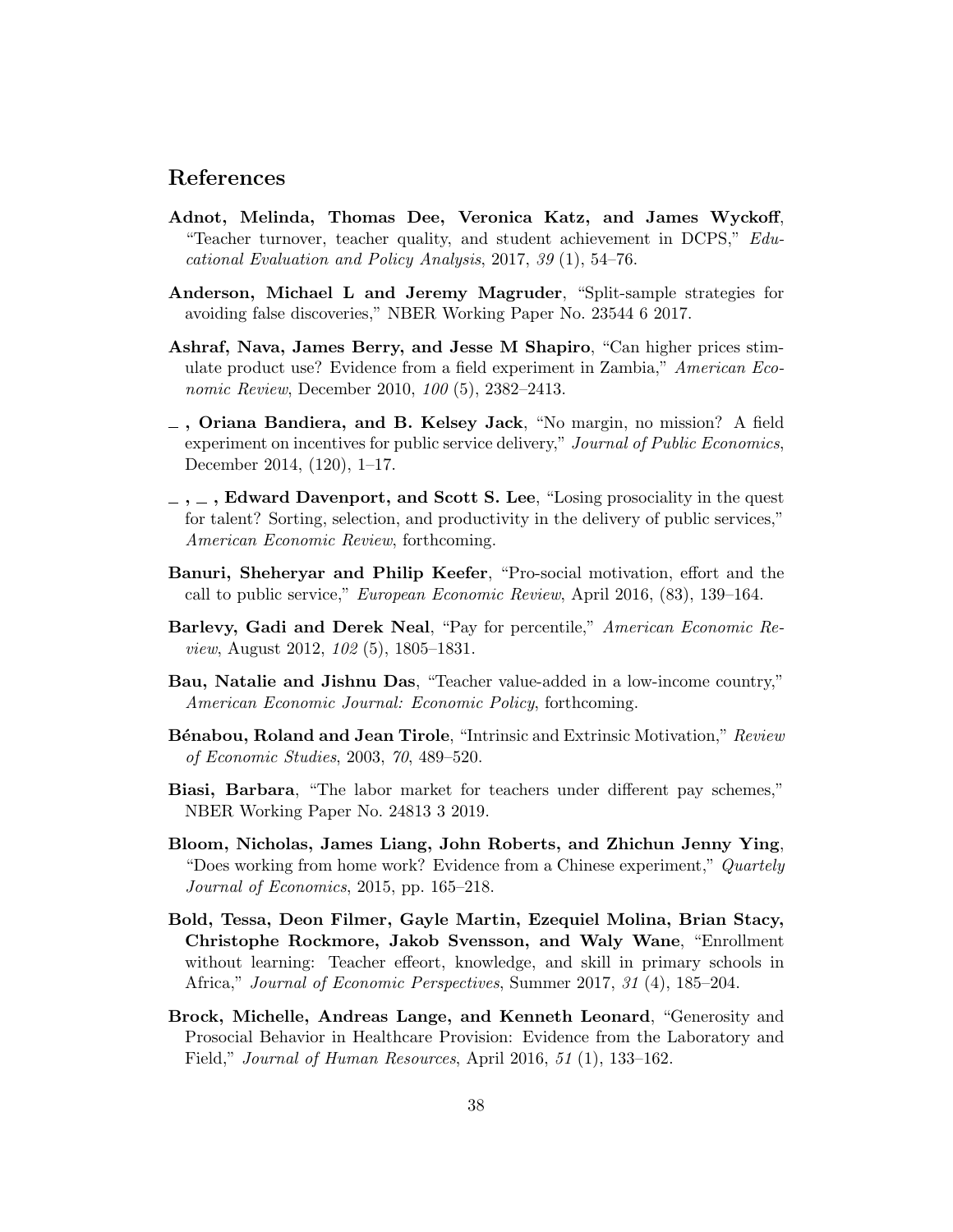- Chaudhury, Nazmul, Jeffrey Hammer, Michael Kremer, Karthik Muralidharan, and F. Halsey Rogers, "Missing in Action: Teacher and Health Worker Absence in Developing Countries," Journal of Economic Perspectives, Winter 2006, 20 (1), 91–116.
- Chetty, Raj, John N Friedman, and Jonah E Rockoff, "Measuring the impacts of teachers I: Evaluating bias in teacher value-added estimates," American Economic Review, 2014.
- $-$ ,  $-$ , and  $-$ , "Measuring the impacts of teachers II: Teacher value-added and student outcomes in adulthood," American Economic Review, September 2014, 104 (9), 2633–2679.
- Chingos, Matthew M and Martin R West, "Do more effective teachers earn more outside the classroom?," *Education Finance and Policy*, 2012, 7(1), 8-43.
- Cohen, Jessica and Pascaline Dupas, "Free distribution or cost-sharing? Evidence from a Randomized Malaria Prevention Experiment," Quarterly Journal of Economics, February 2010, 125 (1), 1–45.
- Dal Bó, Ernesto and Frederico Finan, "At the Intersection: A Review of Institutions in Economic Development," EDI Working Paper, 2016.
- $-$ ,  $-$ , and Martin Rossi, "Strengthening state capabilities: The role of financial incentives in the call to public service," Quarterly Journal of Economics, 2013, 128 (3), 1169–1218.
- Danielson, Charlotte, Enhancing professional practice: A framework for teaching, 2 ed., Alexandria, VA: Association for Supervision and Curriculum Development, 2007.
- Deci, Edward L. and Richard M. Ryan, Intrinsic motivation and selfdetermination in human behavior, New York: Plenum, 1985.
- Dee, Thomas and James Wyckoff, "Incentives, selection, and teacher performance: Evidence from IMPACT," Journal of Policy, 2015,  $34$  (2), 267–297.
- Delfgaauw, Josse and Robert Dur, "Incentives and Workers' Motivation in the Public Sector," Economic Journal, January 2007, 118 (525), 171–191.
- Deserranno, Erika, "Financial incentives as signals: experimental evidence from the recruitment of village promoters in Uganda," American Economic Journal: Applied Economics, 2019, 11 (1), 277–317.
- DiCiccio, Cyrus J and Joseph P Romano, "Robust permutation tests for correlation and regression coefficients," Journal of the American Statistical Association, 2017, 112 (519), 1211–1220.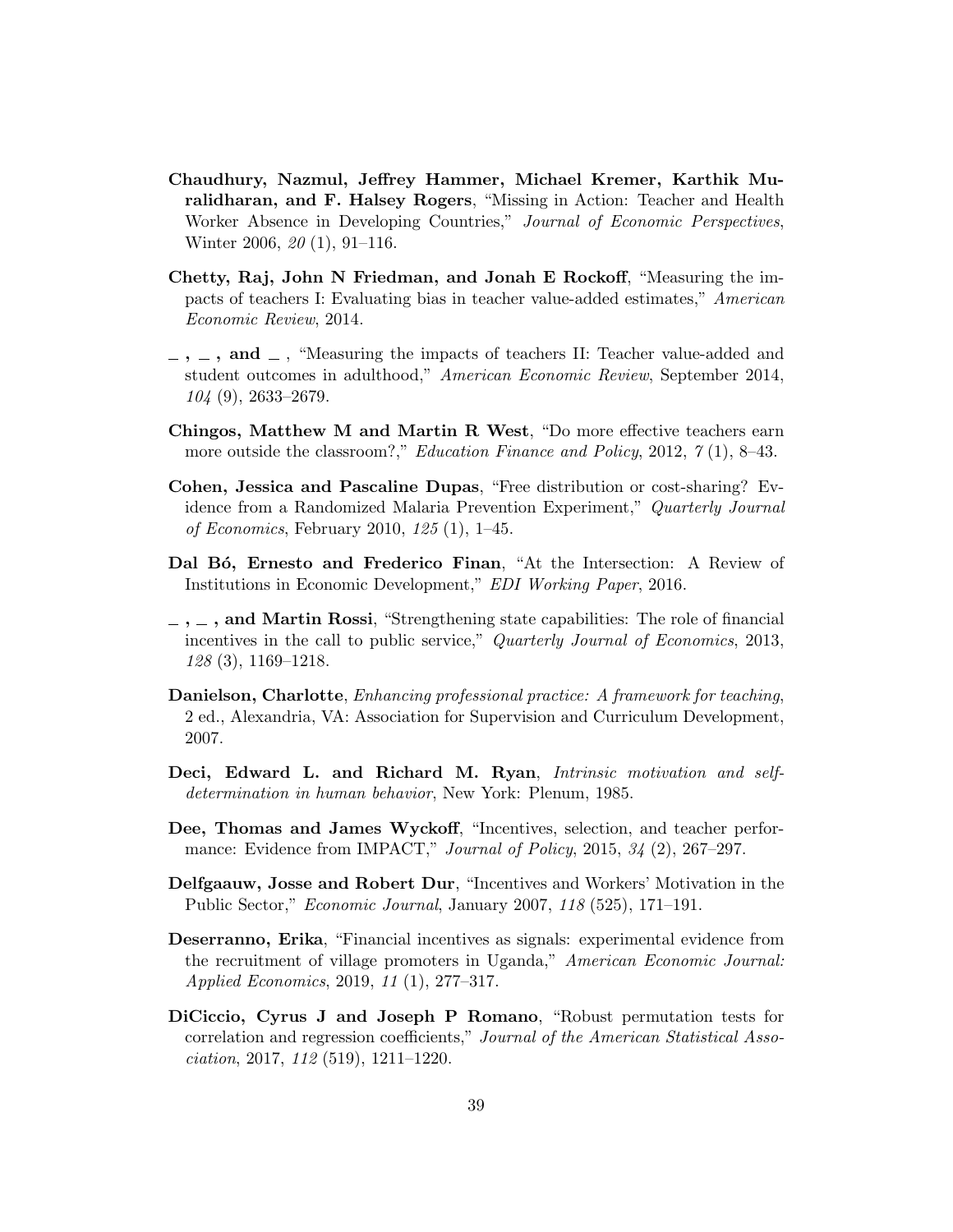- Eckel, Catherine and Philip Grossman, "Altruism in anonymous dictator games," Games and Economic Behavior, September 1996, 16 (1), 181–191.
- Einav, Liran, Amy Finkelstein, Stephen P. Ryan, Paul Schrimpf, and Mark R. Cullen, "Selection on moral hazard in health insurance," American Economic Review, 2013, 103 (1), 178–219.
- Fafchamps, Marcel and Julien Labonne, "Using split samples to improve inference on causal effects," Political Analysis, 2017, 25, 465–482.
- Finan, Frederico, Benjamin A Olken, and Rohini Pande, "The personnel economics of the state," in "Handbook of Field Experiments," Vol. 2, Elsevier, 2017, pp. 467–514.
- Gilligan, Daniel O., Naureen Karachiwalla, Ibrahim Kasirye, Adrienne Lucas, and Derek A. Neal, "Educator incentives and educational triage in rural primary schools," Journal of Human Resources, forthcoming.
- Glewwe, Paul, Nauman Ilias, and Michael Kremer, "Teacher incentives," American Economic Journal: Applied Economics, July 2010, 2 (3), 205–227.
- Hanushek, Eric A and Ludger Woessmann, "Do better schools lead to more growth? Cognitive skills, economic outcomes, and causation," Journal of Economic Growth, 2012, 17, 267–321.
- Humphreys, Macartan, Raul Sanchez de la Sierra, and Peter van der Windt, "Fishing, commitment, and communication: A proposal for comprehensive nonbinding research Registration," Political Analysis, 2013, 21 (1), 1–20.
- Imbens, Guido W and Donald B Rubin, Causal inference for statistics, social, and biomedical sciences: An introduction, Cambridge, U.K.: Cambridge University Press, 2015.
- Imberman, Scott A and Michael F Lovenheim, "Incentive strength and teacher productivity: Evidence from a group-based teacher incentive system," Review of Economics and Statistics, 2015, 97 (2), 364–386.
- Jackson, C. Kirabo, Jonah E. Rockoff, and Douglass O. Staiger, "Teacher effects and teacher-related policies," Annual Review of Economics, 2014, 6, 801– 825.
- Kane, Thomas J and Douglas O Staiger, "Estimating teacher impacts on student achievement: An experimental evaluation," NBER Working Paper 14607 December 2008.
- Karlan, Dean and Jonathan Zinman, "Observing unobservables: Identifying information asymmetries with a consumer credit field experiment," Econometrica, November 2009, 77 (6), 1993—2008.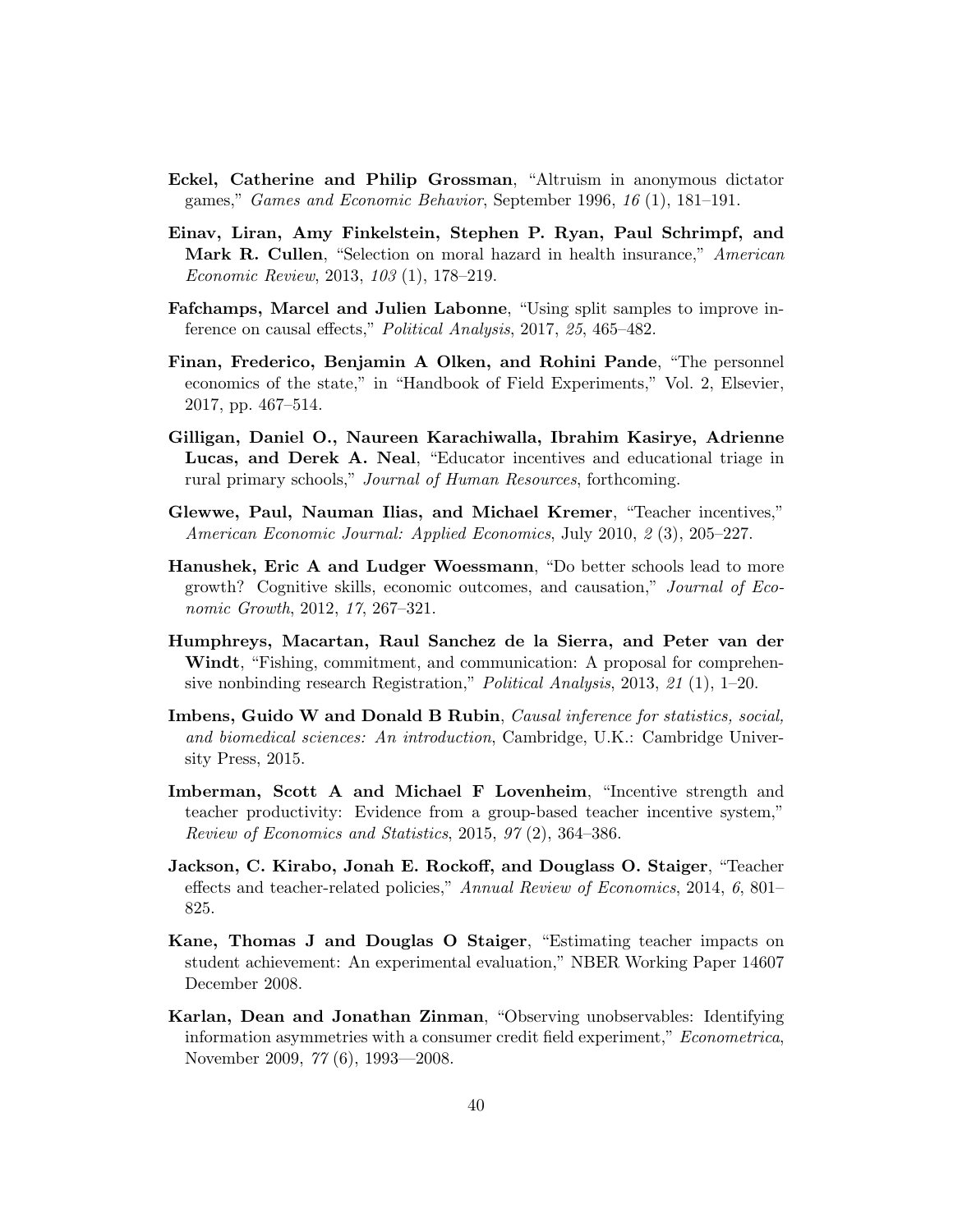- Krepps, David, "Intrinsic motivation and extrinsic incentives," American Economic Review, 1997, 87 (2), 359–64.
- Lazear, Edward P, "Performance Pay and Productivity," American Economic Review, December 2000, 90 (5), 1346–1361.

 $\ldots$ , "Teacher incentives," Swedish Economic Policy Review, 2003, 10 (3), 179–214.

- Loyalka, Prashant, Sean Sylvia, Chengfang Liu, James Chu, and Yaojiang Shi, "Pay by Design: Teacher Performance Pay Design and the Distribution of Student Achievement," Journal of Labour Economics, July 2019, 37 (3), 621–662.
- Mbiti, Isaac, Karthik Muralidharan, Mauricio Romero, Youdi Schipper, Constantine Manda, and Rakesh Rajani, "Inputs, incentives, and complementarities in education: Experimental evidence from Tanzania," Quarterly Journal of Economics, 2019, 134 (3), 1627–1673.
- Muralidharan, Karthik and Venkatesh Sundararaman, "Teacher opinions on performance pay: Evidence from India," Economics of Education Review, 2011, 30, 394–403.
- $\Box$  and  $\Box$ , "Teacher performance pay: Experimental evidence from India," Journal of Political Economy, February 2011, 119 (1), 39–77.
- Neal, Derek A, "The design of performance pay in education," in Eric A. Hanushek, Stephen J. Machin, and Ludger Woessmann, eds., Handbook of the Economics of Education, Vol. 4, Amsterdam: North Holland, 2011.
- **Olken, Benjamin A**, "Promises and perils of pre-analysis plans," *Journal of Eco*nomic Perspectives, 2015, 29 (3), 61–80.
- Rothstein, Jesse, "Teacher quality policy when supply matters," American Economic Review, 2015, 105 (1), 100–130.
- Staiger, Douglas O and Jonah E Rockoff, "Searching for effective teachers with imperfect information," Journal of Economic Perspectives, 2010, 24 (3), 97–118.
- Stallings, Jane A, Stephanie L Knight, and David Markham, "Using the Stallings Observation System to investigate time on task in four countries," World Bank Report No. 92558 2014.
- Stecher, Brian M., Deborah J. Holtzman, Michael S. Garet, Laura S. Hamilton, John Engberg, Elizabeth D. Steiner, Abby Robyn, Matthew D. Baird, Italo A. Gutierrez, Evan D. Peet, Iliana Brodziak de los Reyes, Kaitlin Fronberg, Gabriel Weinberger, Gerald P. Hunter, and Jay Chambers, "Improving teacher effectiveness: Final Report: The intensive partnerships for effective teaching through 2015-2016," Santa Monica, CA: RAND Corporation 2018.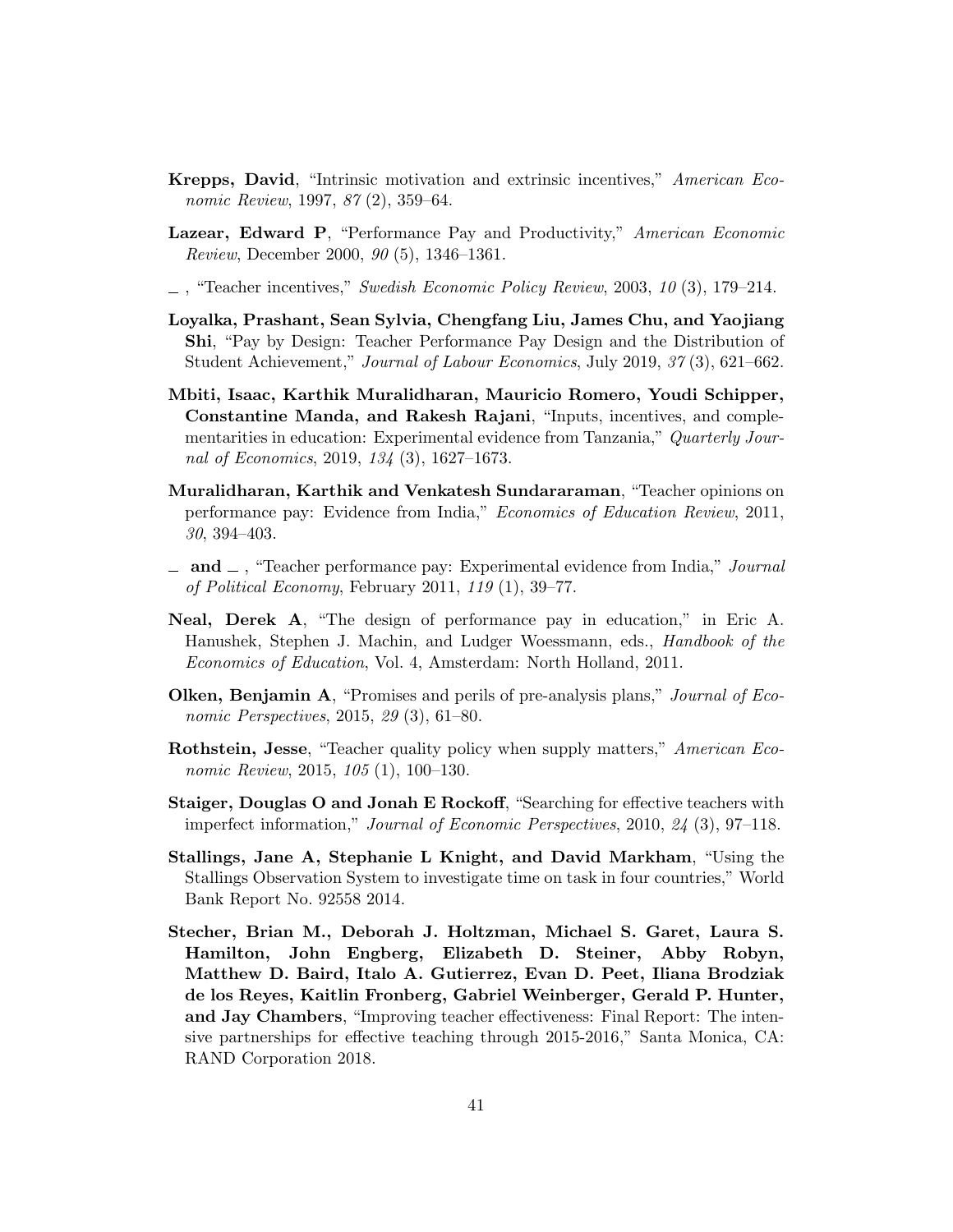# For online publication

# Appendix A Supplemental figures and tables



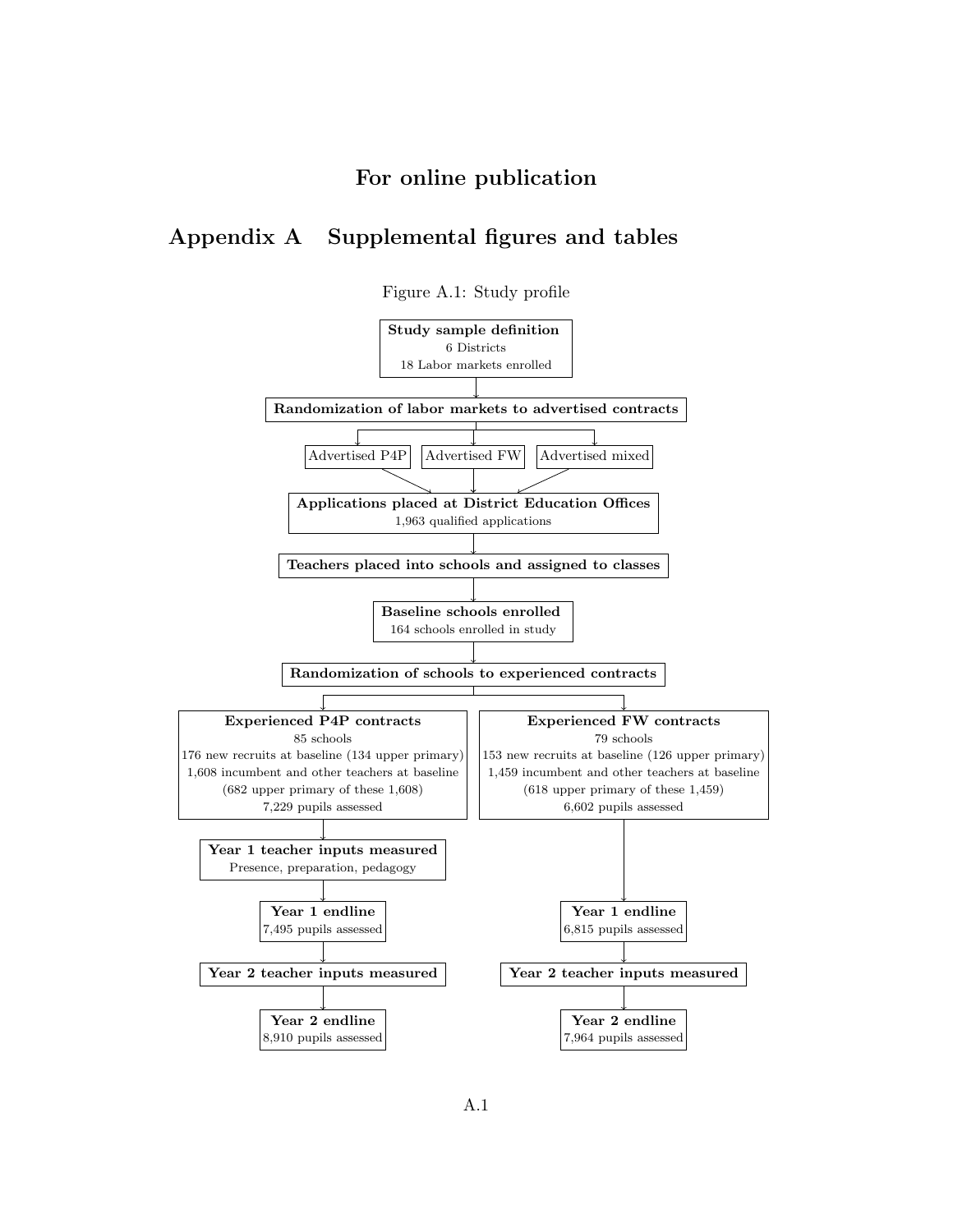| Outcome                                               | Sample                                                                                                                                                                               | Test statistic                                   | Randomization<br>inference           |
|-------------------------------------------------------|--------------------------------------------------------------------------------------------------------------------------------------------------------------------------------------|--------------------------------------------------|--------------------------------------|
|                                                       | HYPOTHESIS I: ADVERTISED P4P INDUCES DIFFERENTIAL APPLICATION QUALITIES                                                                                                              |                                                  |                                      |
| <i>*TTC</i> exam scores                               | Universe of applications                                                                                                                                                             |                                                  | $\mathcal{T}^A$                      |
| District exam scores                                  | Universe of applications                                                                                                                                                             | $KS$ test of eq. $(1)$<br>$KS$ test of eq. $(1)$ | $\mathcal{T}^A$                      |
| TTC exam scores                                       | Universe of applications                                                                                                                                                             | $t_A$ in eq. (10)                                | $\mathcal{T}^A$                      |
| TTC exam scores                                       | Applicants in the top $\hat{H}$ number of applicants,<br>where $\hat{H}$ is the predicted number of hires based<br>on subject and district, estimated off of FW ap-<br>plicant pools | $t_A$ in eq. (10)                                | $\mathcal{T}^A$                      |
| TTC exam scores                                       | Universe of application, weighted by probability<br>of placement                                                                                                                     | $t_A$ in eq. (10)                                | $\mathcal{T}^A$                      |
| Number of applicants                                  | Universe of applications                                                                                                                                                             | $t_A$ in eq. (11)                                | $\mathcal{T}^A$                      |
|                                                       | HYPOTHESIS II: ADVERTISED P4P AFFECTS THE OBSERVABLE SKILLS OF PLACED RECRUITS IN SCHOOLS                                                                                            |                                                  |                                      |
| *Teacher skills assess-<br>ment IRT model EB<br>score | Placed recruits                                                                                                                                                                      | $t_A$ in eq. (2)                                 | $\mathcal{T}^A$                      |
|                                                       | HYPOTHESIS III: ADVERTISED P4P INDUCES DIFFERENTIALLY 'INTRINSICALLY' MOTIVATED RECRUITS TO BE PLACED IN SCHOOLS                                                                     |                                                  |                                      |
| *Dictator-game<br>dona-<br>tions                      | Placed recruits                                                                                                                                                                      | $t_A$ in eq. (2)                                 | $\mathcal{T}^A$                      |
| Perry PSM instrument                                  | Placed recruits retained through Year 2                                                                                                                                              | $t_A$ in eq. (2)                                 | $\mathcal{T}^A$                      |
|                                                       | HYPOTHESIS IV: ADVERTISED P4P INDUCES THE SELECTION OF HIGHER-(OR LOWER-) VALUE-ADDED TEACHERS                                                                                       |                                                  |                                      |
| *Student<br>assessments<br>(IRT EB predictions)       | Pooled Year 1 & Year 2 students                                                                                                                                                      | $t_A$ in eq. (3)                                 | $\mathcal{T}^A$                      |
| Student assessments                                   | Pooled Year $1 \&$ Year $2$ students                                                                                                                                                 | $t_A$ and $t_{A+AE}$ ;<br>$t_{AE}$ in eq. (4)    | $\mathcal{T}^A \times \mathcal{T}^E$ |

|  |  |  |  | Table A.1: Summary of hypotheses, outcomes, samples, and specifications |
|--|--|--|--|-------------------------------------------------------------------------|
|  |  |  |  |                                                                         |

Continues. . .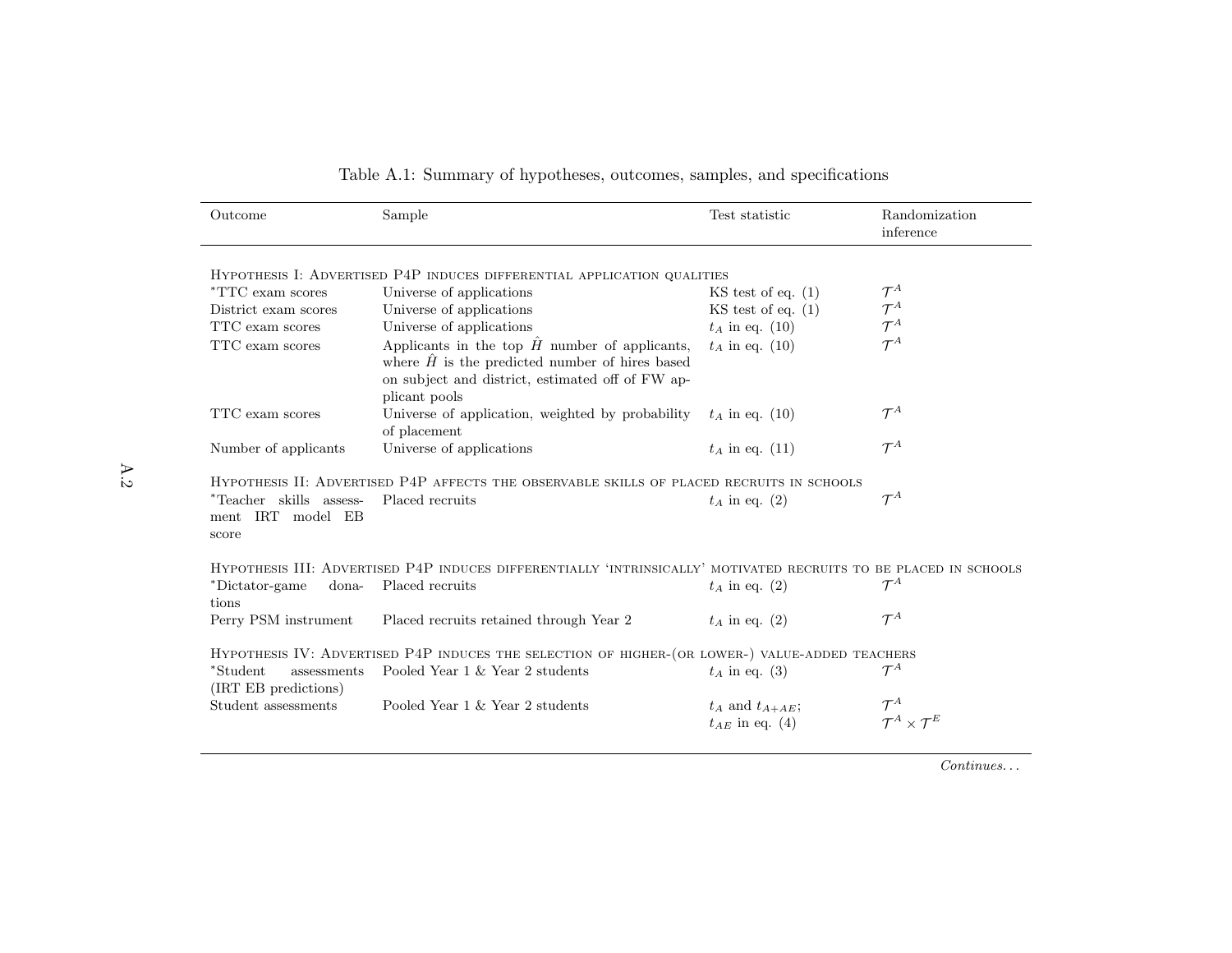| Table A.1, continued                            |                                                                                                            |                                               |                                                         |  |  |  |
|-------------------------------------------------|------------------------------------------------------------------------------------------------------------|-----------------------------------------------|---------------------------------------------------------|--|--|--|
| Outcome                                         | Sample                                                                                                     | Test statistic                                | Randomization<br>inference                              |  |  |  |
| Student assessments                             | Year 1 students                                                                                            | $t_A$ in eq. (3)                              | $\mathcal{T}^A$                                         |  |  |  |
| Student assessments                             | Year 2 students                                                                                            | $t_A$ in eq. (3)                              | $\mathcal{T}^A$                                         |  |  |  |
|                                                 | HYPOTHESIS V: EXPERIENCED P4P CREATES INCENTIVES WHICH CONTRIBUTE TO HIGHER (OR LOWER) TEACHER VALUE-ADDED |                                               |                                                         |  |  |  |
| *Student<br>assessments<br>(IRT EB predictions) | Pooled Year 1 & Year 2 students                                                                            | $t_E$ in eq. (3)                              | $T^{E}$                                                 |  |  |  |
| Student assessments                             | Pooled Year 1 & Year 2 students                                                                            | $t_E$ and $t_{E+AE}$ ;<br>$t_{AE}$ in eq. (4) | $\mathcal{T}^E$<br>$\mathcal{T}^A \times \mathcal{T}^E$ |  |  |  |
| Student assessments                             | Year 1 students                                                                                            | $t_E$ in eq. (3)                              | $\mathcal{T}^E$                                         |  |  |  |
| Student assessments                             | Year 2 students                                                                                            | $t_E$ in eq. (3)                              | $\mathcal{T}^E$                                         |  |  |  |
|                                                 | HYPOTHESIS VI: SELECTION AND INCENTIVE EFFECTS ARE APPARENT IN THE 4P PERFORMANCE METRIC                   |                                               |                                                         |  |  |  |
| *Composite 4P metric                            | Teachers, pooled Year 1 (experienced P4P only)<br>$&$ Year 2                                               | $t_A$ in eq. (5)                              | $\mathcal{T}^A$                                         |  |  |  |
| Composite 4P metric                             | Teachers, pooled Year 1 (experienced P4P only)                                                             | $t_A$ and $t_{A+AE}$ ;                        | $\mathcal{T}^A$                                         |  |  |  |
|                                                 | $&$ Year 2                                                                                                 | $t_E$ and $t_{E+AE}$ ;<br>$t_{AE}$ in eq. (6) | $\mathcal{T}^E$<br>$\mathcal{T}^A \times \mathcal{T}^E$ |  |  |  |
| Barlevy-Neal rank                               | As above                                                                                                   |                                               |                                                         |  |  |  |
| Teacher attendance                              | As above                                                                                                   |                                               |                                                         |  |  |  |
| Classroom observation                           | As above                                                                                                   |                                               |                                                         |  |  |  |
| Lesson plan (indicator)                         | As above                                                                                                   |                                               |                                                         |  |  |  |

Primary tests of each family of hypotheses appear first, preceded by <sup>a</sup> superscript <sup>∗</sup>; those that appear subsequentlyunder each family without the superscript  $*$  are secondary hypotheses. Under inference,  $\mathcal{T}^A$  refers to randomization inference involving the permutation of the *advertised* contractual status of the recruit *only*;  $\mathcal{T}^E$  refers to randomization inference that includes the permutation of the experienced contractual status of the school;  $\mathcal{T}^A \times \mathcal{T}^E$  indicates that randomization inference will permute both treatment vectors to determine <sup>a</sup> distribution for the relevant test statistic.Test statistic is a studentized coefficient or studentized sum of coefficients (a  $t$  statistic), except where otherwise noted (as in Hypothesis I); in linear mixed effects estimates of equation (3) and (4), which are estimated by maximumlikelihood, this is a z rather than t statistic, but we maintain notation to avoid confusion with the test score outcome,  $z_{jbksr}$ .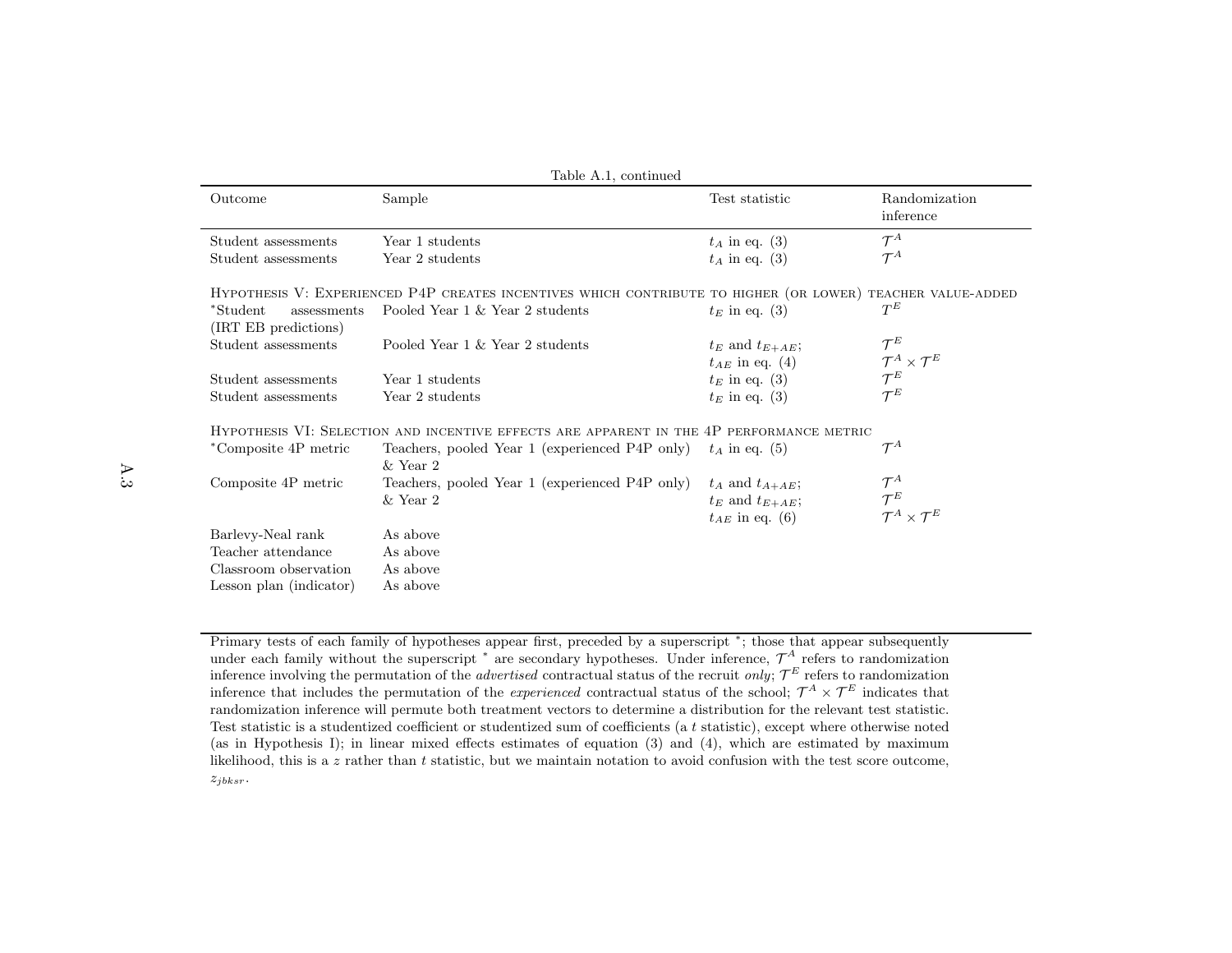|                                      | Mean | St Dev | Obs |
|--------------------------------------|------|--------|-----|
| Year 1, Round 1                      |      |        |     |
| Teacher present                      | 0.97 | (0.18) | 661 |
| Has lesson plan                      | 0.54 | (0.50) | 598 |
| Classroom observation: Overall score | 2.01 | (0.40) | 645 |
| Lesson objective                     | 2.00 | (0.70) | 645 |
| Teaching activities                  | 1.94 | (0.47) | 645 |
| Use of assessment                    | 1.98 | (0.50) | 643 |
| Student engagement                   | 2.12 | (0.56) | 645 |
|                                      |      |        |     |
| Year 1, Round 2                      |      |        |     |
| Teacher present                      | 0.96 | (0.21) | 648 |
| Has lesson plan                      | 0.54 | (0.50) | 598 |
| Classroom observation: Overall score | 2.27 | (0.41) | 639 |
| Lesson objective                     | 2.21 | (0.77) | 638 |
| Teaching activities                  | 2.17 | (0.46) | 638 |
| Use of assessment                    | 2.23 | (0.48) | 638 |
| Student engagement                   | 2.46 | (0.49) | 639 |
|                                      |      |        |     |
| Year 2, Round 1                      |      |        |     |
| Teacher present                      | 0.90 | (0.31) | 739 |
| Has lesson plan                      | 0.79 | (0.41) | 610 |
| Classroom observation: Overall score | 2.36 | (0.35) | 636 |
| Lesson objective                     | 2.47 | (0.66) | 636 |
| Teaching activities                  | 2.26 | (0.44) | 634 |
| Use of assessment                    | 2.25 | (0.47) | 635 |
| Student engagement                   | 2.48 | (0.46) | 636 |
|                                      |      |        |     |

Table A.2: Measures of teacher inputs in P4P schools

Notes: Descriptive statistics for upper-primary teachers only. Overall score for the classroom observation is the average of four components: lesson objective, teaching activities, use of assessment, and student engagement, with each component scored on a scale from 0 to 3.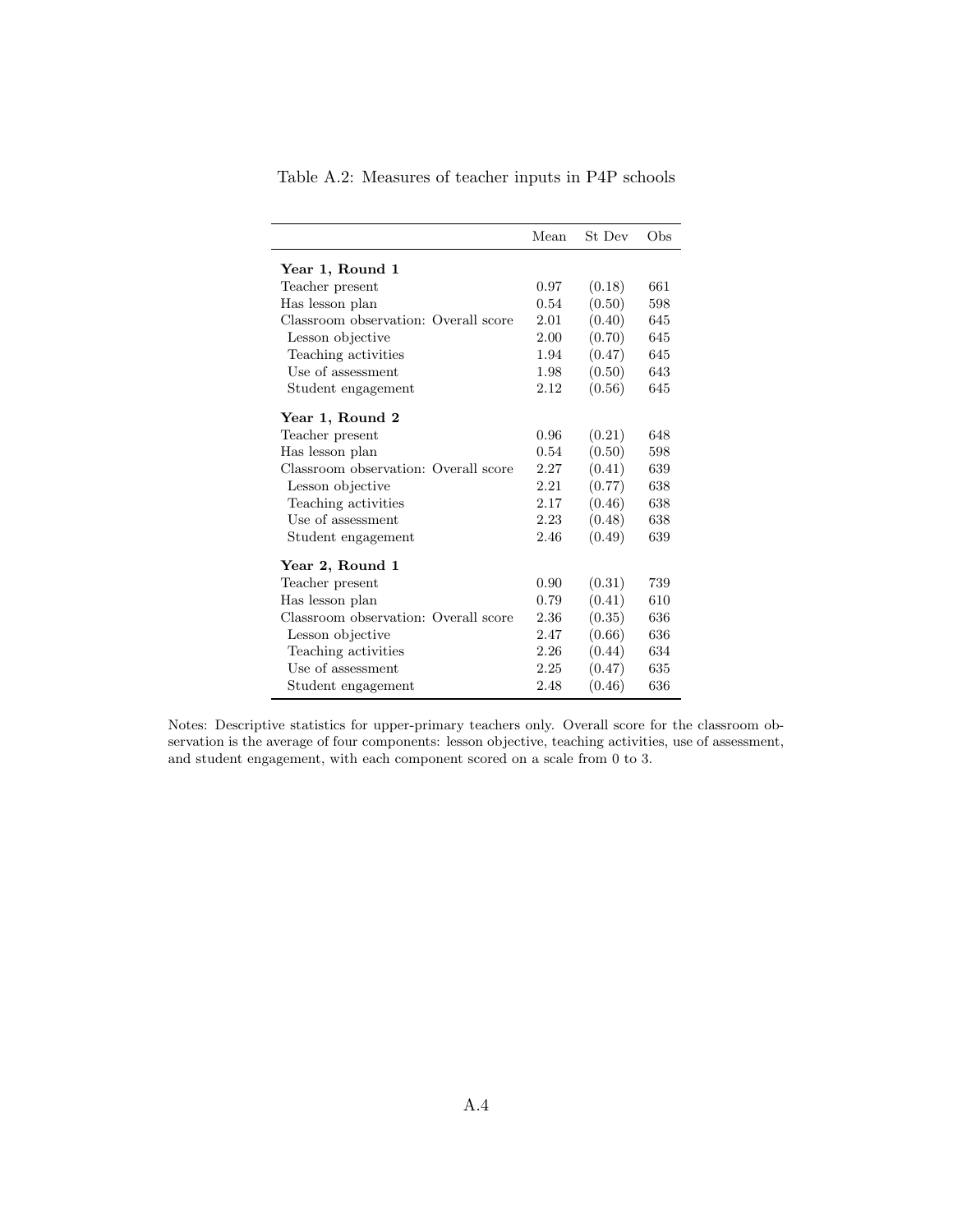|                                                                    | Pooled                               | Year 1                                                               | Year 2                               |  |
|--------------------------------------------------------------------|--------------------------------------|----------------------------------------------------------------------|--------------------------------------|--|
| Model A: Direct effects only                                       |                                      |                                                                      |                                      |  |
| Advertised P4P                                                     | 0.03<br>(0.29)                       | $-0.03$<br>$[-0.03, 0.17]$ $[-0.11, 0.11]$ $[-0.02, 0.25]$<br>(0.49) | 0.09<br>(0.06)                       |  |
| <b>Experienced P4P</b>                                             | 0.13<br>(0.01)                       | 0.10<br>$[0.00, 0.27]$ $[-0.04, 0.22]$<br>(0.06)                     | 0.17<br>[0.01, 0.33]<br>(0.02)       |  |
| Experienced $P4P \times Incumbent$                                 | $-0.09$<br>(0.42)                    | $-0.10$<br>$[-0.37, 0.19]$ $[-0.39, 0.20]$<br>(0.39)                 | $-0.09$<br>$[-0.48, 0.20]$<br>(0.46) |  |
| Model B: Interactions between advertised and experienced contracts |                                      |                                                                      |                                      |  |
| Advertised P4P                                                     | 0.04<br>(0.41)                       | $-0.03$<br>$[-0.07, 0.24]$ $[-0.15, 0.17]$ $[-0.03, 0.36]$<br>(0.58) | 0.12<br>(0.08)                       |  |
| <b>Experienced P4P</b>                                             | 0.14<br>[0.01, 0.27]<br>(0.01)       | 0.10<br>$[-0.03, 0.22]$<br>(0.11)                                    | 0.17<br>$[-0.01, 0.36]$<br>(0.03)    |  |
| Advertised P4P $\times$ Experienced P4P                            | $-0.02$<br>$[-0.24, 0.21]$<br>(0.75) | 0.01<br>$[-0.19, 0.24]$ $[-0.37, 0.21]$<br>(0.98)                    | $-0.05$<br>(0.66)                    |  |
| Experienced $P4P \times Incumbent$                                 | $-0.09$<br>(0.65)                    | $-0.09$<br>$[-0.69, 0.56]$ $[-0.66, 0.53]$ $[-0.86, 0.53]$<br>(0.61) | $-0.09$<br>(0.67)                    |  |
| Observations                                                       | 154594                               | 70821                                                                | 83773                                |  |

Table A.3: Impacts on student learning, OLS model

Notes: For each estimated parameter, or combination of parameters, the table reports the point estimate (stated in standard deviations of student learning), 95 percent confidence interval in brackets, and  $p$ -value in parentheses. Randomization inference is conducted on the associated  $t$  statistic. The measure of student learning is based on the empirical Bayes estimate of student ability from a two-parameter IRT model, as described in Section 3.3.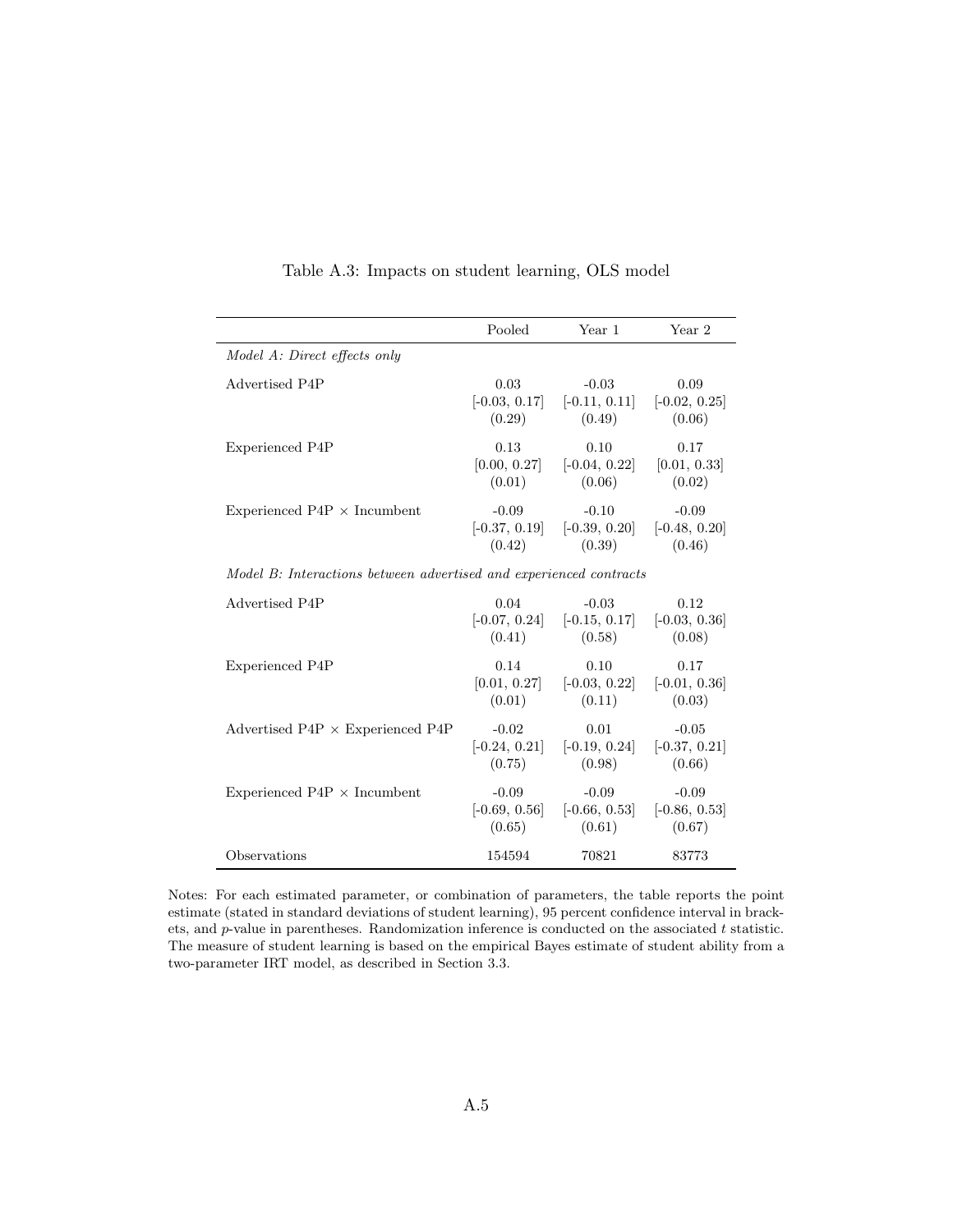|                                                                    | Job                    | Likelihood             | Positive               | Negative               |  |
|--------------------------------------------------------------------|------------------------|------------------------|------------------------|------------------------|--|
|                                                                    | satisfaction           | of leaving             | affect                 | affect                 |  |
| Model A: Direct effects only                                       |                        |                        |                        |                        |  |
| Advertised P4P                                                     | $-0.04$                | $-0.07$                | $-0.09$                | $-0.00$                |  |
|                                                                    | $[-0.41, 0.53]$        | $[-0.31, 0.11]$        | $[-0.54, 0.38]$        | $[-0.31, 0.46]$        |  |
|                                                                    | (0.82)                 | (0.34)                 | (0.60)                 | (0.94)                 |  |
| Experienced P4P                                                    | 0.05                   | $-0.06$                | $-0.01$                | 0.09                   |  |
|                                                                    | $[-0.28, 0.39]$        | $[-0.19, 0.08]$        | $[-0.32, 0.31]$        | $[-0.16, 0.37]$        |  |
|                                                                    | (0.74)                 | (0.40)                 | (0.97)                 | (0.44)                 |  |
| Experienced $P4P \times Incumbent$                                 | 0.00                   | 0.04                   | 0.04                   | $-0.08$                |  |
|                                                                    | $[-0.52, 0.54]$        | $[-0.15, 0.23]$        | $[-0.53, 0.59]$        | $[-0.57, 0.45]$        |  |
|                                                                    | (0.98)                 | (0.62)                 | (0.82)                 | (0.69)                 |  |
| Model B: Interactions between advertised and experienced contracts |                        |                        |                        |                        |  |
| Advertised P4P                                                     | $-0.09$                | $-0.01$                | $0.02\,$               | $-0.33$                |  |
|                                                                    | $[-0.63, 0.78]$        | $[-0.33, 0.21]$        | $[-0.65, 0.55]$        | $[-0.84, 0.48]$        |  |
|                                                                    | (0.71)                 | (0.91)                 | (0.89)                 | (0.20)                 |  |
| <b>Experienced P4P</b>                                             | 0.08                   | $-0.07$                | $-0.03$                | $-0.24$                |  |
|                                                                    | $[-0.47, 0.60]$        | $[-0.29, 0.17]$        | $[-0.63, 0.54]$        | $[-0.72, 0.22]$        |  |
|                                                                    | (0.75)                 | (0.51)                 | (0.93)                 | (0.25)                 |  |
| Advertised P4P $\times$ Experienced P4P                            | 0.12                   | $-0.13$                | $-0.24$                | 0.68                   |  |
|                                                                    | $[-0.77, 0.90]$        | $[-0.46, 0.18]$        | $[-0.99, 0.42]$        | [0.01, 1.42]           |  |
|                                                                    | (0.75)                 | (0.32)                 | (0.44)                 | (0.02)                 |  |
| Experienced $P4P \times Incumbent$                                 | $-0.02$                | 0.05                   | 0.06                   | 0.26                   |  |
|                                                                    | $[-1.08, 1.10]$        | $[-0.37, 0.42]$        | $[-1.09, 1.10]$        | $[-0.66, 1.25]$        |  |
|                                                                    | (0.93)                 | (0.70)                 | (0.84)                 | (0.41)                 |  |
| Observations<br>FW recruit mean (SD)                               | 1483<br>5.42<br>(0.90) | 1492<br>0.26<br>(0.44) | 1474<br>0.31<br>(0.93) | 1447<br>0.00<br>(0.99) |  |
| FW incumbent mean (SD)                                             | 5.26                   | 0.29                   | $-0.05$                | 0.00                   |  |
|                                                                    | (1.10)                 | (0.46)                 | (1.00)                 | (1.04)                 |  |

Table A.4: Teacher endline survey responses

Notes: For each estimated parameter, or combination of parameters, the table reports the point estimate (stated in standard deviations of student learning), 95 percent confidence interval in brackets, and  $p$ -value in parentheses. Randomization inference is conducted on the associated  $t$  statistic. Outcomes are constructed as follows: job satisfaction is scored on a 7-point scale with higher numbers representing greater satisfaction; likehood of leaving is a binary indicator coded to 1 if the teacher responds that they are likely or very likely to leave their job at the current school over the coming year; positive affect and negative affect are standardized indices derived from responses on a 5-point Likert scale.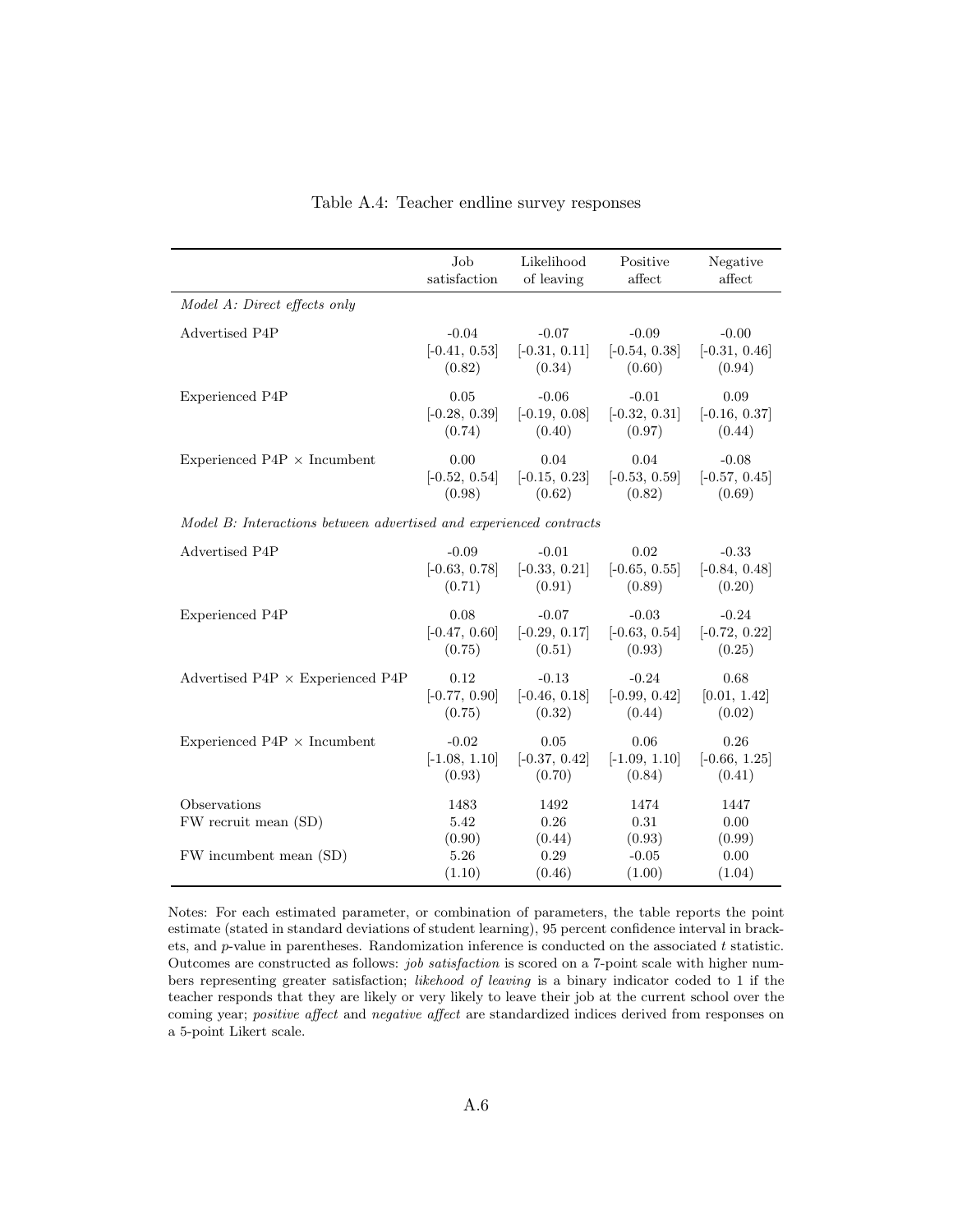|                                                                                           | Very                          | Somewhat<br>unfavorable unfavorable | Neutral                       | Somewhat<br>favourable    | Very<br>favourable       |
|-------------------------------------------------------------------------------------------|-------------------------------|-------------------------------------|-------------------------------|---------------------------|--------------------------|
| Recruits applying under FW (64)                                                           | $4.7\%$                       | 4.7%                                | 7.8%                          | $10.9\%$                  | 71.9%                    |
| $-$ Experiencing FW $(33)$<br>$-$ Experiencing P4P $(31)$                                 | $6.1\%$<br>$3.2\%$            | $9.1\%$<br>$0.0\%$                  | $9.1\%$<br>$6.5\%$            | $3.0\%$<br>19.4%          | 72.7%<br>71.0%           |
|                                                                                           |                               |                                     |                               |                           |                          |
| Recruits applying under P4P (60)<br>$-$ Experiencing FW $(32)$                            | $5.0\%$<br>$6.3\%$            | $3.3\%$<br>$0.0\%$                  | 8.3%<br>$6.3\%$               | $1.7\%$<br>$0.0\%$        | 81.7%<br>87.5%           |
| $-$ Experiencing P4P $(28)$                                                               | $3.6\%$                       | $7.1\%$                             | $10.7\%$                      | $3.6\%$                   | 75.0%                    |
| Incumbent teachers $(1,113)$<br>$-$ Experiencing FW $(537)$<br>$-$ Experiencing P4P (576) | $5.0\%$<br>$5.2\%$<br>$4.9\%$ | $7.5\%$<br>$8.6\%$<br>$6.6\%$       | $7.2\%$<br>$8.0\%$<br>$6.4\%$ | $9.9\%$<br>8.6%<br>11.1\% | 70.4\%<br>69.6%<br>71.0% |

Table A.5: Teacher attitudes toward pay-for-performance at endline

Notes: The table reports the distribution of answers to the following question on the endline teacher survey: "What is your overall opinion about the idea of providing high-performing teachers with bonus payments on the basis of objective measures of student performance improvement?" Figures in parentheses give the number of respondents in each treatment category.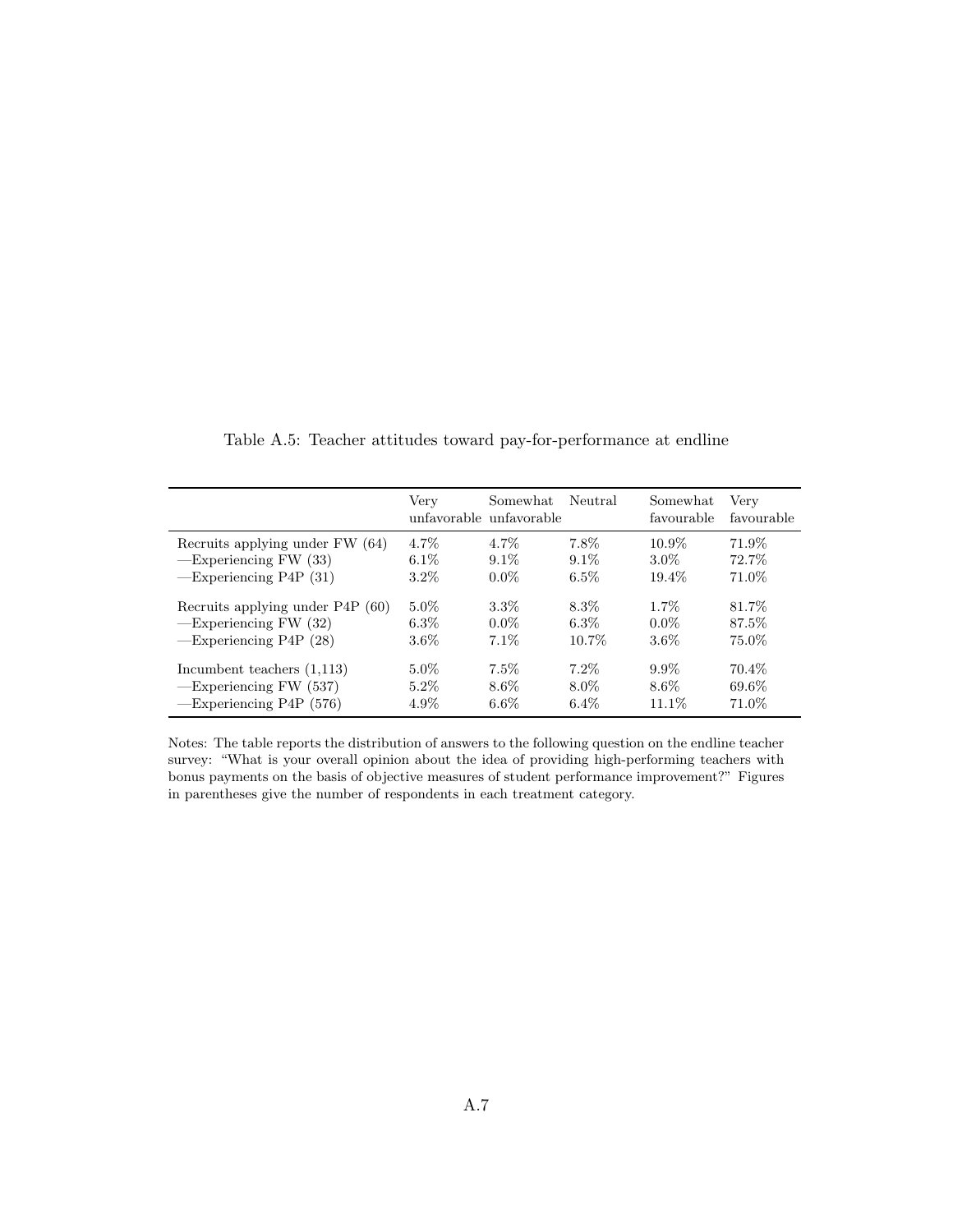# Appendix B Theory

This appendix sets out a simple theoretical framework, adapted from Leaver et al. (2019), that closely mirrors the experimental design described in Section 2. We used this framework as a device to organize our thinking when choosing what hypotheses to test in our pre-analysis plan. We did not view the framework as a means to deliver sharp predictions for one-tailed tests.

#### The model

We focus on an individual who has just completed teacher training, and who must decide whether to apply for a teaching post in a public school, or a job in a generic 'outside sector'.<sup>43</sup>

**Preferences** The individual is risk neutral and cares about compensation  $w$  and effort e. Effort costs are sector-specific. The individual's payoff in the education sector is  $w-(e^2-\tau e)$ , while her payoff in the outside sector is  $w-e^2$ . The parameter  $\tau \geq 0$  captures the individual's *intrinsic motivation* to teach, and can be thought of as the realization of a random variable. The individual observes her realization  $\tau$ perfectly, while (at the time of hiring) employers observe nothing.

**Performance metrics** Irrespective of where the individual works, her effort generates a performance metric  $m = e \theta + \varepsilon$ . The parameter  $\theta \ge 1$  is the individual's ability, and can also be thought of as the realization of a random variable. The individual observes her realization of  $\theta$  perfectly, while (at the time of hiring) employers observe nothing. Draws of the error term  $\varepsilon$  are made from  $U[\varepsilon,\overline{\varepsilon}]$ , and are independent across employments.

Compensation schemes Different compensation schemes are available depending on advertised treatment status. In the advertised P4P treatment, individuals choose between: (i) an education contract of the form,  $w^G + B$  if  $m \geq \overline{m}$ , or  $w^G$ otherwise; and (ii) an outside option of the form  $w^0$  if  $m \geq m$ , or 0 otherwise. In the advertised FW treatment, individuals choose between: (i) an education contract

<sup>43</sup>Leaver et al. (2019) focus on a teacher who chooses between three alternatives: (i) accepting an offer of a job in a public school on a fixed wage contract, (ii) declining and applying for a job in a private school on a pay-for-performance contract, and (iii) declining and applying for a job in an outside sector on a different performance contract.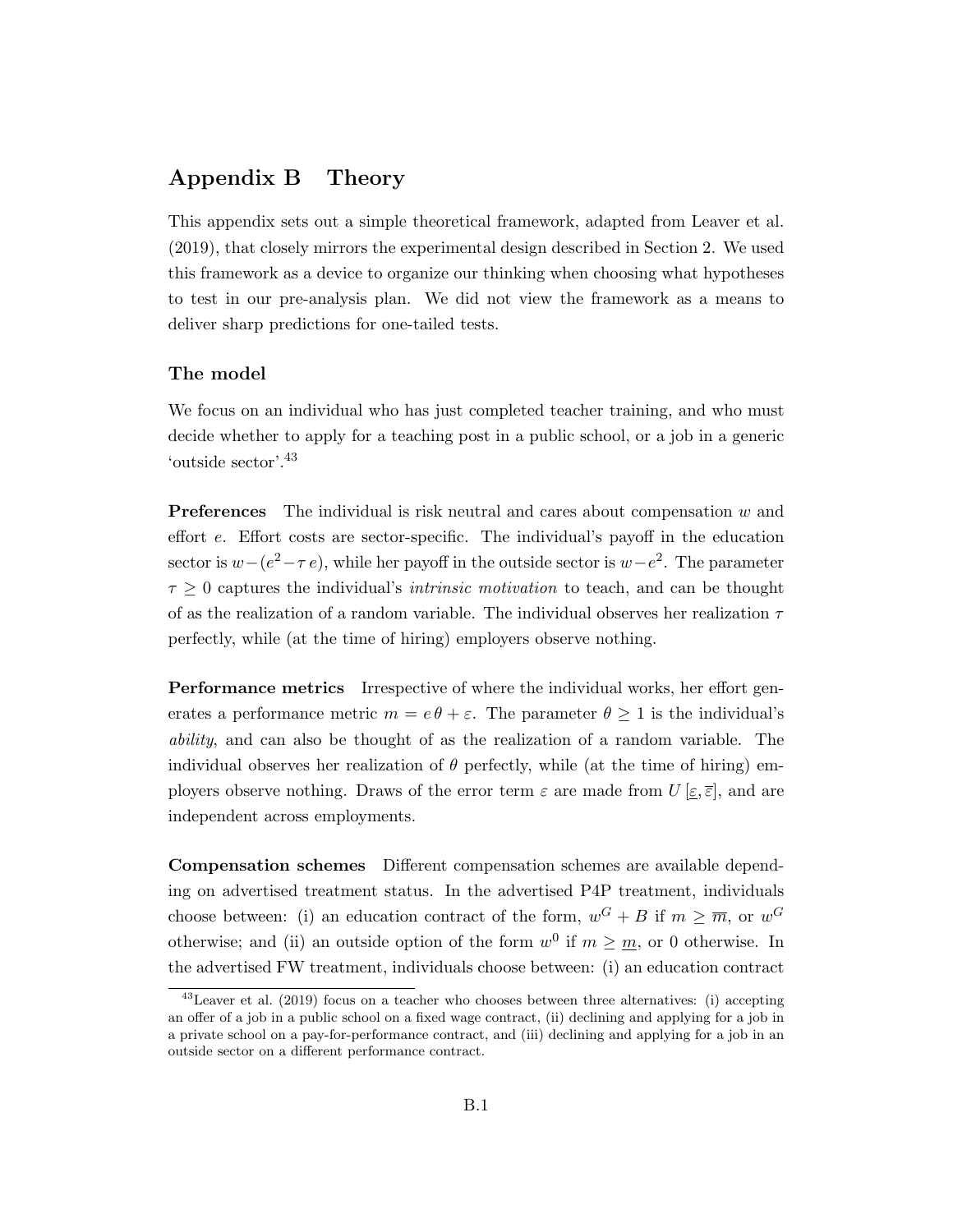of the form  $w^F$ ; and (ii) the same outside option. In our experiment, the bonus B was valued at RWF 100,000, and the fixed-wage contract exceeded the guaranteed income in the P4P contract by RWF 20,000 (i.e.  $w^F - w^G = 20,000$ ).

Timing The timing of the game is as follows.

- 1. Outside options and education contract offers are announced.
- 2. Nature chooses type  $(\tau, \theta)$ .
- 3. Individuals observe their type  $(\tau, \theta)$ , and choose which sector to appply to.
- 4. Employers hire (at random) from the set of applicants.
- 5. Surprise re-randomization occurs.
- 6. Individuals make effort choice e.
- 7. Individuals' performance metric m is realized, with  $\varepsilon \sim U[\underline{\varepsilon}, \overline{\varepsilon}]$ .
- 8. Compensation paid in line with (experienced) contract offers.

Numerical example To illustrate how predictions can be made using this framework, we draw on a numerical example. First, in terms of the compensation schemes, we assume that  $w^O = 50$ ,  $B = 40$ ,  $w^G = 15$ ,  $m = 1$ , and  $\overline{m} = 4.5$  (as illustrated in Figure B.1). These five parameters, together with  $\underline{\varepsilon} = -5$  and  $\overline{\varepsilon} = 5$ , pin down effort and occupational choices by a given  $(\tau, \theta)$ -type. If, in addition, we make assumptions concerning the distributions of  $\tau$  and  $\theta$ , then we can also make statements about the expected intrinsic motivation and expected ability of applicants, and the expected performance of placed recruits. Here, since our objective is primarily pedagogical, we go for the simplest case possible and assume that  $\tau$  and  $\theta$  are drawn independently from uniform distributions. Specifically,  $\tau$  is drawn from  $U[0, 10]$ , and  $\theta$  is drawn from  $U$  [1, 5].

#### Analysis

As usual, we solve backwards, starting with effort choices.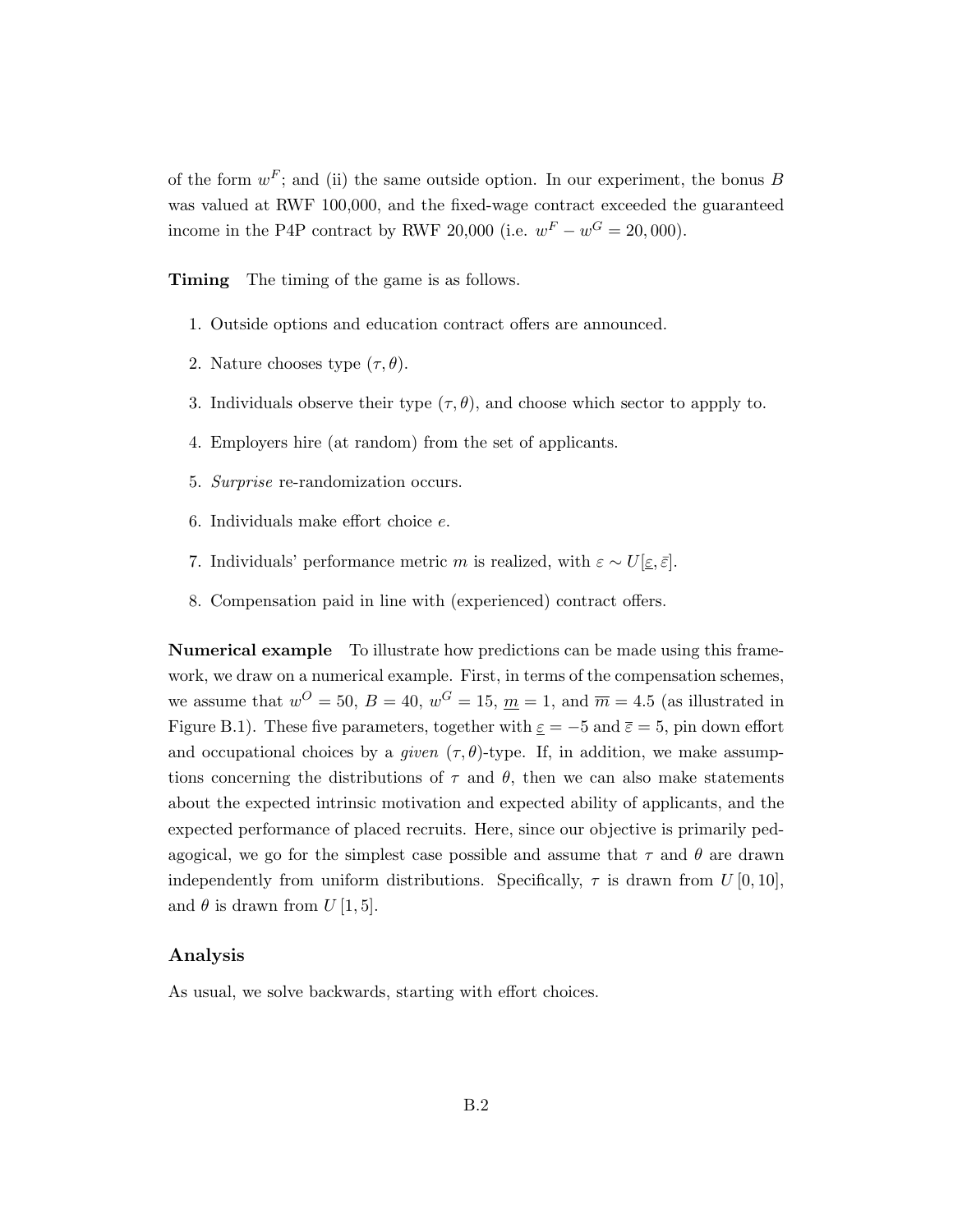

Figure B.1: Compensation schemes in the numerical example

Effort incentives Effort choices under the three compensation schemes are:

$$
e^{F} = \tau/2
$$
  
\n
$$
e^{P} = \frac{\theta B}{2(\bar{\varepsilon} - \underline{\varepsilon})} + \tau/2
$$
  
\n
$$
e^{O} = \frac{\theta w^{O}}{2(\bar{\varepsilon} - \underline{\varepsilon})},
$$

where we have used the fact that  $\varepsilon$  is drawn from a uniform distribution. Intuitively, effort incentives are higher under P4P than under FW, i.e.  $e^P > e^F$ .

Supply-side selection. The individual applies for a teaching post advertised under P4P if, given her  $(\tau, \theta)$  type, she expects to receive a higher payoff teaching in a school on the P4P contract than working in the outside sector. We denote the set of such  $(\tau, \theta)$  types by  $\mathcal{T}^P$ . Similarly, the individual applies for a teaching post advertised under FW if, given her  $(\tau, \theta)$  type, she expects to receive a higher payoff teaching in a school on the FW contract than working in the outside sector. We denote the set of such  $(\tau, \theta)$  types by  $\mathcal{T}^F$ . Figure B.2 illustrates these sets for the numerical example. Note that the function  $\tau^*(\theta)$  traces out motivational types who, given their ability, are just indifferent between applying to the education sector under advertised P4P and applying to the outside sector, i.e.:

$$
\Pr\left[\theta e^P + \varepsilon > \overline{m}\right] B + w^G - (e^P)^2 + \tau^* e^P = \Pr\left[\theta e^O + \varepsilon > \underline{m}\right] w^O - (e^O)^2.
$$

Similarly, the function  $\tau^{**}(\theta)$  traces out motivational types who, given their ability, are just indifferent between applying to the education sector under advertised FW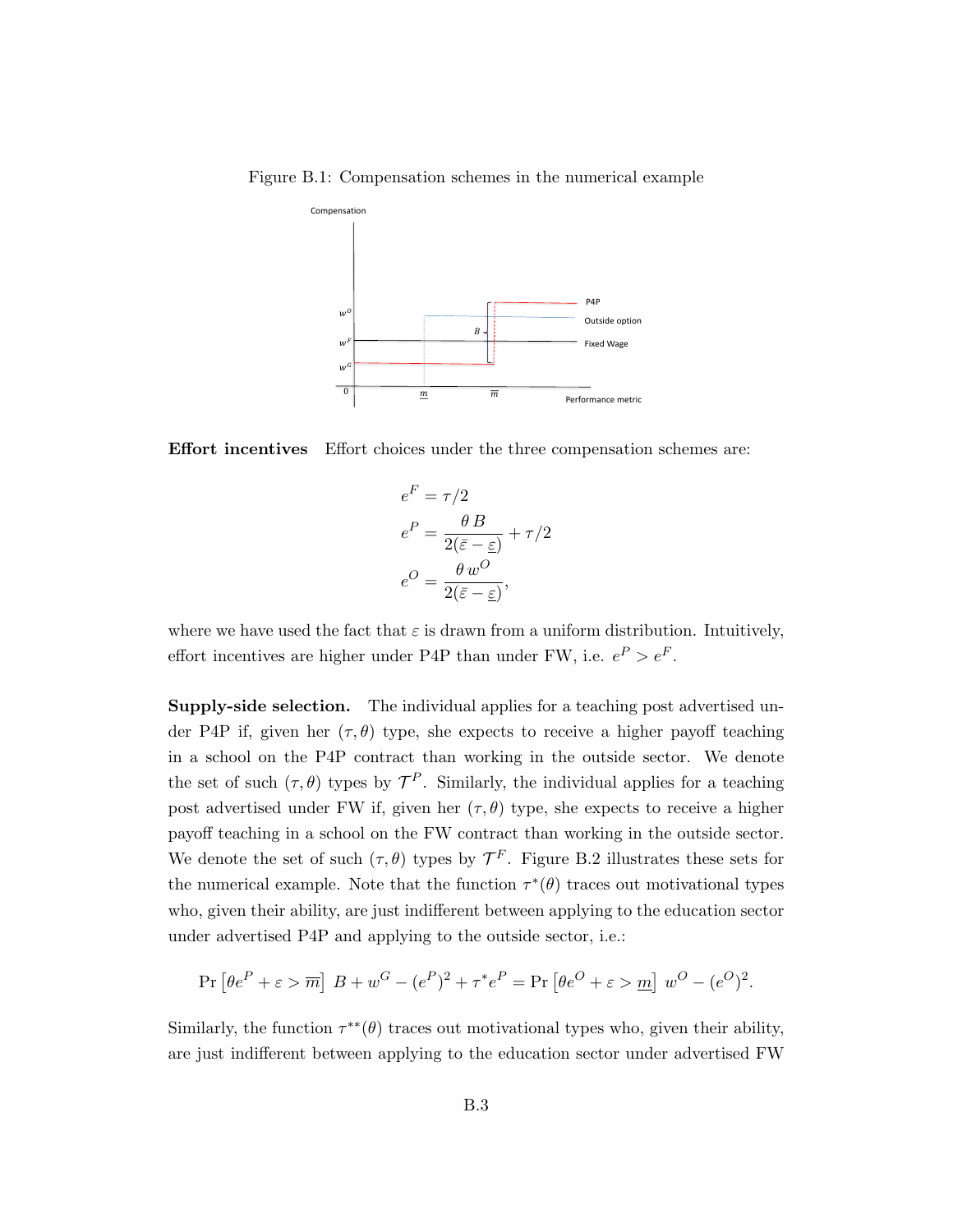

Figure B.2: Decision rules under alternative contract offer treatments

and applying to the outside sector, i.e.:

$$
w^F-(e^F)^2+\tau^{**}=\Pr\left[\theta e^O+\varepsilon >\underline{m}\right]\cdot w^O-(e^O)^2.
$$

In the numerical example, we see a case of positive selection on intrinsic motivation and negative selection on ability under both the FW and P4P treatments. But there is less negative selection on ability under P4P than under FW.

#### Empirical implications

We used this theoretical framework when writing our pre-analysis plan to clarify what hypotheses to test. We summarize this process for Hypotheses I and VI below.

Hypothesis I: Advertised P4P induces differential application qualities. Define  $1_{\{(\tau,\theta)\in\mathcal{T}^F\}}$  and  $1_{\{(\tau,\theta)\in\mathcal{T}^P\}}$  as indicator functions for the application event in the advertised FW and P4P treatments respectively. The difference in expected intrinsic motivation and expected ability across the two advertised treatments, can be written as:

$$
\mathbf{E}\left[\tau \cdot \mathbf{1}_{\{(\tau,\theta) \in \mathcal{T}^F\}}\right] - \mathbf{E}\left[\tau \cdot \mathbf{1}_{\{(\tau,\theta) \in \mathcal{T}^P\}}\right]
$$

and

$$
\mathbf{E}\left[\theta\cdot\mathbf{1}_{\{(\tau,\theta)\in\mathcal{T}^F\}}\right]-\mathbf{E}\left[\theta\cdot\mathbf{1}_{\{(\tau,\theta)\in\mathcal{T}^P\}}\right].
$$

In the numerical example, both differences are negative: expected intrinsic motivation and expected ability are higher in the P4P treatment than in the FW treatment.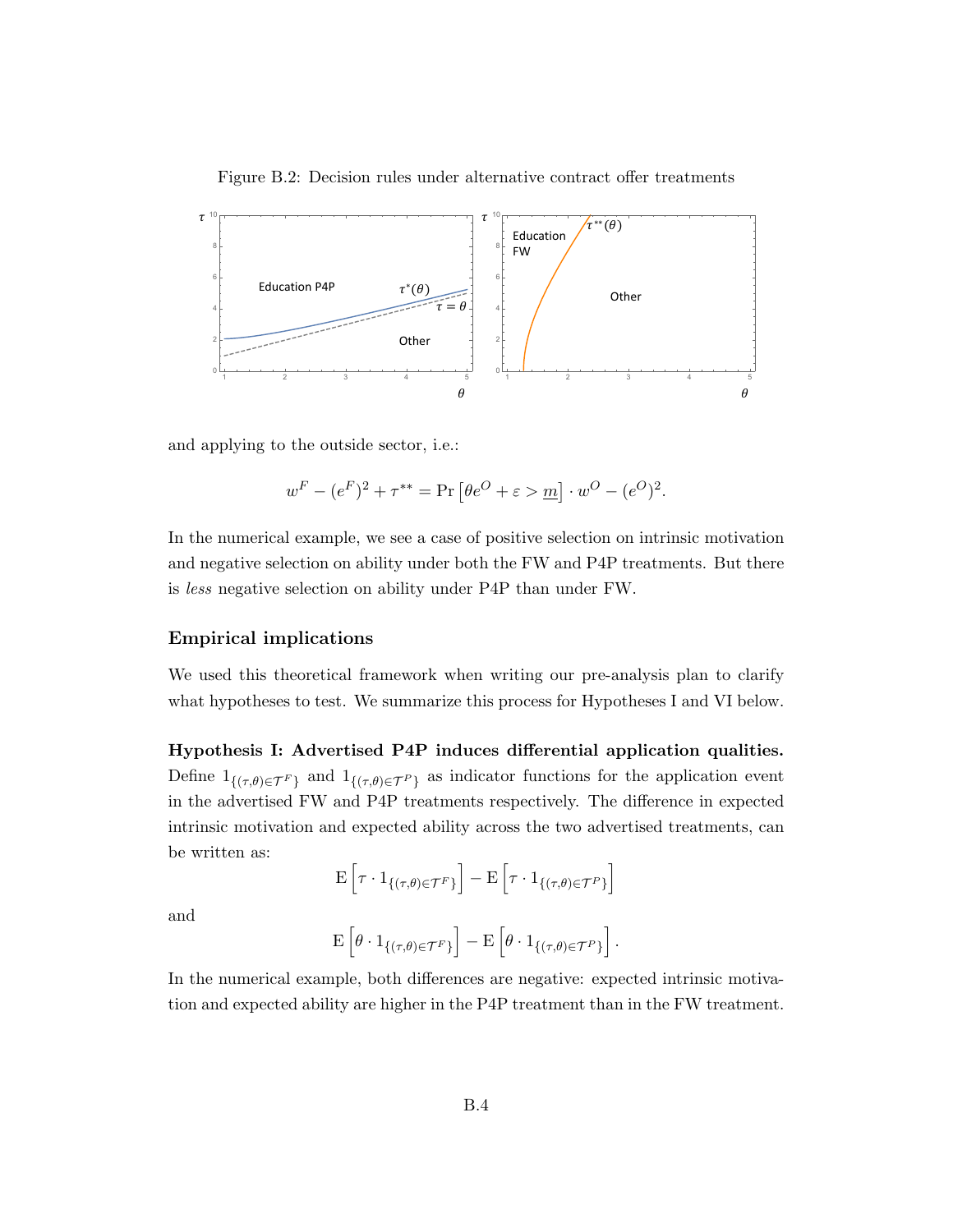Hypothesis VI: Selection and incentive effects are apparent in the composite 4P performance metric. We start with the selection effect. Maintaining the assumption of no demand-side selection treatment effects, and using the decomposition in Leaver et al. (2019), we can write the difference in expected performance across sub-groups  $a$  and  $b$  (i.e. placed recruits who experienced FW) as:

$$
\mathcal{E}[m^a] - \mathcal{E}[m^b] = \underbrace{\mathcal{E}\left[(\theta e^F - \theta e^F) \cdot 1_{\{(\tau,\theta) \in \mathcal{T}^F\}}\right]}_{\text{incentive effect}} + \underbrace{\mathcal{E}\left[\theta e^F \cdot \left(1_{\{(\tau,\theta) \in \mathcal{T}^F\}} - 1_{\{(\tau,\theta) \in \mathcal{T}^P\}}\right)\right]}_{\text{selection effect}}.
$$

Similarly, the difference in expected performance across sub-groups c and d (i.e. placed recruits who experienced P4P) can be written as:

$$
\mathbf{E}[m^c] - \mathbf{E}[m^d] = \underbrace{\mathbf{E}\left[ (\theta e^P - \theta e^P) \cdot 1_{\{(\tau,\theta) \in \mathcal{T}^F\}}\right]}_{\text{incentive effect}} + \underbrace{\mathbf{E}\left[ \theta e^P \cdot \left(1_{\{(\tau,\theta) \in \mathcal{T}^F\}} - 1_{\{(\tau,\theta) \in \mathcal{T}^P\}}\right)\right]}_{\text{selection effect}}.
$$

In the numerical example, both differences are negative, and the second is larger than the first.

Turning to the incentive effect, we can write the difference in expected performance across sub-groups a and c (i.e. placed recruits who applied under advertised FW) as:

$$
\mathcal{E}[m^a] - \mathcal{E}[m^c] = \underbrace{\mathcal{E}\left[(\theta e^F - \theta e^P) \cdot 1_{\{(\tau,\theta) \in \mathcal{T}^F\}}\right]}_{\text{incentive effect}} + \underbrace{\mathcal{E}\left[\theta e^F \cdot \left(1_{\{(\tau,\theta) \in \mathcal{T}^F\}} - 1_{\{(\tau,\theta) \in \mathcal{T}^F\}}\right)\right]}_{\text{selection effect}=0}.
$$

Similarly, the difference in expected performance across sub-groups b and d (i.e. placed recruits who applied under advertised P4P) can be written as:

$$
\mathbf{E}[m^b] - \mathbf{E}[m^d] = \underbrace{\mathbf{E}\left[ (\theta e^F - \theta e^P) \cdot 1_{\{(\tau,\theta) \in \mathcal{T}^P\}} \right]}_{\text{incentive effect}} + \underbrace{\mathbf{E}\left[ \theta e^P \cdot \left( 1_{\{(\tau,\theta) \in \mathcal{T}^P\}} - 1_{\{(\tau,\theta) \in \mathcal{T}^P\}} \right) \right]}_{\text{selection effect}.
$$

In the numerical example, both differences are negative, and the second is larger than the first. Hypothesis IV and V focus on one component of the performance metric—student performance—and follow from the above.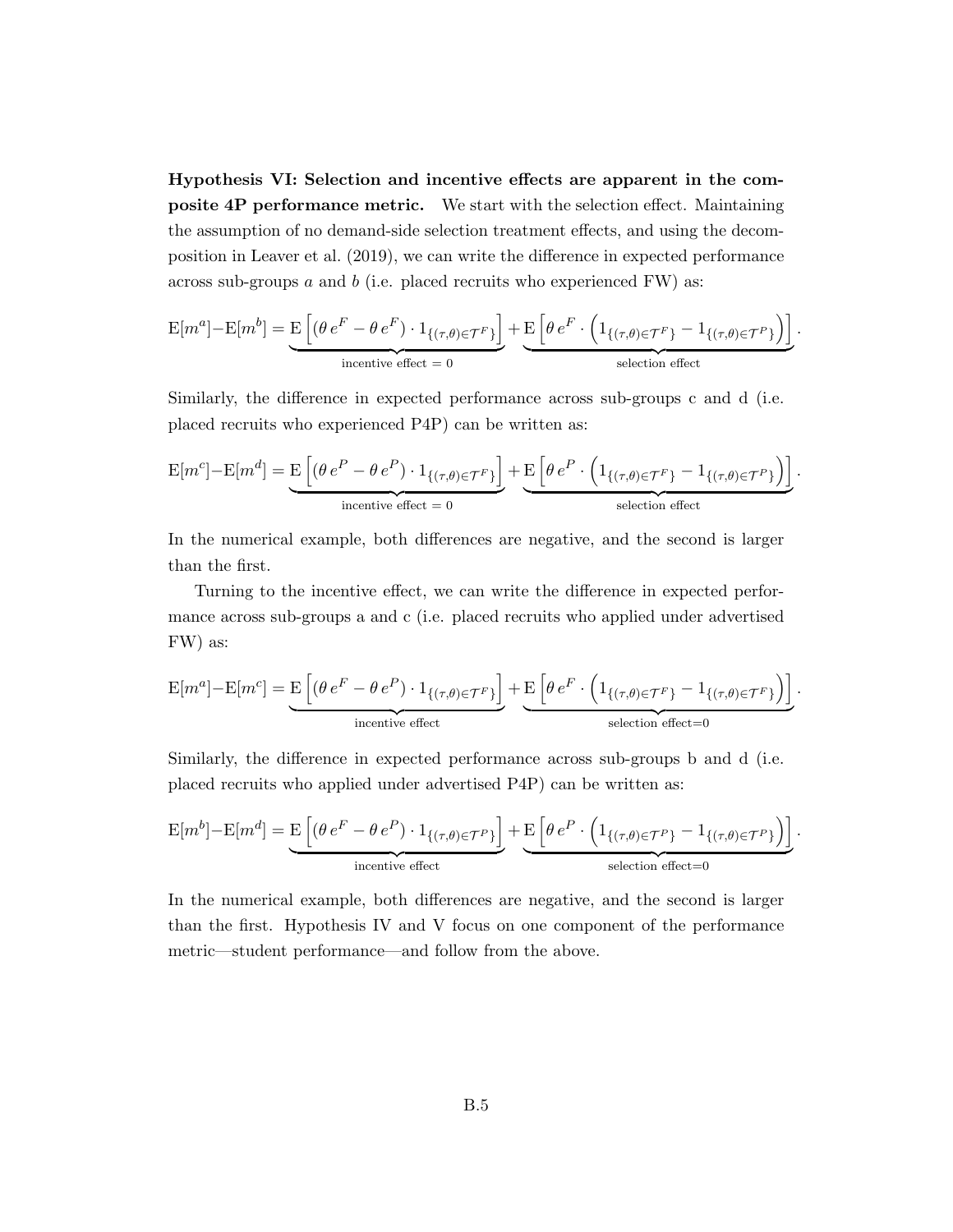# Appendix C Teacher hiring process

#### Secondary analysis of applications

Our pre-analysis plan included a small number of secondary tests of Hypothesis I (see Table A.1). Three of these tests use estimates from TTC score regressions of the form

$$
y_{iqd} = \tau_A T_{qd}^A + \gamma_q + \delta_d + e_{iqd}, \quad \text{with weights } w_{iqd}, \tag{10}
$$

where  $y_{iqd}$  denotes the TTC exam score of applicant teacher i with qualification q in district d and treatment  $T_{qd}^A$  denotes the contractual condition under which a candidate applied. The weighted regression parameter  $\tau_A$  estimates the difference in (weighted) mean applicant skill induced by advertised P4P. The fourth test is for a difference in the number of applicants by treatment status, conditional on district and subject-family indicators. Here, we use a specification of the form

$$
\log N_{qd} = \tau_A T_{qd}^A + \gamma_q + \delta_d + e_{qd},\tag{11}
$$

where  $q$  indexes subject families and  $d$  indexes districts;  $N_{qd}$  measures the number of qualified applicants in each district.<sup>44</sup>

To undertake inference about these differences in means, we use randomization inference, sampling repeatedly from the set of potential (advertised) treatment assignments  $\mathcal{T}^{\mathcal{A}}$ . Following Chung and Romano (2013), we studentize this parameter by dividing it by its (cluster-robust, clustered at the district-subject level) standard error to control the asymptotic rejection probability against the null hypothesis of equality of means. These are two-sided tests.<sup>45</sup> The absolute value of the resulting test statistic,  $|t_A|$ , is compared to its randomization distribution in order to provide a test of the hypothesis that  $\tau_A = 0$ .

Results are in Table C.1. The first column restates the confidence interval and  $p$ value from the KS test for comparison purposes. The second column reports results for the TTC score regression where all observations are weighted equally (i.e. a random hiring rule, as assumed in the theory). Our estimate of  $\tau_A$  is -0.001. The

<sup>44</sup>'Qualified' here means that the applicant has a TTC degree. In addition to being a useful filter for policy-relevant applications, since only qualified applicants can be hired, in some districts' administrative data this is also necessary in order to determine the subject-family under which an individual has applied.

<sup>&</sup>lt;sup>45</sup>We calculated p-values for two-sided tests as provided in Rosenbaum (2010) and in the 'Standard Operating Procedures' of Donald Green's Lab at Columbia (Lin et al., 2016).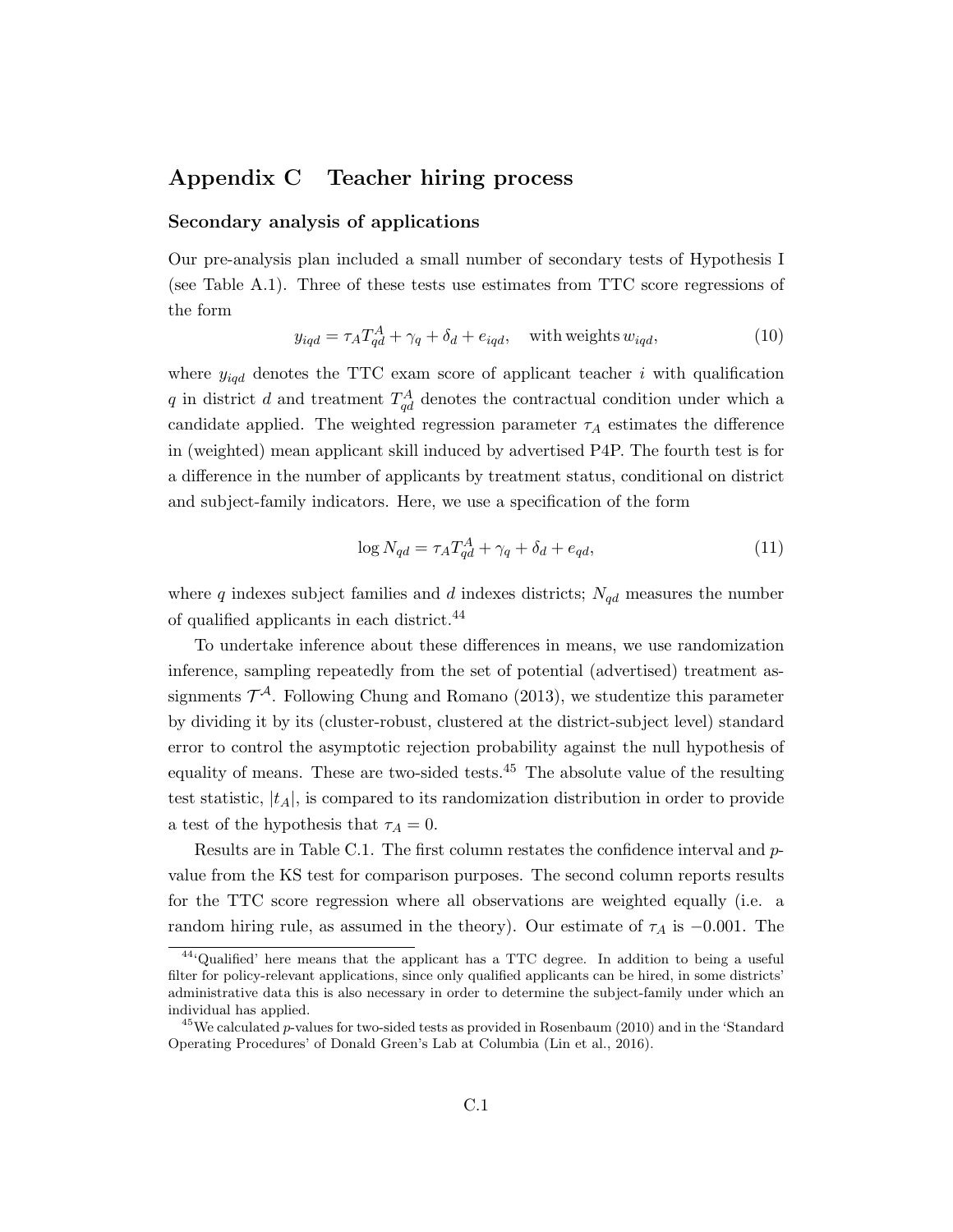|                   | ΚS                                   | Unweighted                               | Empirical<br>weights                     | Top                                      | Number of<br>Applicants                  |
|-------------------|--------------------------------------|------------------------------------------|------------------------------------------|------------------------------------------|------------------------------------------|
| Advertised<br>P4P | n.a.<br>$[-0.027, 0.020]$<br>(0.909) | $-0.001$<br>$[-0.044, 0.043]$<br>(0.984) | $-0.001$<br>$[-0.040, 0.039]$<br>(0.948) | $-0.009$<br>$[-0.026, 0.009]$<br>(0.331) | $-0.040$<br>$[-0.360, 0.386]$<br>(0.811) |
| Observations      | 1715                                 | 1715                                     | 1715                                     | 1715                                     | 18                                       |

Table C.1: Secondary tests of impacts on teacher ability in application pool

Notes: The first column shows the confidence interval in brackets, and the  $p$ -value in parentheses, from the primary KS test discussed in Section 4.1. ('n.a' reflects the lack of a corresponding point estimate.) The second through fourth columns report the point estimate of  $\tau_A$  from the applicant TTC exam score specification in (10) with the stated weights. The fifth column reports the point estimate of  $\tau_A$  from the number of applicants per labor market specification in (11), with the outcome  $N_{qd}$  in logs.

randomization inference  $p$ -value is 0.984, indicating that we cannot reject the sharp null of no impact of advertised P4P. The third column reports results for the TTC score regression with weights  $w_{iqd} = \hat{p}_{iqd}$ , where  $\hat{p}_{iqd}$  is the estimated probability of being hired as a function of district and subject indicators, as well as a fifth-order polynomial in TTC exam scores, estimated using FW applicant pools only (i.e. the status quo mapping from TTC scores to hiring probabilities). The fourth column reports results for the TTC score regression with weights  $w_{i q d} = 1$  for the top H teachers in their application pool, and zero otherwise (i.e. a meritocratic hiring rule based on TTC scores alone). Here, we test for impacts on the average ability of the top  $\hat{H}$  applicants, where  $\hat{H}$  is the predicted number hired in that district and subject based on outcomes in advertised FW district-subjects. Neither set of weights changes the conclusion from the second column: we cannot reject the sharp null of no impact of advertised P4P. The final column reports results for the (logged) application volume regression. Our estimate of  $\tau_A$  is  $-0.040$ . The randomization inference p-value of 0.811, indicating that we cannot reject the sharp null of no impact of advertised P4P on application volumes.

#### Supplementary analysis of placements

Interpretation of the effects of advertised P4P as purely a labor-supply response rests on the assumption that there are no changes to hiring patterns in response to treatment. This is testable in our setting, where interviews are not part of the hiring process, so that we have access to the full set of characteristics observed by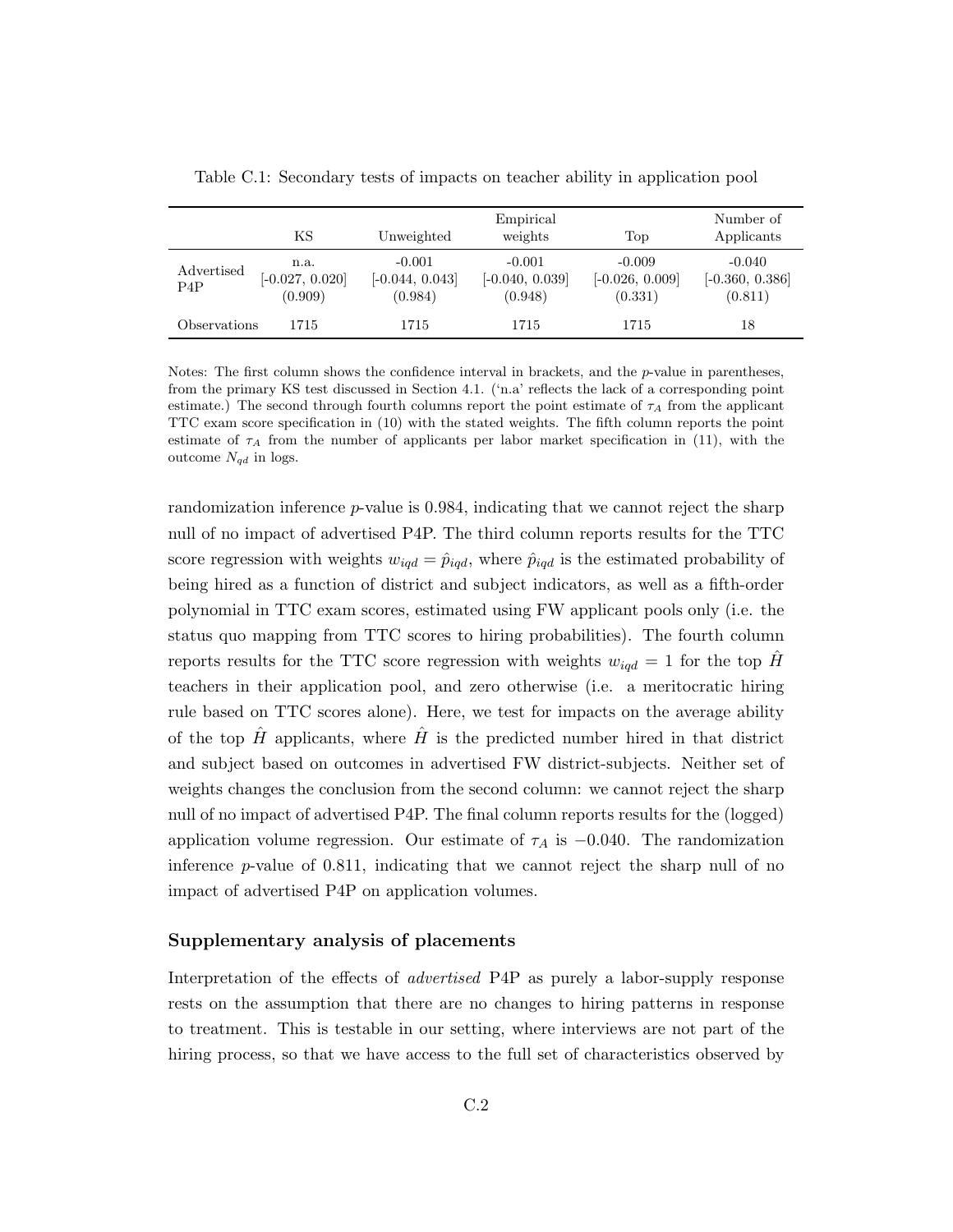District Education Officers making hiring decisions.

A sufficient—but not necessary—test of the absence of a demand-side response would be to test whether the probability of hiring, as a function of observed applicant characteristic  $x_j$ , is the same under both P4P and FW advertisements.<sup>46</sup> We present a simple test of this in Figure C.1. There, we plot the empirical probability of hiring as a (quadratic) function of the rank of an applicant's TTC score within the set of applicants in their district.<sup>47</sup> It is clear from the figure that the predicted probabilities are similar across P4P and FW labor markets. A formal test confirms that the association between TTC score and the probability of hiring is not statistically significantly different across advertised treatment arms; i.e. there is no evidence of changes in hiring patterns in response to treatment.

Figure C.1: Probability of hiring as a function of TTC score, by advertised treatment arm



Notes: The figure illustrates estimated hiring probability as a (quadratic) function of the rank of an applicant's TTC final exam score within the set of applicants in their district.

 $^{46}$ This condition is not necessary, because it is possible that the probability of offers being accepted by applicants is affected by the advertised contract associated with that post, even if applicants apply to jobs of both types and even if DEOs do not take contract offer types into account when selecting the individuals to whom they would like to make offers.

<sup>&</sup>lt;sup>47</sup>We focus on within-applicant-pool ranks of TTC scores, rather than their unconditional values, because a rank-based offer rule seems the most plausible, and because this avoids confounds that might arise due to chance variation in applicant pool quality.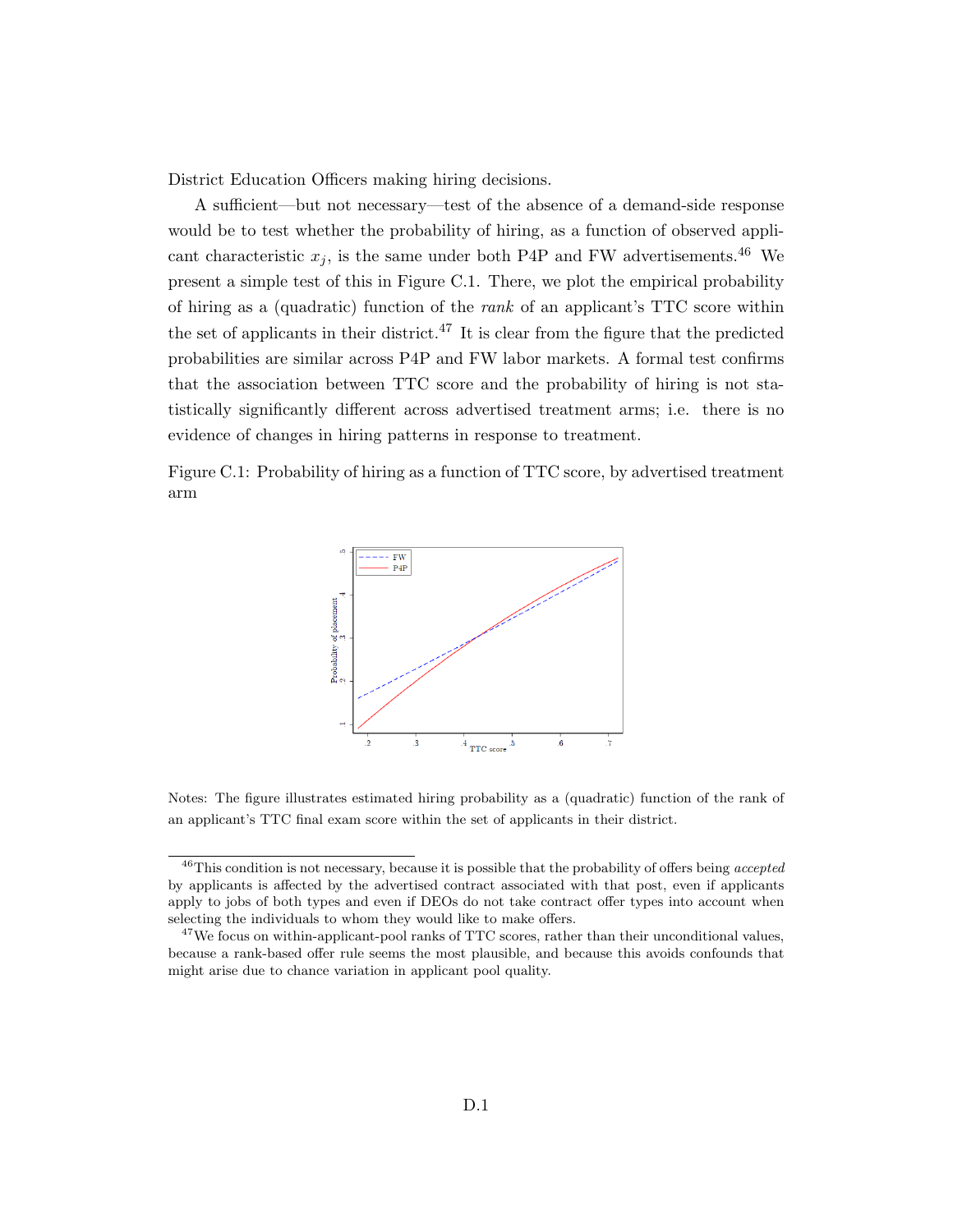# Appendix D Teacher value added

This section briefly summarises how we construct the measure of teacher value added for the placed recruits, referred to at the end of Section 4.1.

We follow the prior literature, most notably Kane and Staiger (2008) and Bau and Das (forthcoming). Denoting learning outcomes of student  $i$  in subject  $b$ , stream k of grade g, taught by teacher j in school s and round  $r$ , we express the datagenerating process as:

$$
y_{ibgjr} = \rho_{bgr} y_{i,r-1} + \mu_{bgr} + \lambda_s + \theta_j + \eta_{jr} + \varepsilon_{ibgjr},
$$
\n(12)

where  $\theta_j$  is the time-invariant effect of teacher j: her value added. We allow for fixed effects by subject-grade-rounds,  $\mu_{bgr}$ , and schools  $\lambda_s$ , estimating these within the model. We then form empirical Bayes estimates of TVA as follows.

- 1. Estimate the variance of the TVA, teacher-year, and student-level errors,  $\theta_j, \eta_{jr}, \varepsilon_{ibgjr}$  respectively, from equation (12). Defining the sum of these errors as  $v_{ibgjr} = \theta_j + \eta_{jr} + \varepsilon_{ibr}$ : the last variance term can be directly estimated by the variance of student test scores around their teacher-year means:  $\hat{\sigma}_{\varepsilon}^2 = \text{Var}(v_{ibgjr} - \bar{v}_{jr});$  the variance of TVA can be estimated from the covariance in teacher mean outcomes across years:  $\hat{\sigma}_{\theta}^2 = \text{Cov}(\bar{v}_{jr}, \bar{v}_{j,r-1})$ , where this covariance calculation is weighted by the number of students taught by each teacher; and the variance of teacher-year shocks can be estimated as the residual,  $\hat{\sigma}_{\eta}^2 = \text{Var}(v_{ibgjr}) - \hat{\sigma}_{\theta}^2 - \hat{\sigma}_{\varepsilon}^2$ .
- 2. Form a weighted average of teacher-year residuals  $\bar{v}_{jr}$  for each teacher.
- 3. Construct the empirical Bayes estimate of each teacher's value added by multiplying this weighted average of classroom residuals,  $\bar{v}_j$ , by an estimate of its reliability:

$$
\widehat{VA}_j = \bar{v}_j \left( \frac{\hat{\sigma}_{\theta}^2}{\text{Var}(\bar{v}_j)} \right)
$$
(13)

where 
$$
\text{Var}(\bar{v}_j) = \hat{\sigma}_{\theta}^2 + (\sum_r h_{jr})^{-1}
$$
, with  $h_{jr} = \text{Var}(\bar{v}_{jr}|\theta_j)^{-1} = (\hat{\sigma}_{\eta}^2 + \frac{\hat{\sigma}_{\varepsilon}^2}{n_{jr}})^{-1}$ .

Following this procedure, we obtain a distribution of (empirical Bayes estimates of) teacher value added for placed recruits who applied under advertised FW. The Round 2 point estimate from the student learning model in Equation (3) would raise a teacher from the 50th to above the 76th percentile in this distribution. Figure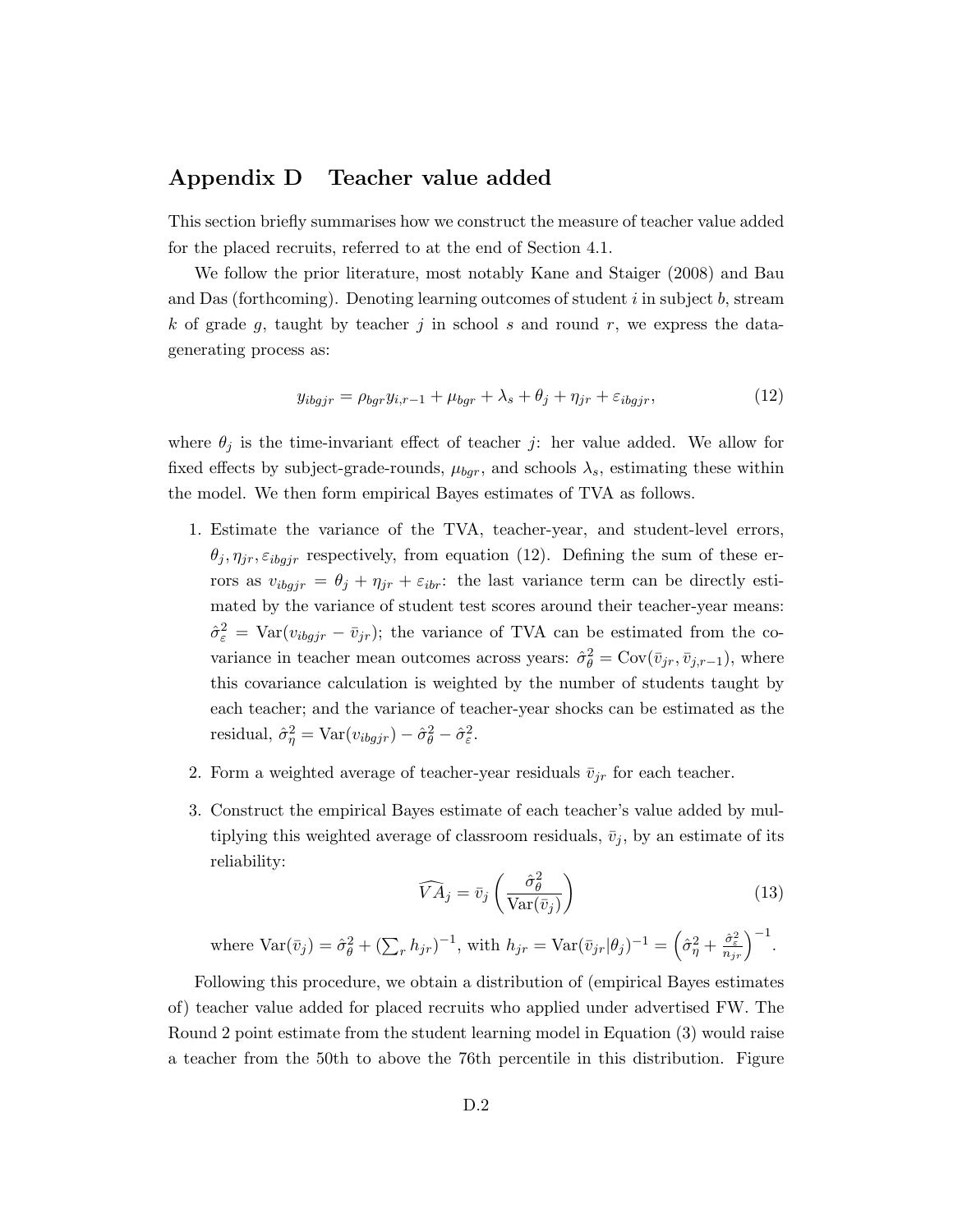4 plots the distributions of (empirical Bayes estimates of)  $\theta_j + \eta_{jr}$  separately for  $r = 1, 2$ , and for recruits appling under advertised FW and advertised P4P.

It is of interest to know whether the measures of teacher ability and intrinsic motivation that we use in Section 4.1 are predictive of TVA. This is undertaken in Table D.1, where TVA is the estimate obtained pooling across rounds and treatments.<sup>48</sup> Interestingly, the measure of teacher ability that we observe among recruits at baseline, Grading Task IRT score, is positively correlated with TVA (rank correlation of 0.132, with a p-value of 0.039). It is also correlated with TTC final exam score (rank correlation of 0.150, with a  $p$ -value of 0.029). However, neither the measure that districts have access to at the time of hiring, TTC final exam score, nor the measure of intrinsic motivation that we observe among recruits at baseline, DG share sent, is correlated with TVA.

Table D.1: Rank correlation between TVA estimates, TTC scores, Grading Task IRT scores, and Dictator Game behavior among new recruits

|               | TVA                 | TTC score        | Grading task        |
|---------------|---------------------|------------------|---------------------|
| TTC score     | $-0.087$<br>(0.178) |                  |                     |
| Grading task  | 0.132<br>(0.039)    | 0.150<br>(0.029) |                     |
| DG share sent | $-0.078$<br>(0.203) | 0.062<br>(0.349) | $-0.047$<br>(0.468) |

Notes: The table provides rank correlations and associated p-values (in parentheses) for relationships between recruits' teacher value added and various measures of skill and motivation: TTC final exam scores, baseline Grading Task IRT scores, and baseline Dictator Game share sent. We obtain the empirical Bayes estimate of TVA from  $\theta_i$  estimated in the school fixed-effects model in equation (12).

<sup>48</sup>We obtain qualitatively similar results for the FW sub-sample, where TVA cannot be impacted by treatment with P4P.